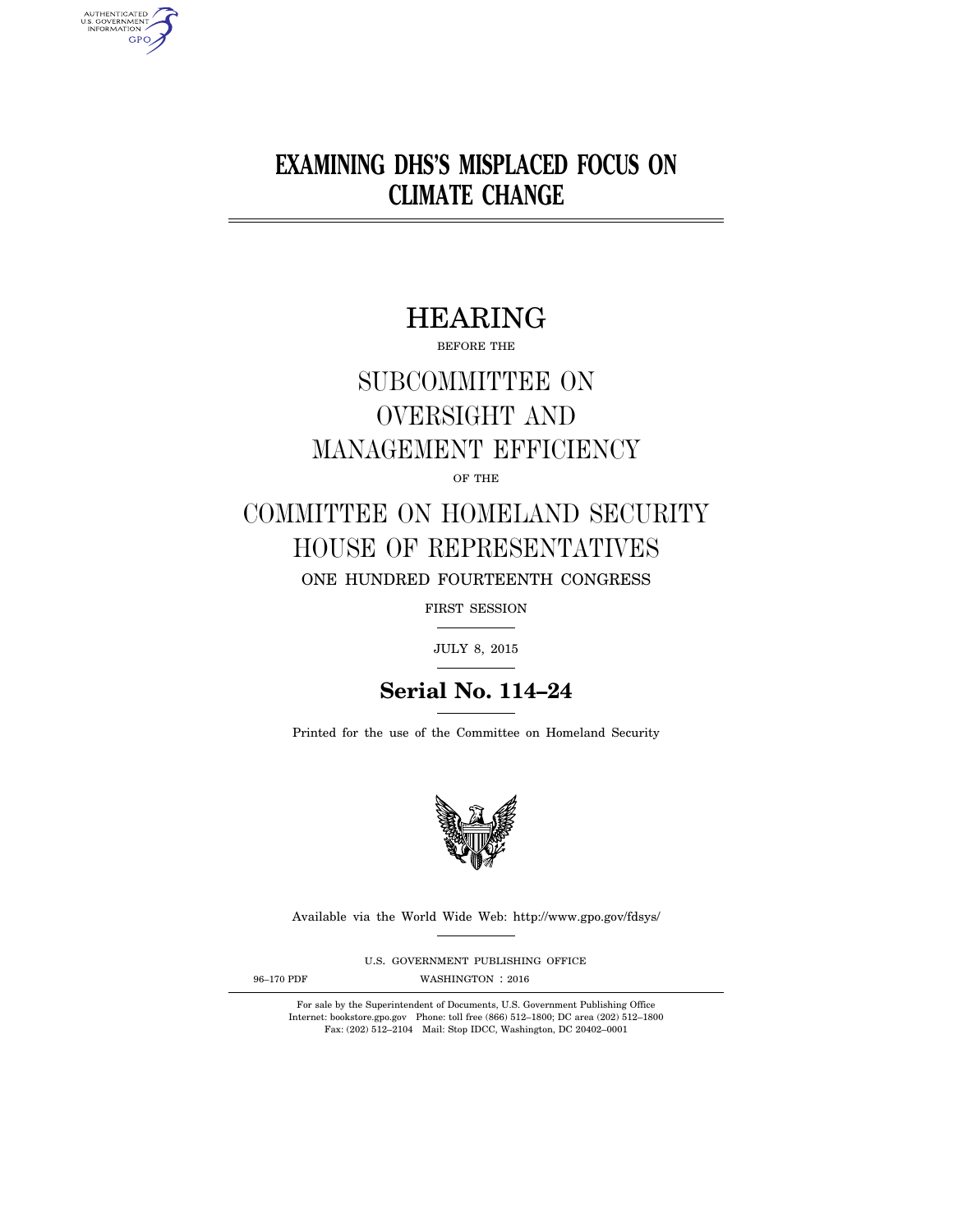## COMMITTEE ON HOMELAND SECURITY

MICHAEL T. MCCAUL, Texas, *Chairman* 

LAMAR SMITH, Texas PETER T. KING, New York MIKE ROGERS, Alabama CANDICE S. MILLER, Michigan, *Vice Chair*  JEFF DUNCAN, South Carolina TOM MARINO, Pennsylvania LOU BARLETTA, Pennsylvania SCOTT PERRY, Pennsylvania CURT CLAWSON, Florida JOHN KATKO, New York WILL HURD, Texas EARL L. ''BUDDY'' CARTER, Georgia MARK WALKER, North Carolina BARRY LOUDERMILK, Georgia MARTHA MCSALLY, Arizona JOHN RATCLIFFE, Texas DANIEL M. DONOVAN, JR., New York

BENNIE G. THOMPSON, Mississippi LORETTA SANCHEZ, California SHEILA JACKSON LEE, Texas JAMES R. LANGEVIN, Rhode Island BRIAN HIGGINS, New York CEDRIC L. RICHMOND, Louisiana WILLIAM R. KEATING, Massachusetts DONALD M. PAYNE, JR., New Jersey FILEMON VELA, Texas BONNIE WATSON COLEMAN, New Jersey KATHLEEN M. RICE, New York NORMA J. TORRES, California

BRENDAN P. SHIELDS, *Staff Director*  JOAN V. O'HARA, *General Counsel*  MICHAEL S. TWINCHEK, *Chief Clerk*  I. LANIER AVANT, *Minority Staff Director* 

### SUBCOMMITTEE ON OVERSIGHT AND MANAGEMENT EFFICIENCY

SCOTT PERRY, Pennsylvania, *Chairman* 

JEFF DUNCAN, South Carolina CURT CLAWSON, Florida EARL L. ''BUDDY'' CARTER, Georgia BARRY LOUDERMILK, Georgia MICHAEL T. MCCAUL, Texas *(ex officio)*  BONNIE WATSON COLEMAN, New Jersey CEDRIC L. RICHMOND, Louisiana NORMA J. TORRES, California BENNIE G. THOMPSON, Mississippi *(ex officio)* 

RYAN CONSAUL, *Subcommittee Staff Director*  DENNIS TERRY, *Subcommittee Clerk*  CEDRIC C. HAYNES, *Minority Subcommittee Staff Director*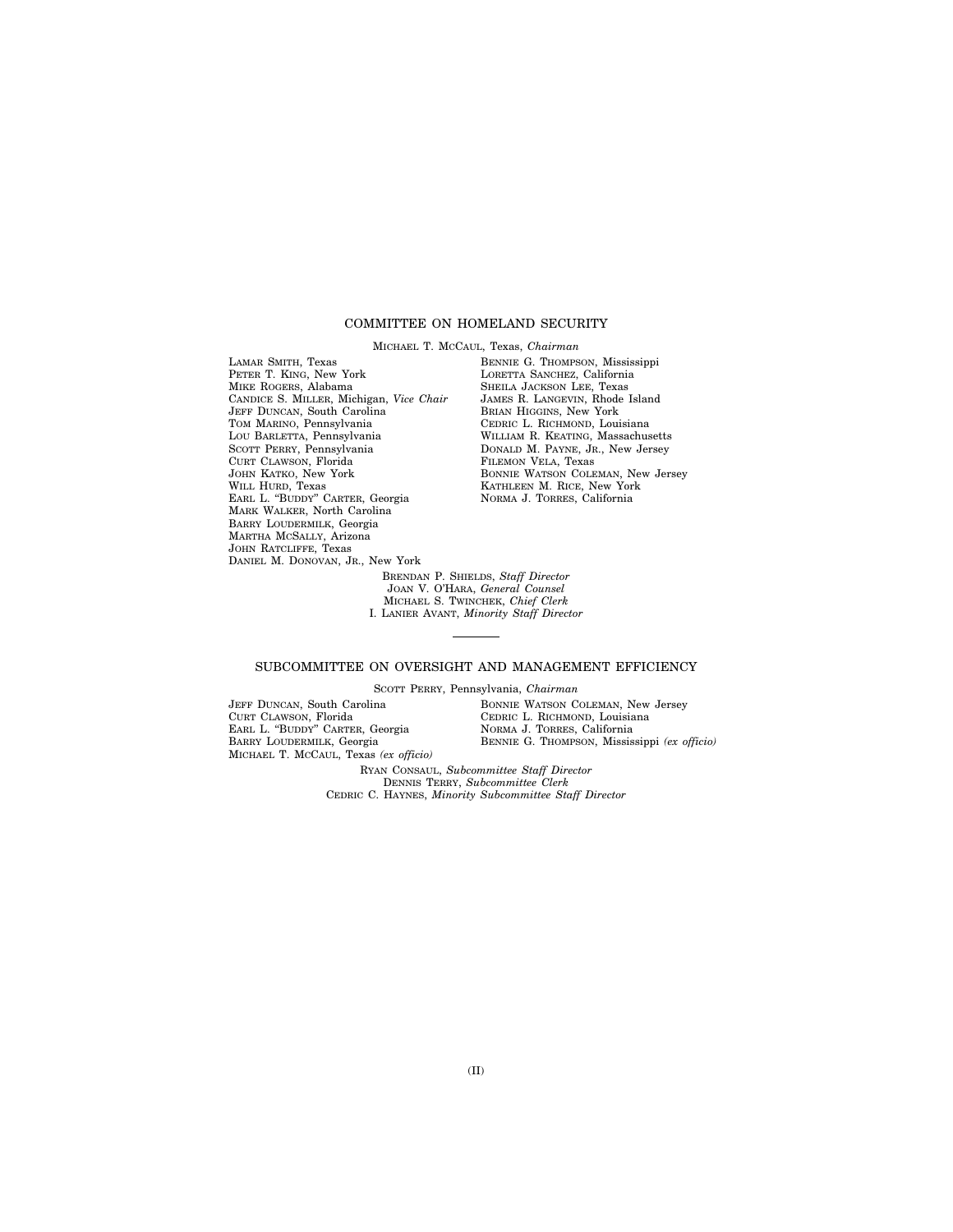## C O N T E N T S

 $\overline{\phantom{a}}$ 

## STATEMENTS

| The Honorable Scott Perry, a Representative in Congress From the State<br>of Pennsylvania, and Chairman, Subcommittee on Oversight and Manage-<br>ment Efficiency: |   |
|--------------------------------------------------------------------------------------------------------------------------------------------------------------------|---|
|                                                                                                                                                                    |   |
|                                                                                                                                                                    | 3 |
| The Honorable Bonnie Watson Coleman, a Representative in Congress From                                                                                             |   |
| the State of New Jersey, and Ranking Member, Subcommittee on Oversight                                                                                             |   |
|                                                                                                                                                                    | 4 |
| The Honorable Bennie G. Thompson, a Representative in Congress From                                                                                                |   |
| the State of Mississippi, and Ranking Member, Committee on Homeland                                                                                                |   |
|                                                                                                                                                                    | 5 |
| WITNESSES                                                                                                                                                          |   |

## PANEL I

| Mr. Thomas P. Smith, Acting Assistant Secretary for Strategy, Planning,<br>Analysis, and Risk, Office of Policy, U.S. Department of Homeland Security: | 7  |
|--------------------------------------------------------------------------------------------------------------------------------------------------------|----|
|                                                                                                                                                        | 9  |
| Mr. Roy Wright, Deputy Associate Administrator, Federal Insurance and<br>Mitigation Administration, Federal Emergency Management Agency, U.S.          |    |
| Department of Homeland Security:                                                                                                                       |    |
|                                                                                                                                                        | 11 |
|                                                                                                                                                        | 13 |
| Mr. Robert Kolasky, Deputy Assistant Secretary, Infrastructure Protection,                                                                             |    |
| National Protection and Programs Directorate, U.S. Department of Home-                                                                                 |    |
| land Security:                                                                                                                                         |    |
|                                                                                                                                                        | 15 |
|                                                                                                                                                        | 17 |
| PANEL II                                                                                                                                               |    |

| Mr. Marc A. Levy, Deputy Director, Center for International Earth Science |     |
|---------------------------------------------------------------------------|-----|
| Information Network, Columbia University:                                 |     |
|                                                                           | 38. |
|                                                                           | 40  |
|                                                                           |     |

Page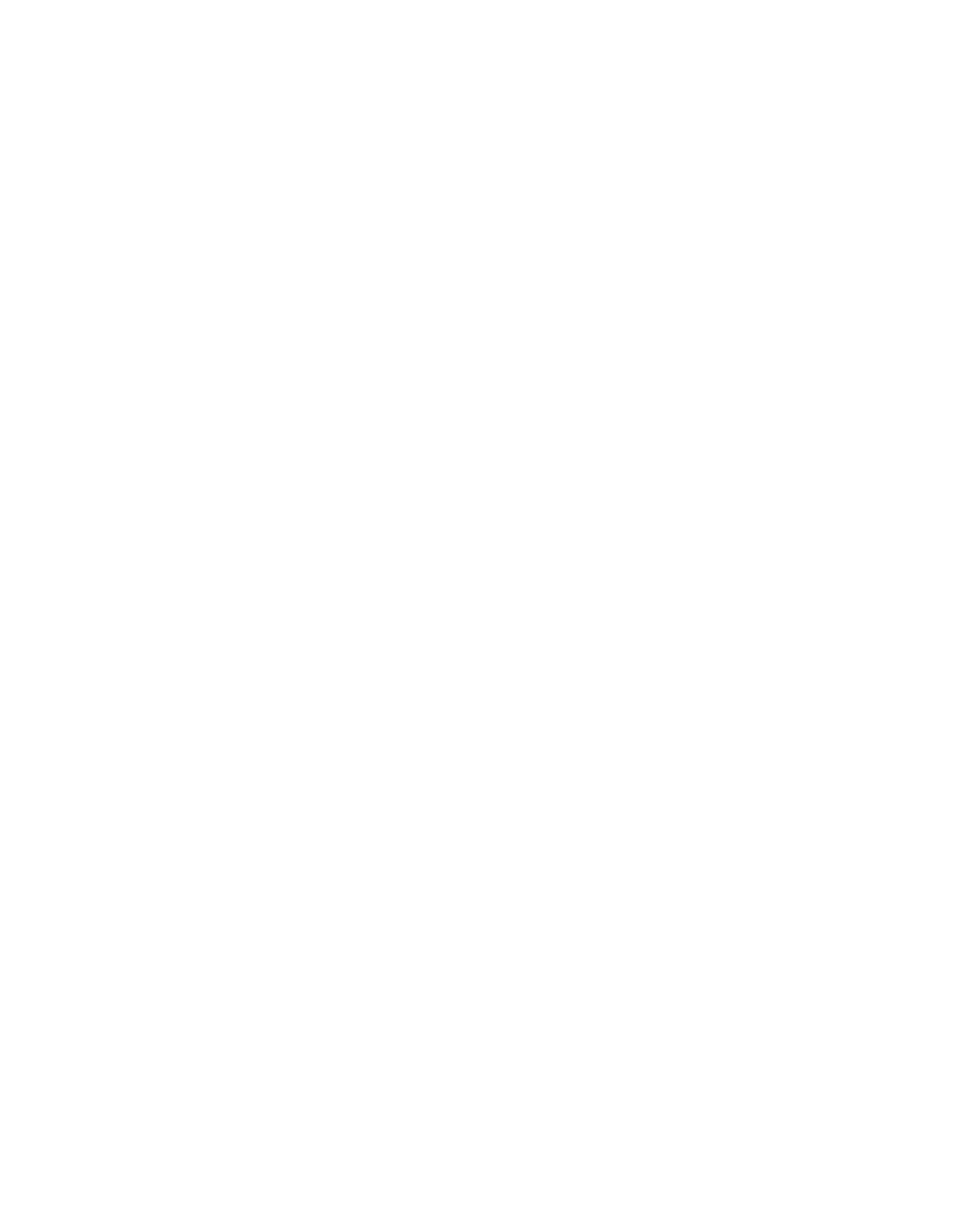## **EXAMINING DHS'S MISPLACED FOCUS ON CLIMATE CHANGE**

#### **Wednesday, July 8, 2015**

U.S. HOUSE OF REPRESENTATIVES, SUBCOMMITTEE ON OVERSIGHT AND MANAGEMENT EFFICIENCY, COMMITTEE ON HOMELAND SECURITY,

*Washington, DC.* 

The subcommittee met, pursuant to call, at 10:12 a.m., in Room 311, Cannon House Office Building, Hon. Scott Perry [Chairman of the subcommittee] presiding.

Present: Representatives Perry, Duncan, Clawson, Carter, Loudermilk, Watson Coleman, Torres, and Thompson.

Mr. PERRY. Good morning, ladies and gentlemen.

The Committee on Homeland Security Subcommittee on Oversight and Management Efficiency will come to order.

The purpose of this hearing is to examine the Department of Homeland Security's rhetoric and actions regarding the subject of climate change and homeland security.

The Chair now recognizes itself for an opening statement.

Our Nation is facing serious threats to our security. Thousands of foreign fighters have joined the ranks of ISIS to wage a global jihadi war. Hundreds of these fighters are returning to Europe and the United States, raising the risk of domestic terror attacks.

Our cyber networks are under siege by foreign governments, hacktivists, and other groups. In the latest cyber attack against the Office of Personnel Management, untold millions of current and former Federal employees' information was stolen, including highly sensitive background information used for vetting security clearances.

The threats we face are significant, numerous, and on multiple fronts. Yet the recent reports of a 96 percent failure rate by airport screeners show that our security programs are vulnerable and of questionable effectiveness.

Considering all these threats and a myriad of others, I am shocked that the Department of Homeland Security continues to make climate change a top—top—priority.

Last year, one of Secretary Jeh Johnson's first acts was to approve and sign the 2014 Quadrennial Homeland Security Review, known as the QHSR. This is the key document for DHS, intended to guide strategic planning, budget, and operations—strategic planning, budget, and operations. The QHSR was over 6 months late, in part to allow time for the Secretary to review it.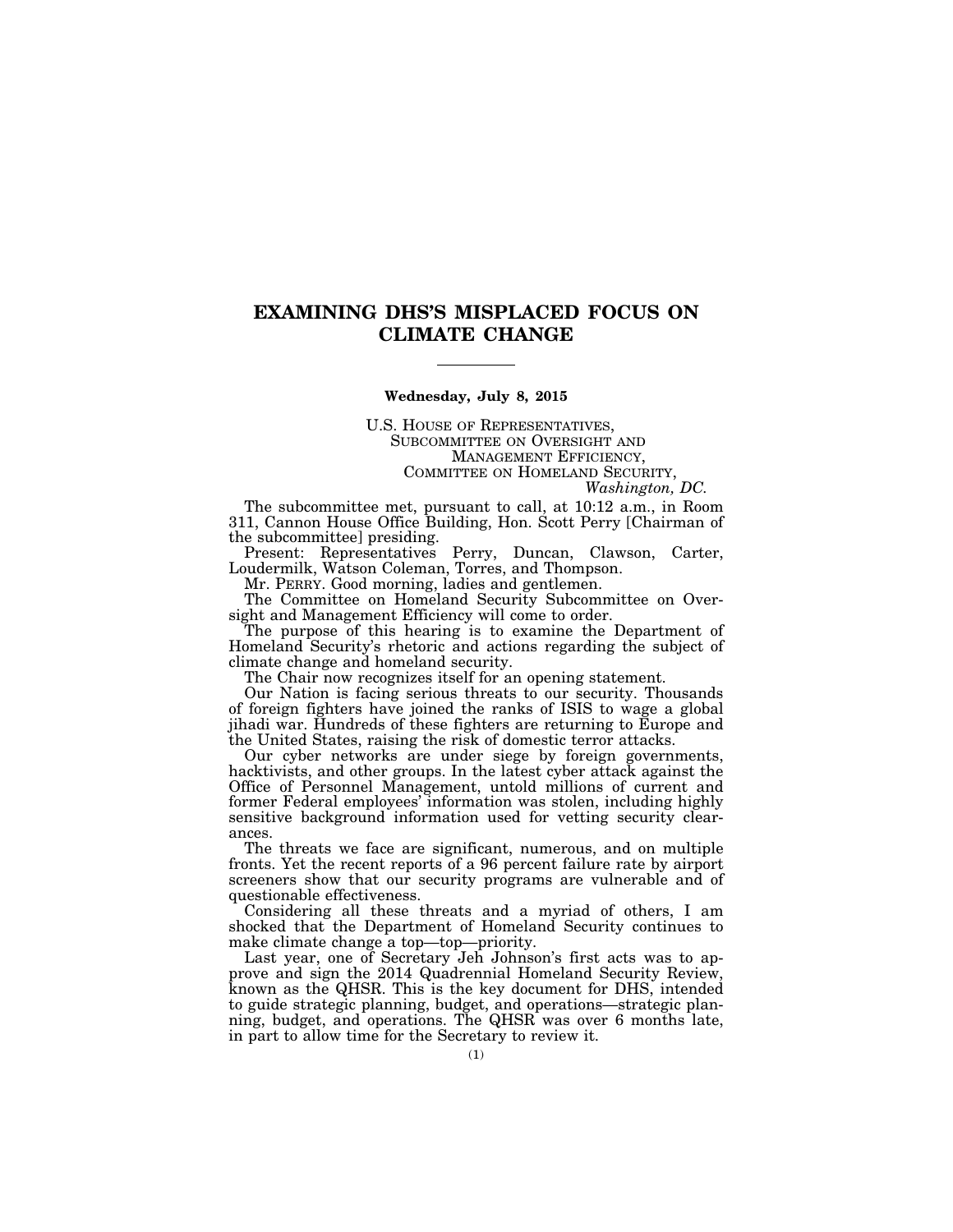According to the final document, trends associated with climate change present major areas of homeland security risk. The QHSR goes on to note how climate change and associated trends can act as threat multipliers. It includes examples of how weather changes may lead to increased illegal immigration and melting sea ice could lead to increased smuggling and trafficking.

The QHSR concludes that climate change fundamentally will alter the homeland security strategic environment. I wonder if the conclusion is based on fact or propaganda.

The rhetoric used in the 2014 QHSR largely parallels past strategic documents released by DHS under this administration, including a Climate Change Adaptation Policy and Climate Change Action Plan. In these documents, DHS was bold enough to assert that climate change poses a direct security risk—direct security risk—to the Nation.

Former DHS Secretary Janet Napolitano stated that climate change was one of the greatest challenges of our time. No doubt. DHS also implied that extreme weather conditions can lead to militant groups to become active. Are the American people to believe that the increased operation by ISIS or al-Qaeda or Khorasan or Boko Haram are due to hot weather or a shortage of water? Such assertions, to me, are ridiculous and, frankly, insulting.

The QHSR focus on climate change raises serious questions about this strategy and, candidly, the associated judgment therewith. Last year, this subcommittee voiced concern when the QHSR strategy was released about how it failed to address threats from nation-state actors such as Iran, China, and Russia. With so many threats facing us, it is utterly incomprehensible to highlight climate change while remaining silent on foreign threats.

In fiscal year 2016, DHS requested over \$16 million on critical infrastructure analysis and FEMA workshops related to climate change—more than the Secret Service requested to improve its training facilities following the high-profile breach of the White House last September. Yet, in preparation for this hearing, even the Congressional Research Service was unable to ascertain the total amount being spent by DHS on climate change.

In addition, the Government Accountability Office has reported that numerous Federal offices and committees work on issues related to climate change. Given the lack of transparency with the budget, the American people have no assurance as to how their tax dollars are being spent. I hope to hear from DHS witnesses with regard to activities on-going related to climate change and how taxpayer dollars are being spent.

At the Coast Guard Academy graduation in May, President Obama said that climate change constitutes a serious threat to global security, an immediate risk to our National security. Statements like these boldly contrast with the President's efforts to broker a deal with Iran and his failure to call the enemy what it is—radical Islamist extremism—and show just how misplaced are the priorities of this administration.

DHS faces enormous challenges protecting our citizens from an array of global threats, and we appreciate the work they do in that vein. Ignoring the factual, very real, and true security risks facing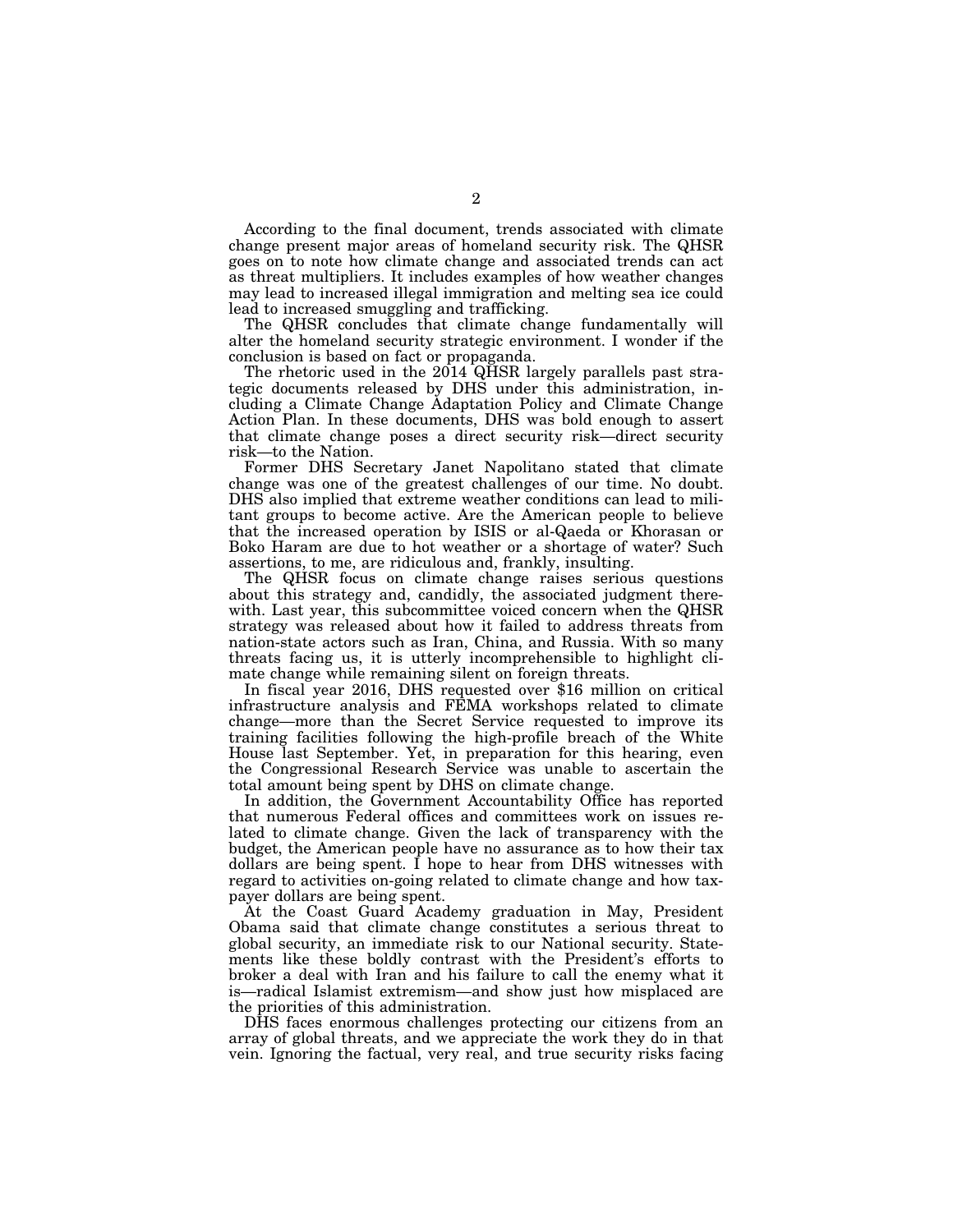our Nation in order to satisfy political constituencies is irresponsible, to say the very least, and puts our Nation at grave risk.

Thus endeth the Chairman's statement.

[The statement of Mr. Perry follows:]

### STATEMENT OF CHAIRMAN SCOTT PERRY

#### JULY 8, 2015

Our Nation is facing serious threats to our security. Thousands of foreign fighters have joined the ranks of ISIS to wage a global jihadi war. Hundreds of these fighters are returning to Europe and the United States, raising the risk of domestic terror attacks. Our cyber networks are under siege by foreign governments, "hacktivists", and other groups. In the latest cyber attack against the Office of Personnel Management, untold millions of current and former Federal employees' information was stolen, including highly sensitive background information used for vetting security clearances. The threats we face are significant, numerous, and on multiple fronts; yet, the recent reports of a 96 percent failure rate by airport screeners show that our security programs are vulnerable and ineffective. Considering all of these threats—and a myriad of others—I am outraged that the Department of Homeland Security (DHS) continues to make climate change a top priority.

Last year, one of Secretary Jeh Johnson's first acts was to approve and sign the 2014 Quadrennial Homeland Security Review, known as the QHSR. This is the key document for DHS intended to guide strategic planning, budget, and operations. The QHSR was over 6 months late, in part to allow time for the Secretary to review it. According to the final document, ''trends associated with climate change present major areas of homeland security risk.'' The QHSR goes on to note how climate change and associated trends can act as ''threat multipliers''; it includes examples of how weather changes may lead to increased illegal immigration and melting sea ice could lead to increased smuggling and trafficking. The QHSR concludes that climate change fundamentally will alter the homeland security strategic environment.

The rhetoric used in the 2014 QHSR largely parallels past strategic documents released by DHS under this administration—including a Climate Change Adaptation Policy and Climate Change Action Plan. In these documents, DHS was bold enough to assert that climate change poses a direct security risk to the Nation. Former DHS Secretary Janet Napolitano stated that climate change was one of the ''greatest challenges of our time.'' DHS also implied that extreme weather conditions can lead to ''militant groups to become active.'' Are the American people to believe that the increased operations by ISIS are due to hot weather or a shortage of water? Such assertions are ridiculous and, frankly, insulting.

The QHSR focus on climate change raises serious questions about this strategy. Last year, this subcommittee voiced concern when the QHSR strategy was released—about how it failed to address threats from nation-state actors, such as Iran, China, and Russia. With so many threats facing us, it's utterly incomprehensible to include climate change, yet stay silent on foreign threats.

In fiscal year 2016, DHS requested over \$16 million on critical infrastructure analysis and FEMA workshops related to climate change—more than the Secret Service requested to improve its training facilities following the high-profile breach of the White House last September. Yet in preparation for this hearing, even the Congressional Research Service was unable to ascertain the total amount being spent by DHS on climate change. In addition, the Government Accountability Office has reported that numerous Federal offices and committees work on issues related to climate change. Given the lack of transparency with the budget, the American people have no assurance as to how their tax dollars are being spent. I want to hear from the DHS witnesses with regard to activities on-going related to climate change and how taxpayer dollars are being spent.

At the Coast Guard Academy graduation in May, President Obama said that ''climate change constitutes a serious threat to global security, an immediate risk to our National security.'' Statements like these contrast with the President's efforts to broker a deal with Iran and failure to call the enemy what it is—radical Islamist extremism, and show just how misplaced are the priorities of this administration. DHS faces enormous challenges protecting our citizens from an array of global threats. Ignoring the true security risks facing our Nation in order to satisfy political constituencies is irresponsible and puts us at grave risk.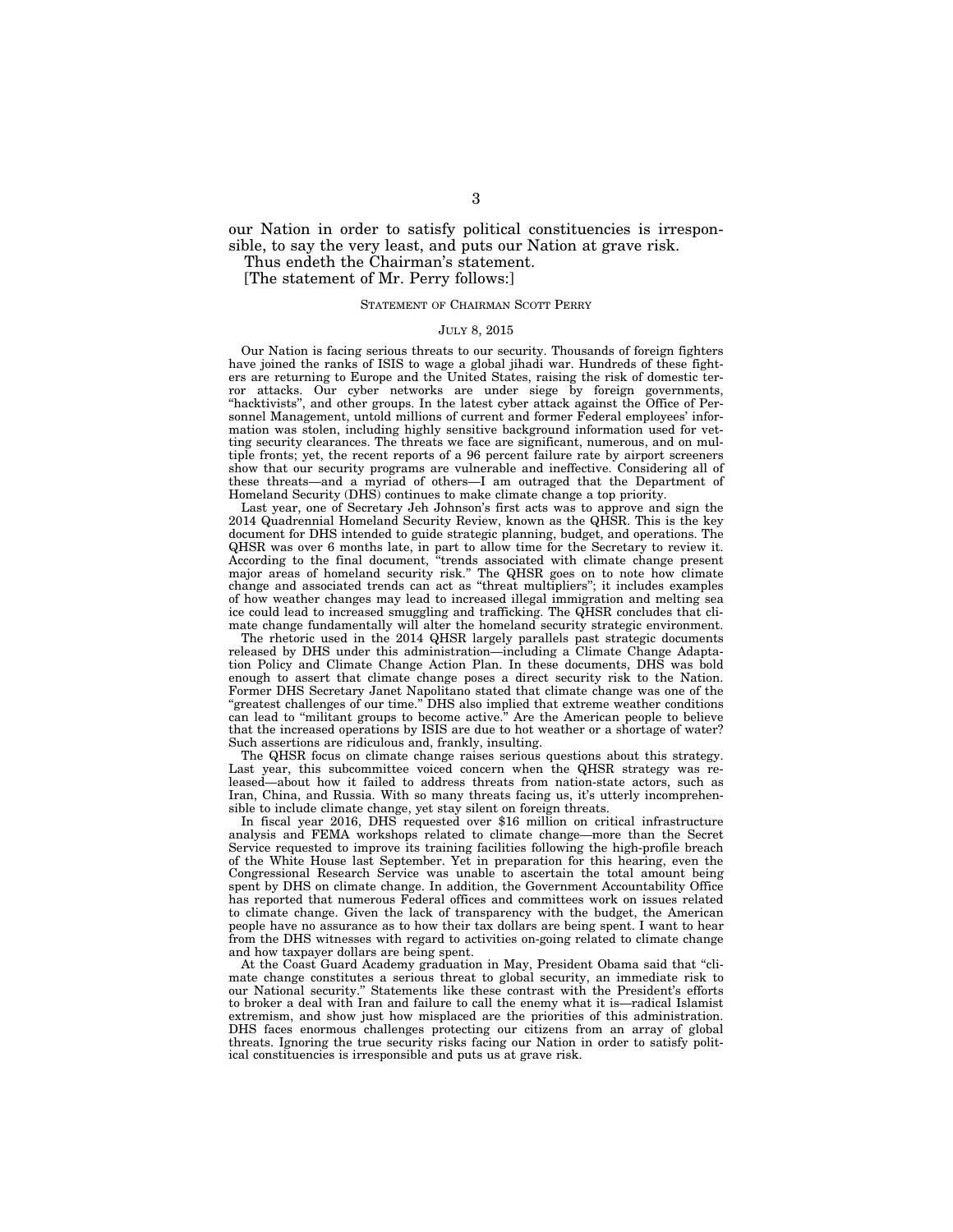Mr. PERRY. The Chairman now recognizes the Ranking Minority Member of the subcommittee, the gentlelady from New Jersey, Mrs. Watson Coleman, for any statement she may have.

Mrs. WATSON COLEMAN. Thank you, Mr. Chairman. I appreciate the opportunity to include Democratic Members' concerns with this hearing.

The title of this hearing presumes that Department of Homeland Security programs and DHS's coordination by the Executive Office of the President demonstrates a misplaced focus on security risks linked to climate change. Chairman McCaul's May 20 statement belittles these necessary efforts as "climate politics," and I strongly disagree with this assessment.

The DHS fiscal year 2016 budget request includes several important activities designated as responses to climate change, among other purposes, such as hazard mapping and risk analysis to support the National Flood Insurance Program; planning and implementation of physical measures to avoid or reduce damage associated with natural disasters; critical infrastructure assessments; and DHS State, local, and Tribal workshops to build their capacity, inform preparedness activities, and validate their capabilities.

Mr. Chairman, I recognize that today's hearings will probably not lead you and me to agree on the sources or implications of carbon that is released into our atmosphere by human activity. Nonetheless, to me, it is essential for DHS to pursue activities like those I described earlier, regardless of the Department's views on the sources of climate change.

In fact, last year, our colleagues in the Senate Homeland Security Committee held a hearing titled ''Extreme Weather Events: The Cost of Not Being Prepared.'' At that hearing, Senator Johnson, who now chairs that committee, described the lack of investment in disaster mitigation as penny-wise and pound-foolish.

Mr. Chairman, we cannot afford to be penny-wise and poundfoolish when it comes to disaster mitigation. Events from New Jersey to the Gulf Coast have required the deployment of DHS capabilities, ranging from search-and-rescue, to humanitarian relief, to law enforcement assistance. Neither my constituents nor yours will soon forget the devastation of Hurricane Sandy, which cost \$67 billion in damages caused.

Beyond just weather and climate events, Mr. Chairman, social scientists, including some within the U.S. intelligence community, have indicated that weather changes across the globe may play a role in dislocating populations, intensifying violent conflict and crime, promoting disease transmission, and aggravating economic and social stresses that destabilize governments. These factors make populations more vulnerable to incitement by extremist elements and are squarely in the purview of the Department's most vital duties.

At the publication last month of Pope Francis' Encyclical Letter "On Care for Our Common Home," my Democratic colleague on the committee, Mr. Langevin of Rhode Island, noted the emphasis on the disproportionate impacts that climate change will have on the world's poor and those living in developing countries. Indeed, in the letter, the Pope noted, ''it is foreseeable that once certain resources have been depleted the scene will be set for new wars.'' Pope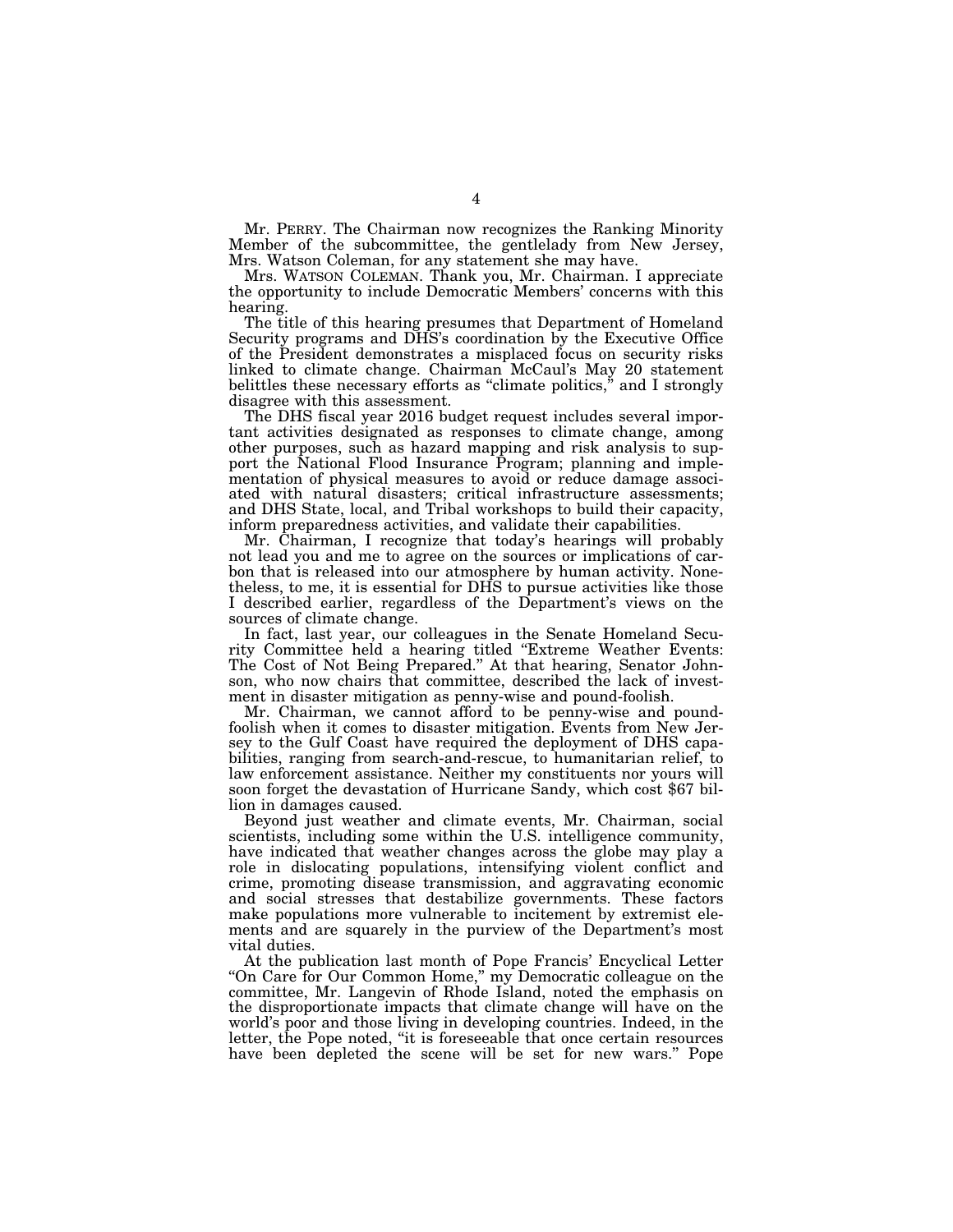Francis adds that ''the control of water may become a major source of conflict in this century.'' He notes ''the premature death of many of the poor in conflicts sparked by the shortage of resources.''

I welcome the testimony today from our distinguished witnesses, and look forward to hearing from the Department on its activities and the nexus between its core mission and climate change issues. I also welcome the testimony from Professor Levy, who has assessed the National security implications of climate shift for the National Intelligence Council.

Finally, Mr. Chairman, I know that many residents of your district acutely suffered in the events of September 11, 2001, an attack that also took the lives of 48 people from my own district. I take personal note in the fact that we have not had a similar situation since that time and since this Department has been created. I have no doubt that we will not, and should not, compete in our dedication to confront and disrupt violent extremism. I am confident that we share the commitment to mitigate each of the conditions which allow violent extremism to develop.

So I support the interest my colleagues in the Majority have demonstrated to countering violent terrorism wherever it rears its head. I look forward to the committee's acting favorably on Ranking Member Thompson's letter to Chairman McCaul, requesting that the committee hold hearings to address threats to homeland security from domestic terrorism, such as the shooting at Emanuel AME Church in Charleston and several suspicious church fires.

In closing, Mr. Chairman, I hope that this hearing will prove a fair discussion of the wide range of security risks posed by the climate phenomena, rather than an opportunity to play politics or otherwise misplace the focus of Congressional oversight.

With that, Mr. Chairman, I yield back my time, and I thank you. Mr. PERRY. The Chair thanks the gentlewoman and is privileged to have the Ranking Member of the full committee present. I recognize Mr. Thompson for a statement.

Mr. THOMPSON. Thank you very much, Mr. Chairman. Thank you for holding this hearing. I appreciate the witnesses' appearing today.

Today's hearing title mischaracterizes the Department of Homeland Security's programs that address security risks linked to climate change as ''climate politics'' and a ''misplaced focus.'' These Department programs and activities provide resources to address other National priorities, such as preparedness for and response to natural disasters.

After living through the effects of Hurricane Katrina on the Gulf Coast, not to mention the recent flooding in Texas and Oklahoma, I find it confusing that the Majority would see a misplaced focus in DHS's efforts on hazard mapping and risk analysis to support the National Flood Insurance Program; producing physical measures to avoid or reduce damage associated with natural disasters; assessing the safety and security of critical infrastructure; and conducting workshops requested by State, local, and Tribal leaders, intended to build their preparation and response capabilities.

In addition to the relevance of the Department's core disaster preparation and mitigation efforts as a response to climate change trends, an even-handed treatment of DHS's response to climate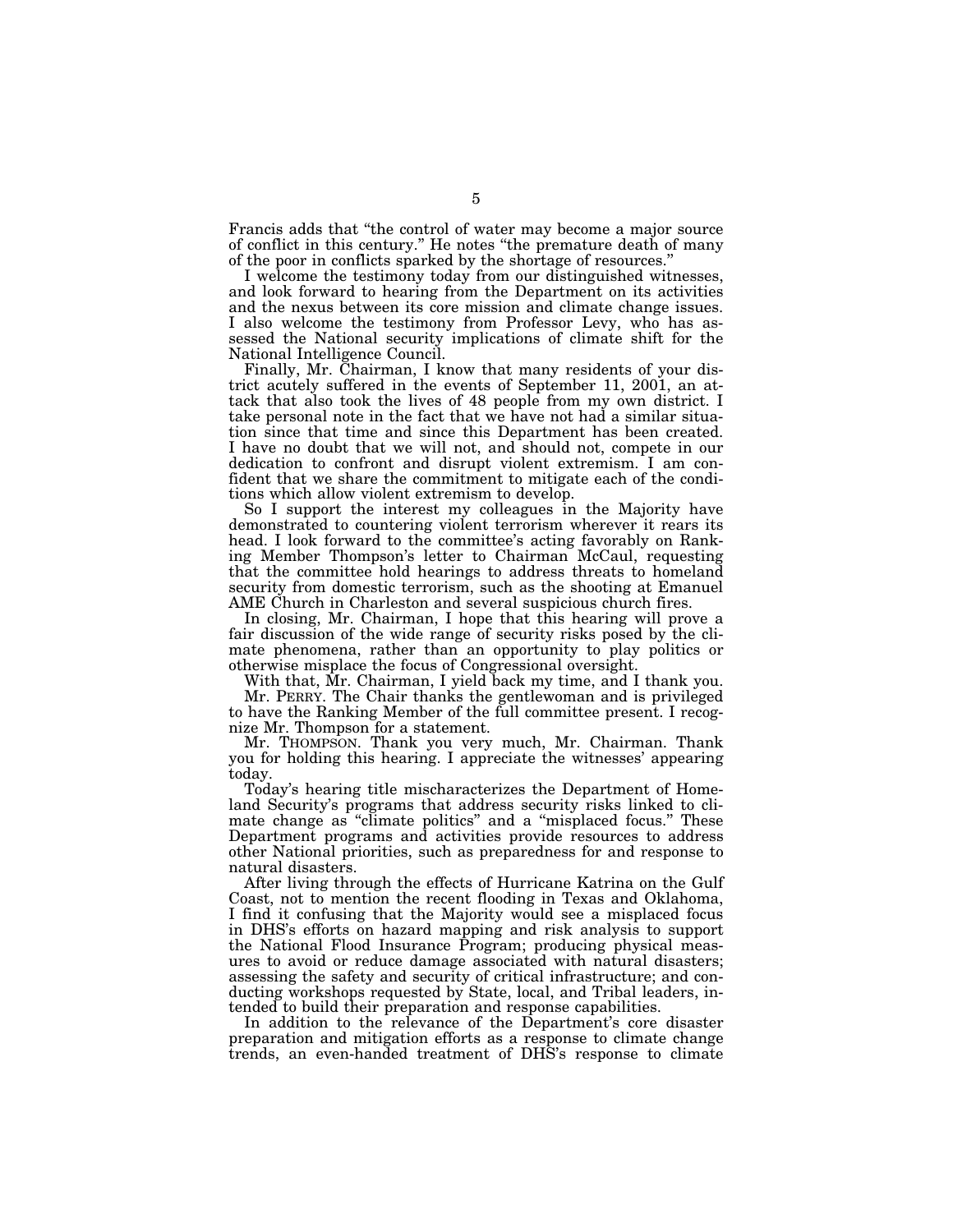change would be to acknowledge assessments produced for the United States intelligence community over the past decades. These studies have provided ample evidence that trends in global climate act—as well as what the 2014 Quadrennial Homeland Security Review described—as threat multipliers, aggravating stresses abroad that can enable terrorist activity and violence such as poverty, environmental degradation, and social tensions.

For example, as the U.S. Institute of Peace has found, threats we face today from the extremist group Boko Haram first emerged and expanded during a period coinciding with major droughts in and around northern Nigeria.

Two months ago, the Chairman of this committee stated that the Obama administration, particularly the Department of Homeland Security, is placing more emphasis on climate change than on countering violent extremism (CVE). Despite the Chairman's unwarranted criticism of DHS's valuable initiatives related to climate change, I too have concerns about the Department of Homeland Security's approach to countering violent extremism.

I have asked the Chairman to hold hearings on the Department's approach to countering violent extremism and to receive testimony from the DHS Countering Violent Extremism Coordinator. I have also expressed the need to receive testimony on this topic to the Department of Homeland Security. However, rather than provide testimony, the Department has chosen to have a briefing in our committee's Classified space.

Unfortunately, to date, this committee has not received testimony in an open setting from the Department on what it is doing with regard to CVE. Consequently, the Department has not adequately afforded the Members of the committee with the opportunity to hear what it is doing on countering violent extremism.

With the surge in domestic terrorist activity, such as what was carried out in Charleston, South Carolina, on June 17, and the continuing threat from international terrorist groups, such as ISIL, it is important and well past time that this committee receives testimony from DHS, not outside entities, on CVE.

The Department can and must manage in ways that develop robust, versatile, and adaptable activities and capabilities to address the full spectrum of threats from both man-made and natural disasters to the American people and the homeland. In doing so, DHS leaders must work to find ways for the Department to make the fullest contribution to a whole-of-Government response to climate change phenomena, employing programs and systems also used to respond to drug trafficking, threats to transportation, and threats to infrastructure generally. Similarly, we can find ways to counter violent extremism that robs American lives, whether originating at home or abroad, by sharpening the same kind of smart and flexible management.

With that, Mr. Chair, I yield back.

Mr. PERRY. The Chair thanks the Ranking Member of the full committee.

Other Members of the subcommittee are reminded that opening statements may be submitted for the record.

We are pleased to have a distinguished panel of witnesses before us today on this important topic.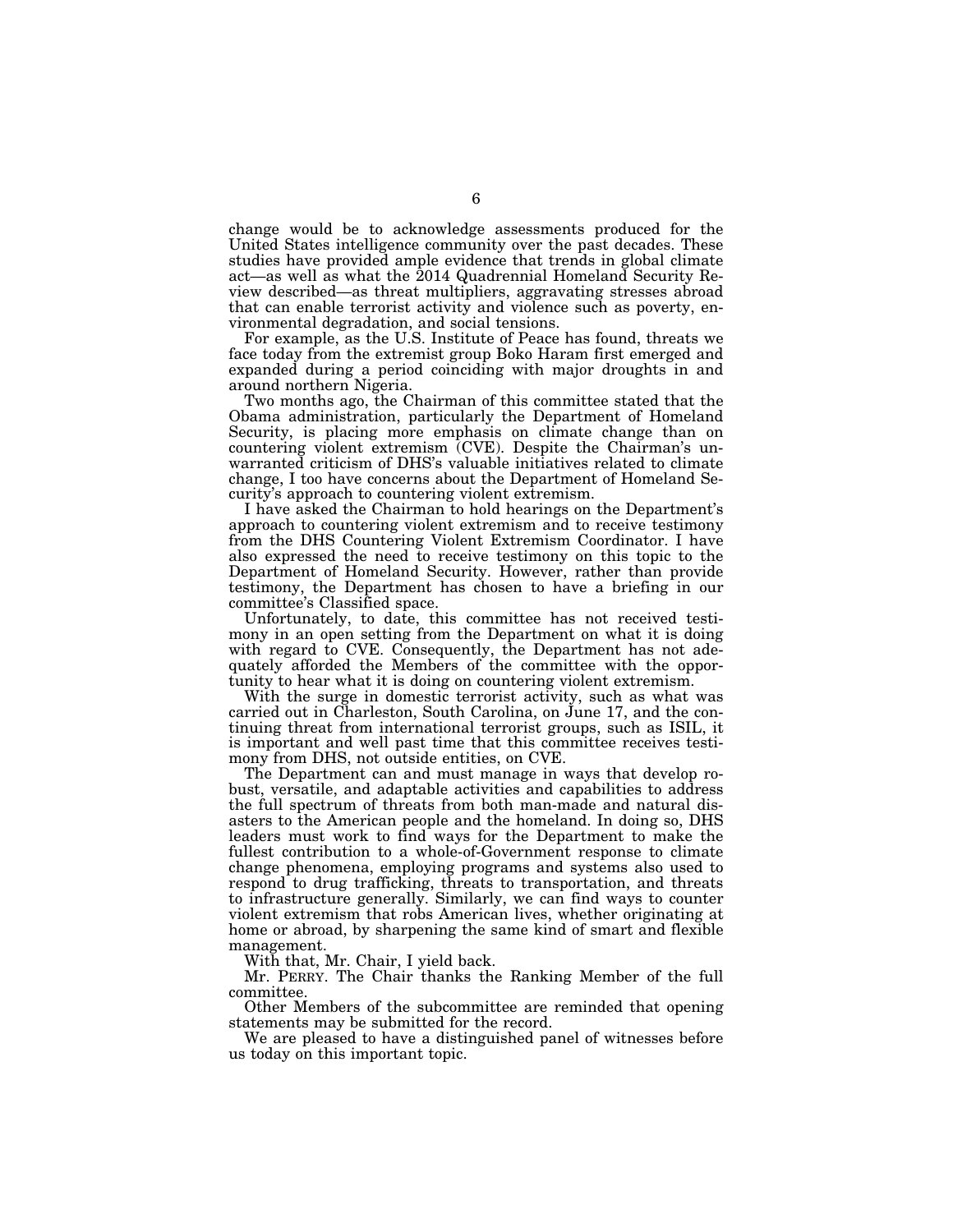Let me remind the witnesses that their entire written statement will appear in the record. I will introduce each of you first and then recognize you for your testimony.

Mr. Thomas Smith is the acting assistant secretary for strategy, planning, analysis, and risk in DHS's Office of Policy. He is responsible for the development of DHS strategic planning and decisionmaking documents, including the Quadrennial Homeland Security Review. Mr. Smith joined DHS in July 2013. Prior to DHS, Mr. Smith served over 29 years as an engineer officer in the U.S. Army, and we thank him for his service to the Nation.

Mr. Roy Wright serves as FEMA's deputy associate administrator for mitigation. He is responsible for FEMA's risk analysis and risk reduction programs. Mr. Wright joined FEMA in 2007 and was appointed to the Senior Executive Service in 2013.

Mr. Robert Kolasky is the deputy assistant secretary for the Department of Homeland Security's Office of Infrastructure Protection. He assists the assistant secretary in addressing risk to the Nation's critical infrastructure. Mr. Kolasky has served in numerous positions at DHS and began his Federal service in 2008.

Thank you all for being here today.

The Chair now recognizes Mr. Smith for his testimony.

## **STATEMENT OF THOMAS P. SMITH, ACTING ASSISTANT SEC-RETARY FOR STRATEGY, PLANNING, ANALYSIS, AND RISK, OFFICE OF POLICY, U.S. DEPARTMENT OF HOMELAND SECU-RITY**

Mr. SMITH. Well, good morning. Chairman Perry, Ranking Member Watson Coleman, Members of the subcommittee, thank you for the opportunity to appear before you today to discuss our efforts to assess climate change as a risk within the 2014 Quadrennial Homeland Security Review, often referred to as the QHSR.

I am Thomas Smith, the acting assistant secretary for the Department's Office of Policy, Strategy, Plans, Analysis, and Risk. I joined the Department in the summer of 2013 and the Office of Policy last summer in 2014. Prior to that, I served a career in the United States Army for approximately 30 years.

First, please allow me to put the QHSR in context. First and foremost, the QHSR is a validation of the five enduring missions of the Department: Preventing terrorism and enhancing security; securing and managing our borders; enforcing and administering our immigration laws; safeguarding and securing cyber space; and strengthening National preparedness and resilience.

The first QHSR in 2010 articulated that homeland security is ultimately about managing the risk to the Nation posed by a wide range of threats and hazards. With the second QHSR, we comprehensively examined the homeland security strategic environment and identified strategic shifts in areas of on-going priority, with an emphasis on the Nation's long-term homeland security strategy.

With respect to climate change, the first QHSR noted that climate change was expected to increase the severity and frequency of weather-related hazards, which could in turn result in social and political destabilization, international conflict, or mass migration.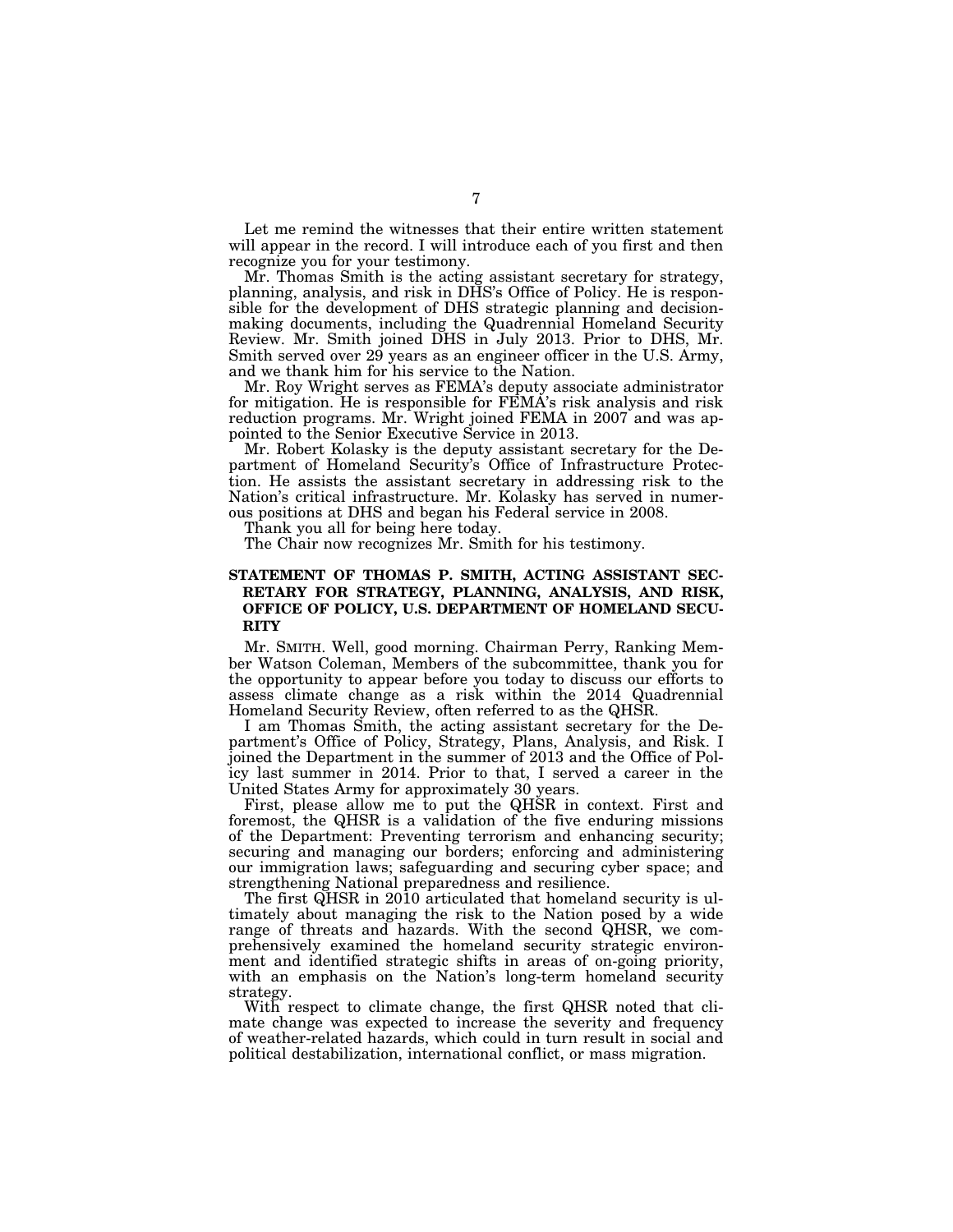The experts involved in the second QHSR collectively identified that natural disasters, pandemics, and climate change are key drivers of change and risk to the homeland security environment, and each of these drivers may indirectly act as threat multipliers or stressors abroad that contribute to challenges in poverty and security and environmental degradation and social tensions that can enable terrorist activity and violence.

These drivers aggravate stressors that have the potential to cause severe consequences, examples including: More frequent and severe droughts and tropical storms in Mexico, Central America, and the Caribbean, which could increase population movements, both legal and illegal, toward or across the U.S. border; and higher temperatures that may change patterns of human, animal, and plant diseases, putting our workforce and the American public at a higher risk of illness.

Therefore, climate, just like pandemics and natural disasters, is a factor, but it is certainly not the only factor that impacts this strategic environment, threats, and hazards facing our homeland security.

In the second QHSR, a number of activities took place to understand the threats and hazards that affect the strategic environment analysis that we collectively called the Homeland Security Strategic Environment Assessment. This assessment characterized the risk, threats, current and future trends, and critical uncertainties in the time frame for 2015 to 2019 and beyond.

DHS sought input from industry, academia, and across the Federal, State, local, Tribal, and territorial governments, other stakeholders, all to ensure we had a comprehensive understanding of the homeland security strategic environment to make sure that priorities highlighted in the Quadrennial Review were risk-informed.

Under the umbrella of the Homeland Security Strategic Environment Assessment, the Office of Policy analyzed direct and indirect impacts of many risks, including climate change. The Department studies that analyzed and assessed trends and risks included the Homeland Security National Risk Characterization, which profiled steady-state and contingent homeland security risks; a current strategic environment report, which focused on an examination of current trends and drivers underpinning the homeland security strategic environment, spanning society, technology, the economy, the environment, and governance; and, finally, a future strategic environment report, which highlighted key uncertainties, influential drivers, and associated sets of strategic indicators relevant to the missions and operations of Homeland Security out to the year 2030.

In conclusion, the best way to posture the Department effectively to address emerging threats and accomplish the Department's five enduring missions is to ensure that tough policy, strategy, and resource decisions are informed by considerations of the strategic environment with a clear sense of the associated risk and resource implications. It is through candid and thorough assessment of these risks that we will strengthen the security and the resilience of the United States.

I look forward to addressing your questions.

[The prepared statement of Mr. Smith follows:]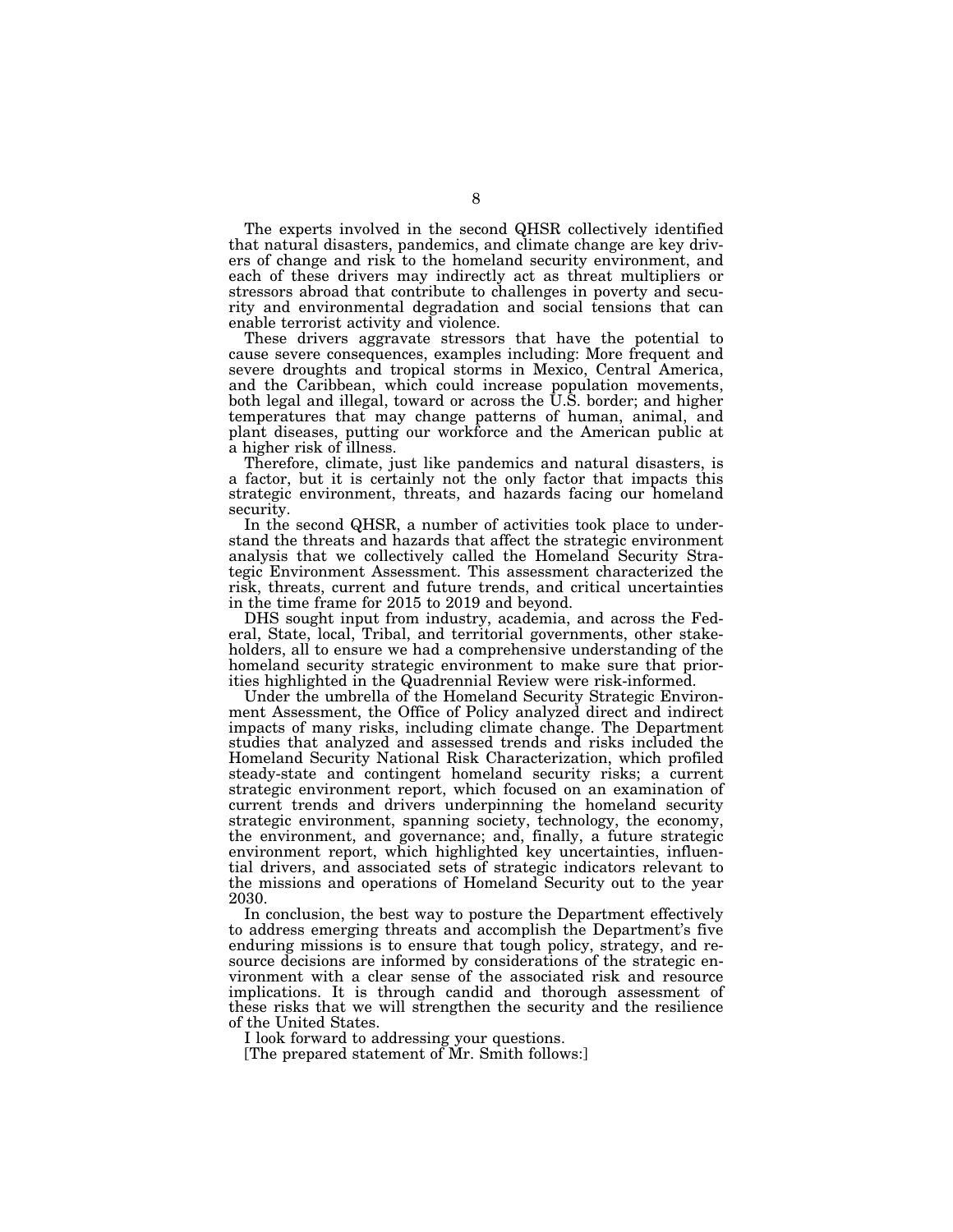#### PREPARED STATEMENT OF THOMAS P. SMITH

#### JULY 8, 2015

Chairman Perry, Ranking Member Watson Coleman, and Members of the subcommittee; thank you for the opportunity to appear before you today to discuss our efforts to assess climate change as a risk within the 2014 Quadrennial Homeland Security Review.

I am Thomas Smith, acting assistant secretary for DHS's Office of Policy—Strategy, Plans, Analysis and Risk (SPAR). I have been with DHS since July of 2013 and with SPAR since the summer of 2014. Prior to joining the Department, I served 29 years in the United States Army, culminating with an assignment as the Chief of Operations, Plans, and Training (G–3) for the Army Corps of Engineers. The mission of SPAR is to develop analytically-driven, high-impact prod cision making; design and refine DHS processes necessary for the strategic manage-ment of the Quadrennial Homeland Security Review (QHSR) missions; and to ensure DHS strategy, planning, and analysis have the intended, beneficial impact on homeland security activities.

First and foremost, the QHSR is a validation of the five enduring missions of the Department:

1. Prevent Terrorism and Enhance Security;

Secure and Manage Our Border;

3. Enforce and Administer Our Immigration Laws;

4. Safeguard and Secure Cyber Space; and

5. Strengthen National Preparedness and Resilience.

The first QHSR, published in 2010, articulated that homeland security is ulti-mately about managing the risk to the Nation posed by a range of threats and hazards. The second QHSR, published in 2014, comprehensively examines the homeland security strategic environment and identifies strategic shifts as well as areas of on-going priority and renewed emphasis for the Nation's long-term homeland security strategy. In developing the 2014 QHSR, the Office of Policy conducted a number of activities to understand threats and hazards, as well as the strategic environment we operate in—analyses collectively known as the Homeland Security Strategic Environment Assessment (HSSEA). The HSSEA characterizes those risks, threats, current and future trends, and critical uncertainties with the greatest potential to affect homeland security in the  $2015-2019$  time frame. As part of this process, DHS sought input from industry, academia, and Government<sup>1</sup> to provide a greater understanding of the homeland security strategic environment and to ensure that the priorities highlighted in the quadrennial review were risk-informed. Experts involved in the HSSEA collectively identified natural disasters, pandemics, and climate change as key drivers of change to the homeland strategic environment.

As articulated in the 2014 QHSR, natural disasters, pandemics, and climate change and associated trends continue to present a major area of homeland security risk, and may indirectly act as ''threat multipliers.'' Each of these factors aggravates stressors abroad that can enable terrorist activity and violence, such as poverty, food insecurity, environmental degradation, and social tensions. Over time, these drivers have the potential to cause severe consequences:

- More frequent severe droughts and tropical storms, especially in Mexico, Central America, and the Caribbean, could increase population movements, both legal and illegal, toward or across the U.S. border.
- Melting sea ice in the Arctic may lead to new opportunities for shipping, tourism, and legal resource exploration, but may also lead to new routes for smuggling and trafficking, increased risk of environmental disasters, and illicit resource exploitation.
- Higher temperatures may change patterns of human, animal, and plant diseases, putting the workforce, plant and animal health, and the general public at higher risk of illness.
- Higher temperatures and more-intense storms may also damage or disrupt telecommunications and power systems, creating challenges for telecommunications infrastructure, emergency communications, and the availability of cyber systems.

The inclusion of climate change in the 2014 QHSR built upon previous findings from the first QHSR in 2010, which also recognized the potential disruptions caused

<sup>&</sup>lt;sup>1</sup>USG Components included in the formation of the 2nd QHSR included: DHS, DOJ, DOS, DOD, HHS, Treasury, USDA, ODNI, Commerce, Education, DOE, EPA, Housing and Urban De-velopment, DOI, DOT, GSA, Labor, VA, and SBA.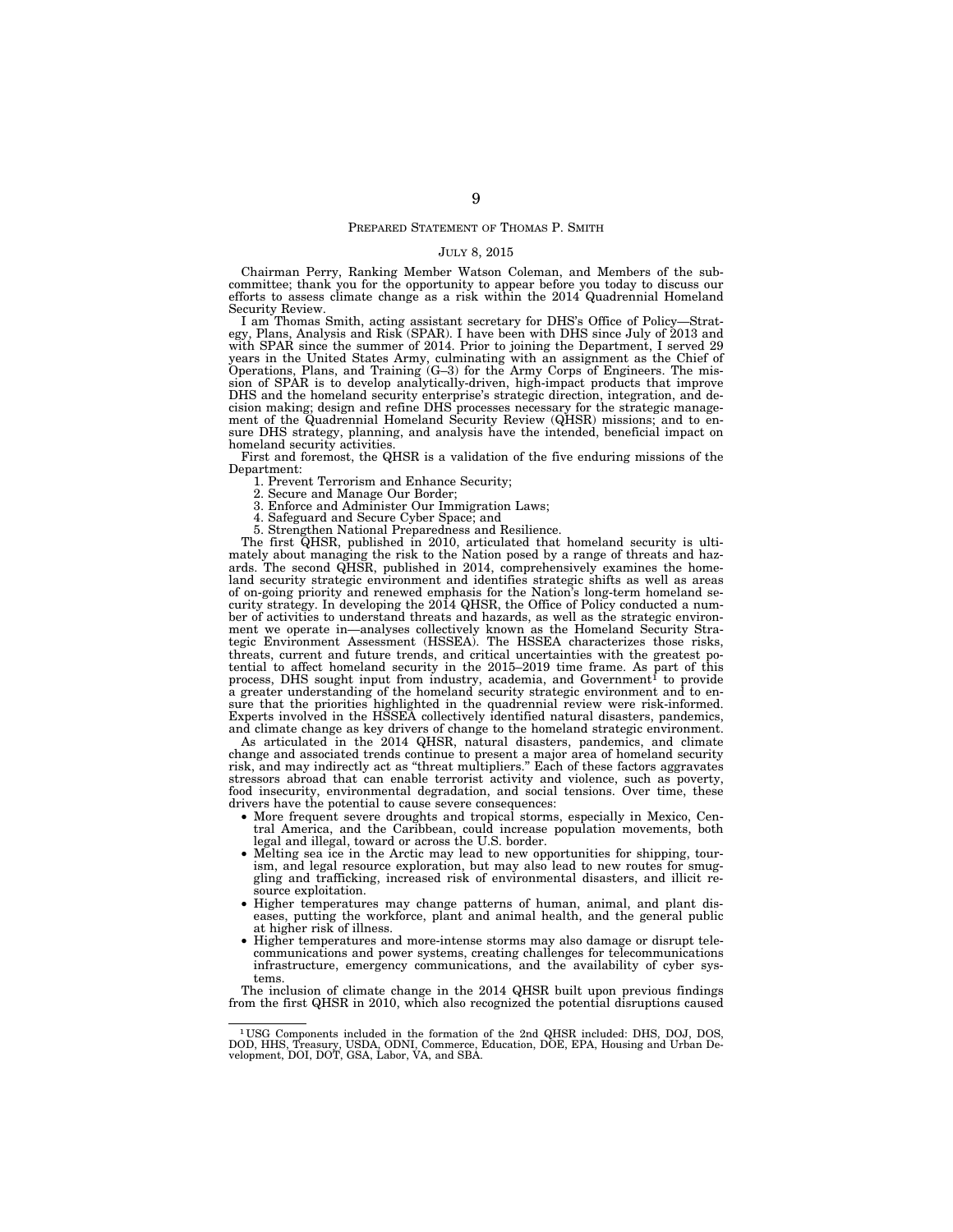by climate change. The first QHSR noted that climate change was expected to increase the severity and frequency of weather-related hazards, which could, in turn, result in social and political destabilization, international conflict, or mass migra-tions. This assessment was further validated through extensive engagement during the 2014 QHSR process, including outreach across the Department and with inter-<br>agency stakeholders; State, local, Tribal, and territorial governments; and our pri-<br>vate-sector partners. DHS also employed IdeaScale and an Practice" to solicit on-line engagement from homeland security practitioners.

Under the umbrella of the HSSEA, the Office of Policy analyzed the direct and indirect impacts of climate change. The Department's foundational research studies that analyzed and assessed current trends and risk included:

#### *Homeland Security National Risk Characterization*

The Homeland Security National Risk Characterization (HSNRC) is a profile of steady-state and contingent homeland security risks which considered and compared a variety of threats and hazards, including those stemming from natural disasters, adversarial threats, and accidental technological or human-caused hazards. The Risk Characterization identified those risks that have the potential to significantly impact the Nation's homeland security. The HSNRC identified the direct and indirect effects of climate change as a National risk. These risks included hurricanes, tornadoes, wildfires, and floods.

A significant amount of outreach was involved in developing the HSNRC. Elements such as data sources, methodology, and/or key results were shared with senior leadership and members of technical staffs from other governments, including the United Kingdom, Canada, Mexico, Australia, and New Zealand, who also conduct National risk assessments. The methodology was also shared at professional society conferences such as the Association of Federal Enterprise Risk Management Annual Summit, the Institute for Operations Research and the Management Sciences Practitioner Conference, and the Society for Risk Analysis Annual Conference.

#### *Current Strategic Environment 2012*

The Current Strategic Environment (CSE) report provided a focused examination of current trends and drivers underpinning the homeland security strategic environment. It outlined important current trends and key statistics within 16 homeland security strategic drivers that span society, technology, the economy, the environment, and governance. The CSE is the product of months of focused research and analysis of the current trends and key statistics. The CSE noted that while it is not appropriate to attribute any single extreme weather event to climate change, climate change can affect the likelihood of certain types of extreme events.

As part of analyzing the CSE, team members reached out to subject-matter experts from outside the Department (including think tanks and universities) in order to find new trends and verify that identified trends were generally perceived to be correct.

#### *Future Strategic Environment 2013*

The Future Strategic Environment (FSE) report highlighted key uncertainties, influential drivers, and associated sets of strategic indicators relevant to the missions and operations of homeland security out to the year 2030. The key insights of the FSE stem from a structured process of data collection and analysis that leveraged structured discussion and decision working groups, and the qualitative judgement of a diverse body of participants and subject-matter experts, including over 100 participants from across DHS, the intelligence community, and the broader U.S. Government. The FSE concluded that the effects of climate change were one of the top six areas of key uncertainties and challenges, and was particularly resistant to influence by the homeland security enterprise efforts.

FSE team members discussed elements of the future strategic environment with Federal partners in a variety of working meetings with the Departments of Agriculture, Defense, Health and Human Services, State, Treasury, Veterans Affairs, and the Environmental Protection Agency. The results were also raised at the U.S. Department of Homeland Security's University-Based Centers of Excellence Directors' Meeting and the National Center for Risk and Economic Analysis of Terrorism Events 10th-Year Anniversary Celebration.

In addition to our own risk assessments and analysis efforts, DHS drew upon previous work conducted under Executive Order (E.O.) 13514, *Federal Leadership in Environmental, Energy, and Economic Performance*, and follow-on work, including: the *Climate Change Adaptation Report*, October 2010; the *Climate Change Adapta-tion Roadmap,* June 2012; and the *DHS Climate Action Plan*, September 2013. The work performed during the QHSR utilized and included work from these previous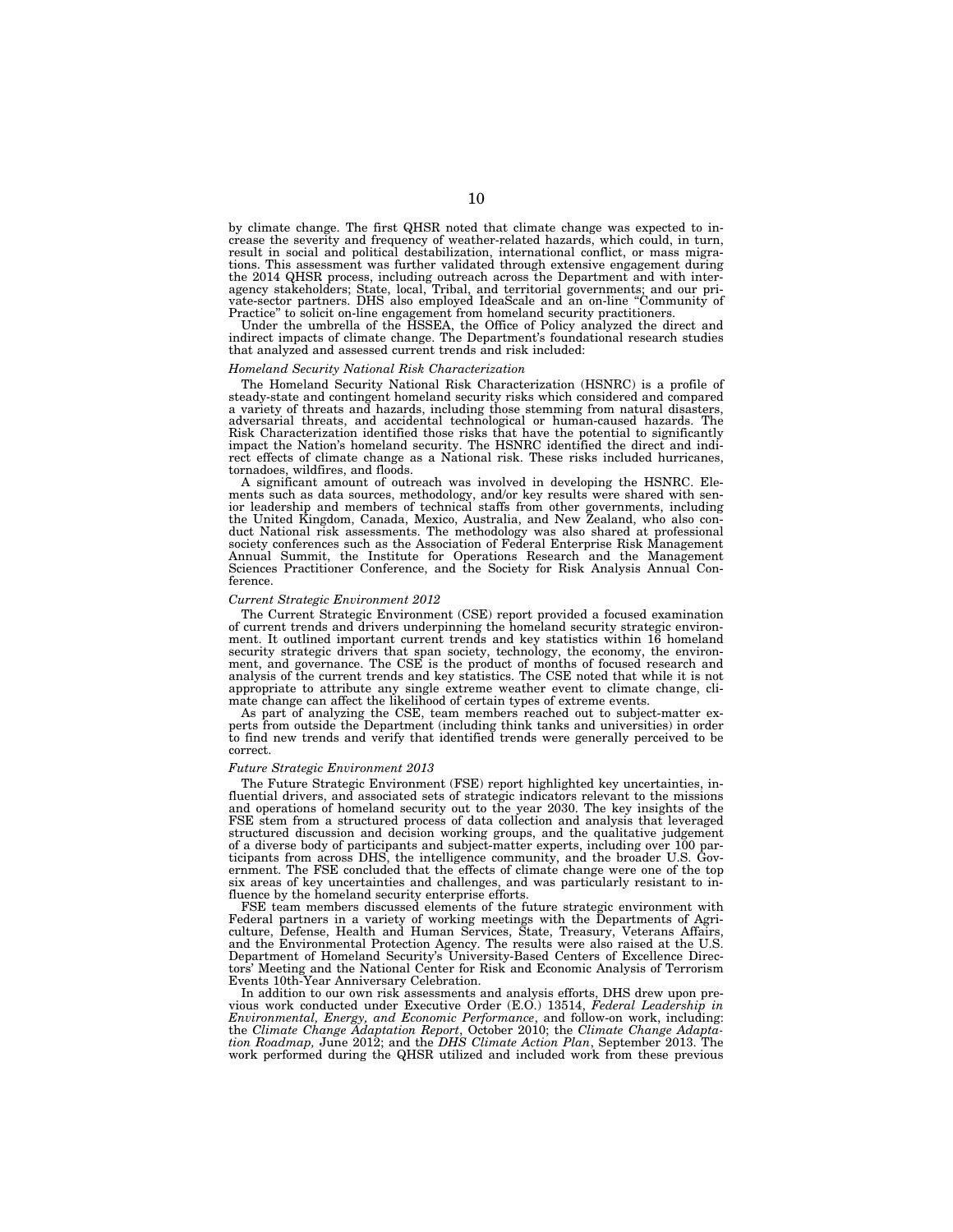efforts to understand the impact of climate change on Departmental missions. The 2012 *DHS Climate Change Adaptation Roadmap* fulfilled the Executive Order 13514 requirement for all Federal agencies to reinforce and comply with the U.S. Government's efforts to develop a National climate change adaptation strategy and to meet Federal Requirements of reducing greenhouse gas emissions to integrate climate change adaptation into both the culture and operations of the Department.

In conclusion, the best way to posture the Department to effectively address emerging threats and accomplish the Department's five enduring missions is to ensure that tough policy, strategy, and resource decisions are informed by a consideration of the strategic environment, with a clear sense of the associated risk and resource implications. To disregard natural disasters, pandemics, and climate change would be ignoring how these factors may indirectly act as ''threat multipliers''; and neglect our shared responsibility to strategically manage risk and build a more prepared, resilient Nation. It is through the thorough and candid assessment of these risks that that we will strengthen the security and resilience of the United States. I look forward to addressing your questions.

Mr. PERRY. The Chair thanks you.

The Chair now recognizes Mr. Wright for his testimony.

## **STATEMENT OF ROY WRIGHT, DEPUTY ASSOCIATE ADMINIS-TRATOR, FEDERAL INSURANCE AND MITIGATION ADMINIS-TRATION, FEDERAL EMERGENCY MANAGEMENT AGENCY, U.S. DEPARTMENT OF HOMELAND SECURITY**

Mr. WRIGHT. Good morning, Chairman Perry, Ranking Members Watson Coleman and Mr. Thompson, and other Members of the committee. I appreciate the opportunity to appear before you today.

My name is Roy Wright, and I am FEMA's deputy associate administrator for insurance and mitigation. So I lead the Federal Emergency Management Agency's mission responsibility over hazard mitigation planning, mitigation grants, the National Flood Insurance Program, and our work to help build community resilience across the Nation.

FEMA has an all-hazards mission, supporting our citizens and first responders to ensure as a Nation we continue to build, sustain, and improve our capabilities to prepare for, protect against, respond to, recover from, and mitigate all hazards. We are a consequence management agency.

Within the mitigation mission space, we are particularly attuned to understanding and managing risks, both current and future. These include a wide array of changes: Shifting demographics, aging infrastructure, and the prospect for increasing frequency and severity of extreme weather events.

Climate change is just one of many future risks but one that could significantly alter the types and magnitudes of hazards impacting communities and the emergency management professionals that serve them.

FEMA's attention to these evolving risks and their impact on the future of communities has a long history. In 1988, Congress passed the Robert T. Stafford Disaster Relief and Emergency Assistance Act. In its original form and through amendment in 1993, Congress instructed FEMA to address future risks and help ensure Federal taxpayer dollars are used responsibly and, in doing so, will substantially reduce the risk of future damage.

Through the Disaster Mitigation Act of 2000, which amended Stafford, Congress requires actions by communities in such a way that they plan for and address future risks.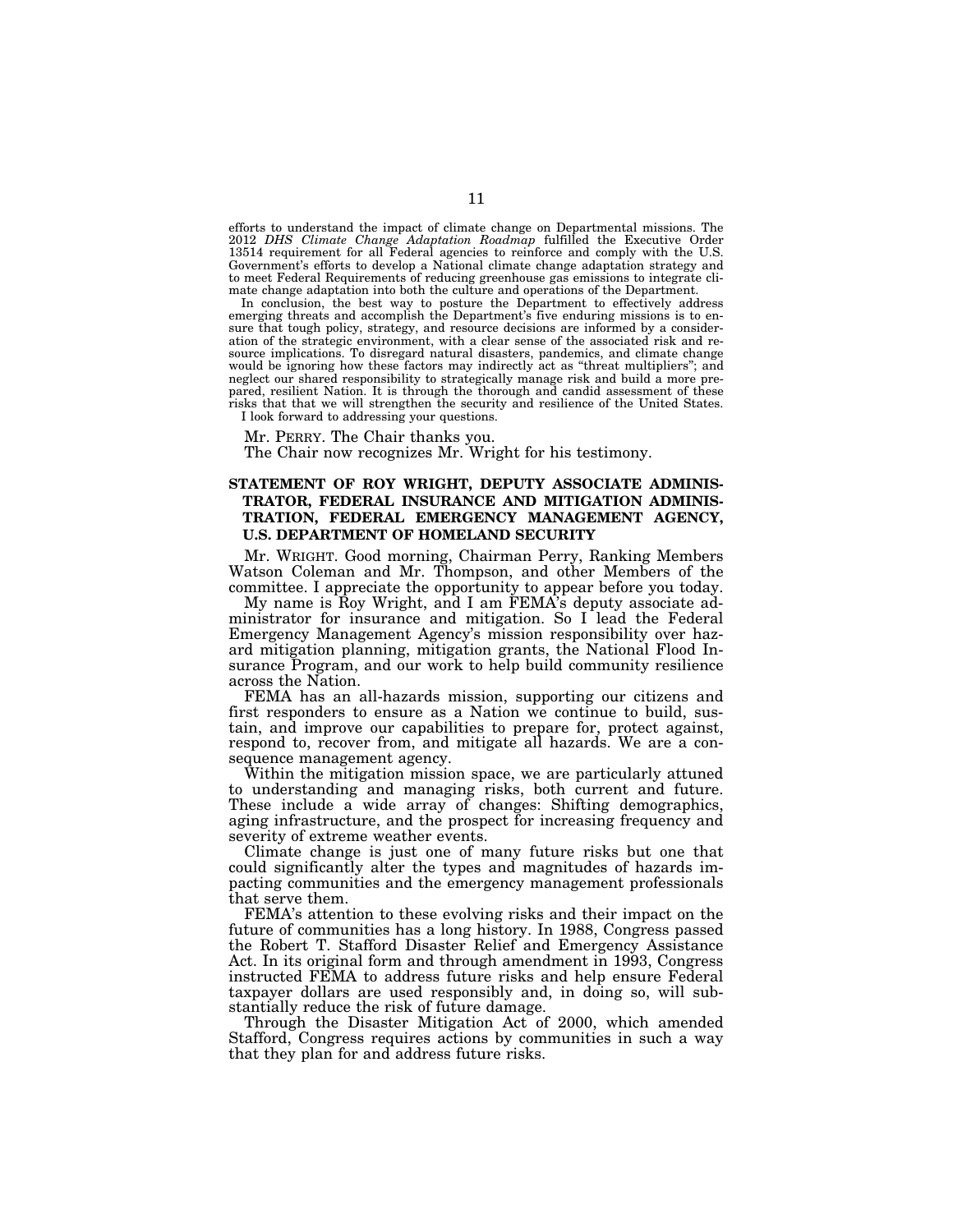In the regulations promulgated in 2002, State, local, and Tribal mitigation plans are now required and they need to include, ''the probability of future hazard events'' occurring in a given jurisdiction. The plans must also contain a mitigation strategy that speaks to reducing or avoiding the long-term vulnerabilities that the hazards pose to the future loss of life or property.

With more than \$260 billion worth of flood-related damage across the Nation since 1980, our attention to understanding our risks and doing something to reduce them must be unwavering.

Two specific ways I want to highlight this morning that FEMA is supporting this work:

First, building on our long-standing mission in the specific rebuilding experiences of Sandy, FEMA is supporting the policy development of Executive Order 13690 that establishes a Federal flood risk management standard. This new resilience standard will help ensure taxpayer dollars are well-spent on infrastructure that can better withstand the impacts of flooding and help communities bounce back faster after disasters.

Simply put, when investing Federal dollars to build or rebuild infrastructure across the country, we should not spend those dollars more than once on the same project. Unfortunately, we are too often in the position of paying for it twice.

Second, FEMA released an update to our State Mitigation Plan Review Guidance earlier this year. This guide updates FEMA's policy that was last published in 2008 on planning for natural hazards.

State mitigation plans, which are updated every 5 years, are one of the conditions of eligibility for certain FEMA assistance, such as the Permanent Work Under Public Assistance and Hazard Mitigation Assistance project grants. States must provide an overview of all natural hazards that affect the State. States are then asked to consider the probability of future hazard events, including changing future conditions, development patterns, and population demographics.

This policy clarifies that the probability of future hazard events must include the effects of long-term changes in weather patterns and climate on the identified hazards. Further, the policy encourages States to take a holistic approach and include not only emergency management but also the sectors of economic development, land use, housing, health and social services, infrastructure, and natural and cultural resources into those plans.

Addressing future risks regardless of their cause is key to FEMA's mission. We bring data to the table and work with deference to State, local, and Tribal needs and priorities. By addressing future risks, State, local, Tribal, and territorial governments are best prepared for future disasters and are able to bounce back faster. That kind of economic vitality helps sustain and secure our Nation.

With that, I look forward to your questions.

[The prepared statement of Mr. Wright follows:]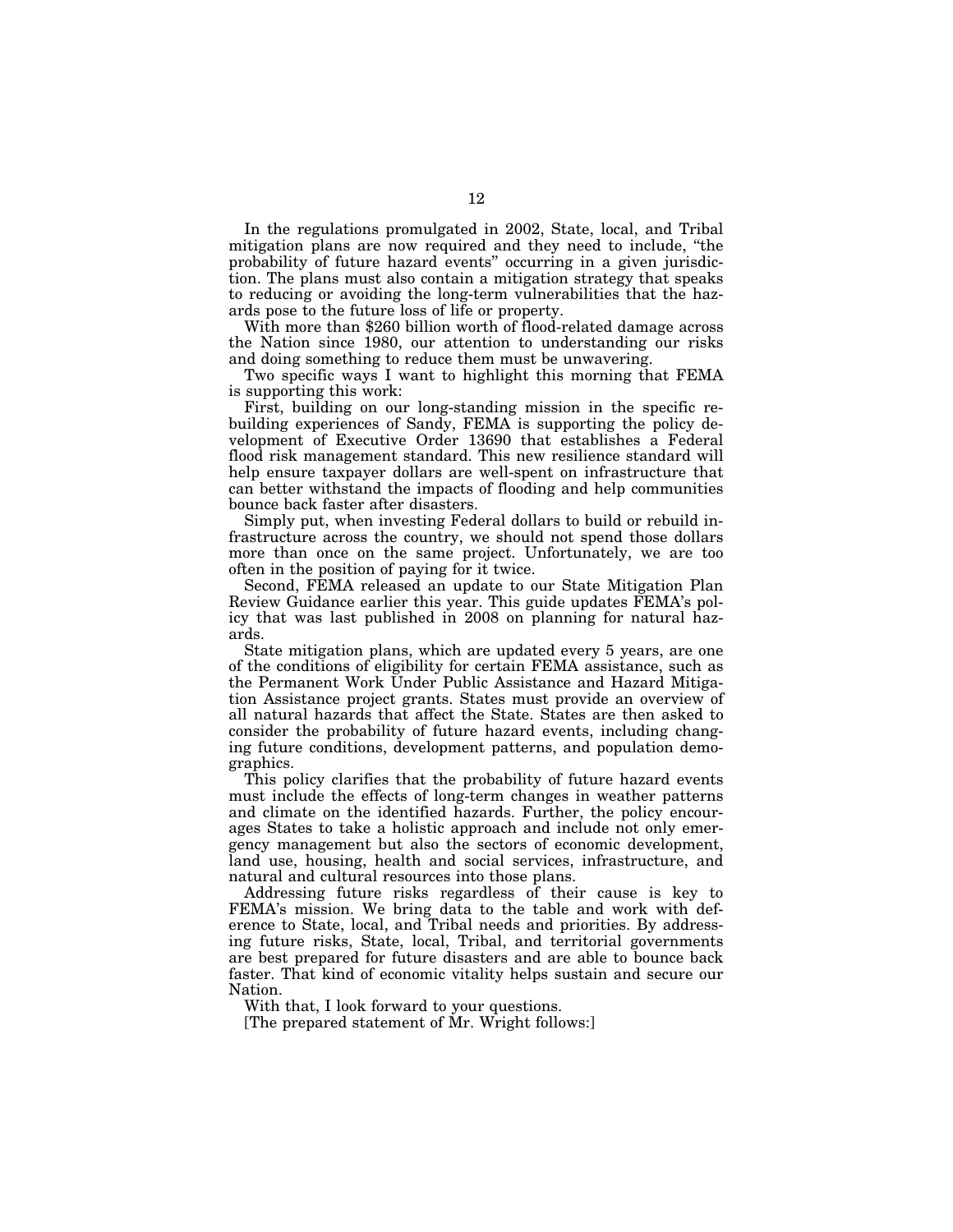#### PREPARED STATEMENT OF ROY WRIGHT

#### JULY 8, 2015

#### INTRODUCTION

Chairman Perry, Ranking Member Watson Coleman, and Members of the subcommittee, I appreciate the opportunity to appear before you today. My name is Roy Wright. I am the deputy associate administrator for insurance and mitigation at the Federal Emergency Management Agency (FEMA).

In my capacity, I oversee FEMA's work in hazard mitigation planning and grants, the National Flood Insurance Program (NFIP), and activities to help build community resilience across the Nation. These areas cover a vast mission space and an array of programs important to securing the Nation against the many threats we face.

FEMA's mission is to support our citizens and first responders to ensure we, as a Nation, continue to build, sustain, and improve our capability to prepare for, protect against, respond to, recover from, and mitigate all hazards. To continue to accomplish our mission in the years to come, FEMA is working collaboratively with stakeholders across the whole community to ensure the United States is preparing and planning for both current and future risks. These future risks include a wide array of changes, including shifting demographics, aging infrastructure, and the possibility for increases in number and severity of extreme weather events.

It is important to note that climate change is just one of many future risks we plan for, but one that could significantly alter the types and magnitudes of hazards impacting communities and the emergency management professionals serving them. Accordingly, consistent with FEMA's focus on enabling disaster risk reduction Nationally, we are supporting State, local, and Tribal governments with efforts to prepare for the impacts of climate change through adaptation, which means planning for the changes that are occurring and expected to occur.

#### THE STAFFORD ACT

The Stafford Act sets the statutory framework from which we manage our role in mitigation and address future risk. The Stafford Act stipulates that post-disaster mitigation activities must "substantially reduce the risk of future damage." This law mandates that FEMA address future risk and helps ensure Federal taxpayer dollars are used responsibly given the possibility of changing conditions.

Additionally, the Stafford Act requires actions by communities to address future risk by requiring State, local, and Tribal governments to develop plans for hazards, risks, and vulnerabilities in their respective jurisdictions. State, local, and Tribal mitigation plans are required to include the ''probability of future hazard events'' occurring in a given jurisdiction. Also, the plans must contain a mitigation strategy that speaks to reducing or avoiding the long-term vulnerabilities the hazards pose. Without this future look, a community cannot adequately prepare to mitigate against future loss of life and property.

The Stafford Act also requires future risk be considered when addressing minimum standards for public and private structures. Recipients of Federal assistance must meet a certain threshold in terms of the standards and codes being employed during construction. Further, FEMA is authorized to provide funding to applicants for eligible, feasible, and cost-effective activities that have the purpose of reducing or eliminating risks to life and property from flood hazards and their effects in accordance with Section 203, Pre-disaster Hazard Mitigation.

#### FEMA'S WORK TO REDUCE FUTURE RISK

In accordance with our statutory requirements, FEMA is working closely with the emergency management community to adapt to a wide array of changing risks in order to build greater resilience in communities across the Nation.

The DHS Climate Action Plan, which carries out direction in the President's Executive Order, *Preparing the United States for the Impacts of Climate Change*, includes a focus on ensuring resilience to disasters. FEMA, along with every department or agency with relevant authorities, is directed to provide tools and data, facilitate climate resilient investments, and build climate adaptation knowledge and capacity Nation-wide.

Recently, we have also taken a series of steps to address the future risk of flooding. This is vital because we know that floods damage our public health and safety, as well as our economic prosperity. In fact, between 1980 and 2013, the United States suffered more than \$260 billion in flood-related damages.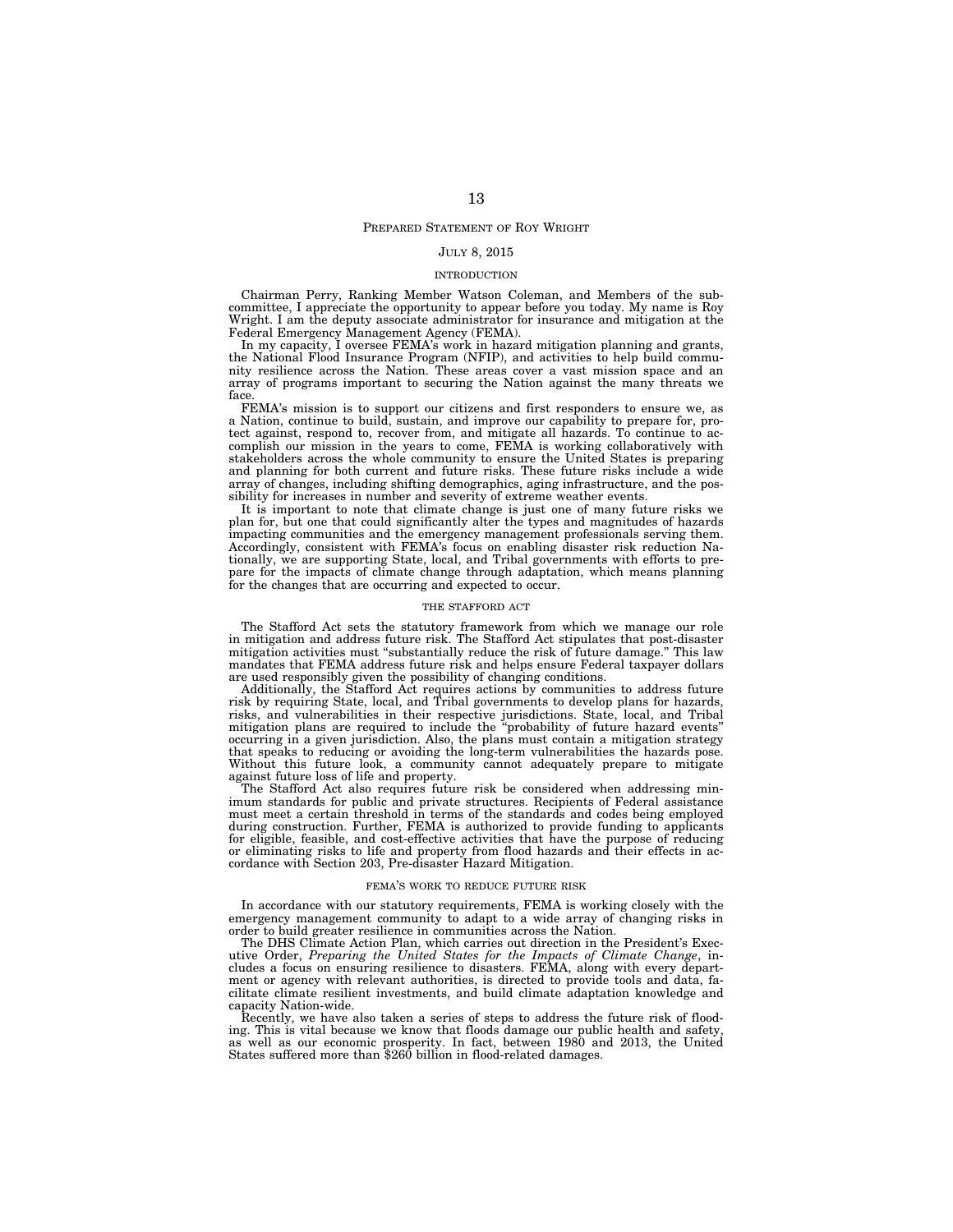Earlier this year, President Obama signed Executive Order 13690, *Establishing a Federal Flood Risk Management Standard and a Process for Further Soliciting and Considering Stakeholder Input*, as a flexible framework to increase resilience against flooding and help preserve the natural value of floodplains. This new resilience standard will help ensure taxpayer dollars are well-spent on infrastructure that can better withstand the impacts of flooding and help communities bounce back faster from disasters. Since flooding is the most costly and commonly occurring hazard in the United States, the standard will protect both public and Federal investments.

Additionally, following Hurricane Sandy, FEMA worked with its Federal partners through the Hurricane Sandy Rebuilding Task Force to ensure that all Federallyfunded rebuilding projects undertaken as part of the recovery from Sandy meet a single Government-wide flood risk reduction standard that takes into account the increased risk the region is facing from extreme weather events, sea level rise, and other impacts of climate change.

FEMA is also working with our partners in Federal, State, local, and Tribal government to continue and expand our work in the area of mitigation by applying our existing statutes and authorities to incorporate future risk into on-going plans, policies, and procedures.

#### STATE MITIGATION PLAN REVIEW GUIDE

In early March 2015, FEMA announced the release of the State Mitigation Plan Review Guide ("Guide"). Starting March 6, 2016, the Guide will be FEMA's official policy on the natural hazard mitigation planning requirements from Title 44 Code of Federal Regulations Part 201, and Federal regulations for State hazard mitigation plans, inclusive of the District of Columbia and five U.S. territories. The guide supports State, Tribal, and local government mitigation planning to identify risks and vulnerabilities associated with natural disasters and establish a long-term strategy for protecting people and property in future hazards events. State mitigation plans are one of the conditions of eligibility for certain FEMA assistance, such as Public Assistance Categories C–G and Hazard Mitigation Assistance mitigation project grants. States are required to update the State mitigation plan every 5 years.

This guide asks States to consider the probability of future hazard events, including changing future conditions, development patterns, and population demographics. The Guide clarifies that the probability of future hazard events must include considerations of changing future conditions, including the effects of long-term changes in weather patterns and climate on the identified hazards. States must continue to provide an overview of all natural hazards that can affect the State, using maps where appropriate.

To better reduce risk and enhance resilience, the Guide encourages States to take a holistic approach and include not only emergency management, but also the sectors of economic development, land use and development, housing, health and social services, infrastructure, and natural and cultural resources in their planning process and mitigation program, where practicable. These hazard mitigation plans must be adopted by the highest elected official or designee in the State, in order to ensure to ensure a holistic, whole-of-community approach.

#### **CONCLUSION**

Addressing future risks, such as those posed by extreme weather events regardless of their cause, is key to our mission. Wherever possible, we bring data to bear and work with deference to State, local, and Tribal needs and priorities. By addressing future risks, State, local, Tribal, and territorial governments are best prepared for future extreme weather events and are able to bounce back faster at the individual and community level.

Thank you.

Mr. PERRY. The Chair thanks Mr. Wright. The Chair now recognizes Mr. Kolasky for his testimony.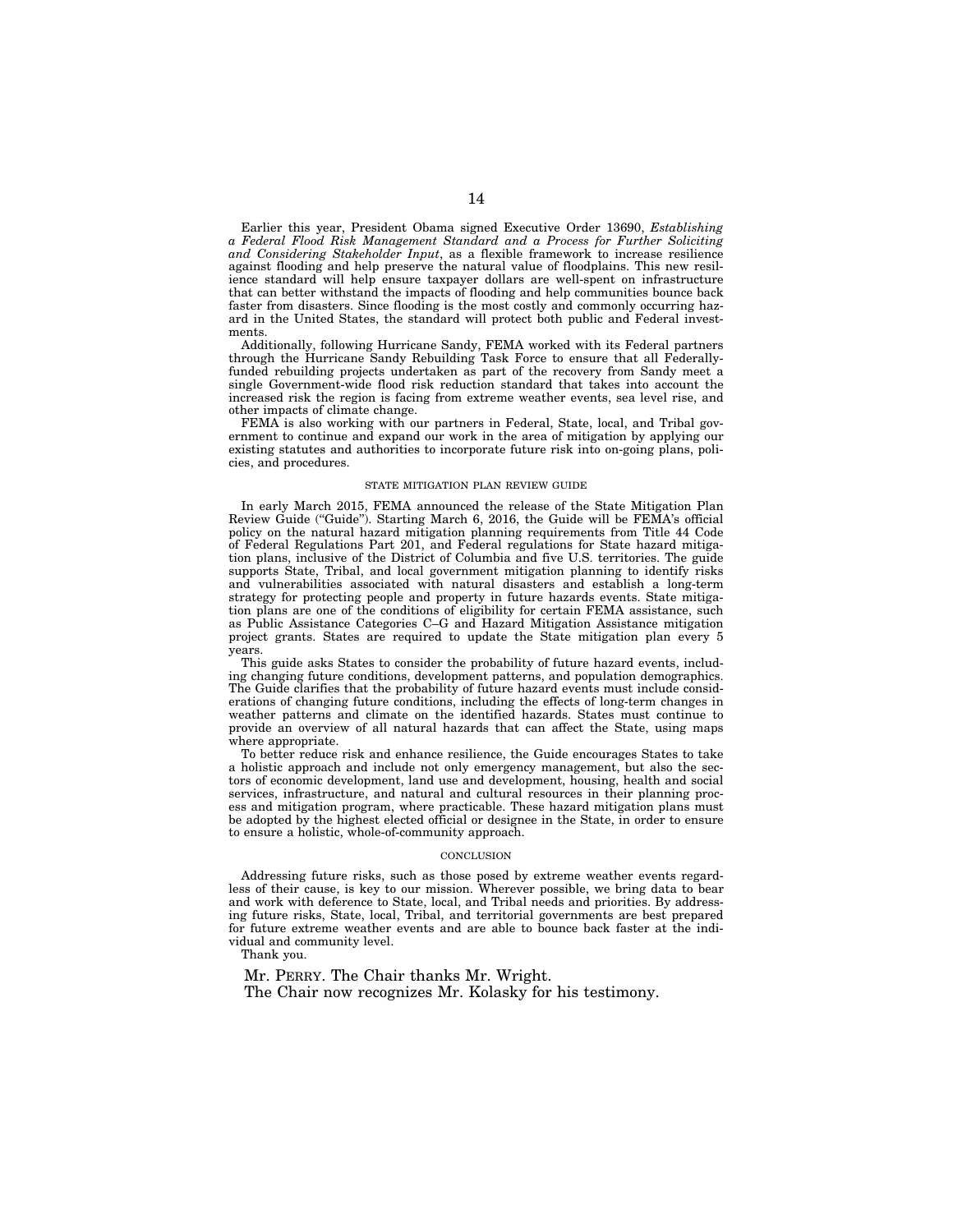## **STATEMENT OF ROBERT KOLASKY, DEPUTY ASSISTANT SEC-RETARY, INFRASTRUCTURE PROTECTION, NATIONAL PRO-TECTION AND PROGRAMS DIRECTORATE, U.S. DEPARTMENT OF HOMELAND SECURITY**

Mr. KOLASKY. Thank you, Chairman Perry, Ranking Member Watson Coleman, Mr. Thompson, and distinguished Members of the subcommittee. I appreciate the opportunity to appear before you to discuss the National Protection and Program Directorate's efforts to secure the Nation's critical infrastructure and make it more resilient against all risk.

Risks to our critical infrastructure are wide-ranging, including acts of terrorism, other potential attacks by extremists, cyber threats, extreme weather, as well as impacts of aging or failing infrastructure. The Department of Homeland Security supports the preparedness efforts of critical infrastructure owners and operators to address these risks, with a particular focus on sharing information relating to securing infrastructure from man-made attacks.

NPPD is responsible for leading and coordinating the National effort to protect critical infrastructure from all hazards by managing risk and enhancing resilience through collaboration. To achieve this end, NPPD works with the Nation's owners and operators of critical infrastructure to address the risks they are most concerned about. This includes climate change.

Critical infrastructure is subject to a wide variety of natural phenomena and is typically designed to withstand the weather-related stressors of a particular locality, but shifts in climate patterns increase the range and intensity of potential risks to our critical infrastructure.

Most infrastructure being built today is expected to operate for 50 years or longer. Therefore, it is important to understand how climate change might affect these investments now and in the coming decades so that what we build today will withstand the hazards of the future. This requires forward planning that considers the risks and uncertainties associated with climate change, rather than reliance on models solely based on the past. It also means building awareness of how depletion or alteration of natural resources may impact infrastructure operations.

Over the past few years, we have seen how extreme weather can compromise critical infrastructure, including energy, transportation, water, and communications networks, often for an extended period of time. In 2012, Superstorm Sandy flooded shorelines and subways, resulting in billions of dollars of damage, leaving tens of thousands of individuals without transportation or power, and, most significantly, resulting in loss of life.

Storms like Sandy and Hurricane Katrina remain a primary concern for significant regions of the country. So, too, however, do more localized incidents, such as the derecho we faced here in the mid-Atlantic in 2012, tornados in the Oklahoma region, and, more recently, the significant riverine flooding in the State of Texas. The impact of drought conditions in California and the rest of the Southwest is currently stressing the ability of our infrastructure to operate and threatening the water supply and, ultimately, the related electricity and fuel supply.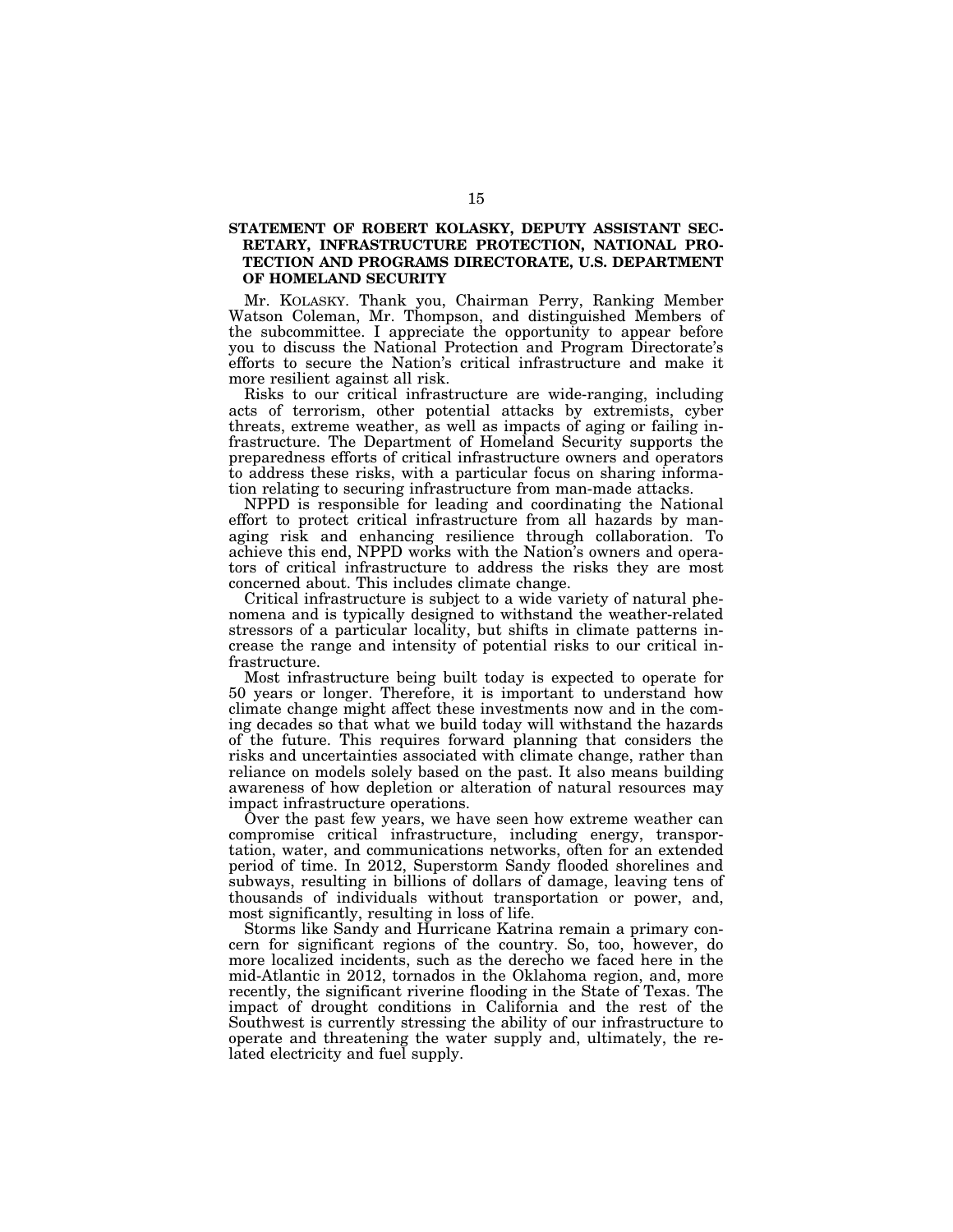Unfortunately, we do not anticipate this trend abating. The analysis of infrastructure exposure to extreme weather events we have conducted shows that rising sea levels, more severe storms, extreme and prolonged drought conditions, and severe flooding combine to threaten the infrastructure that provides essential services to the American public. On-going and future changes to the climate have the potential to compound those risks and have a major impact on infrastructure operations.

To address these potential changes, the Nation must take a longterm perspective. While it is always wise to consider future conditions, it is even more important for critical infrastructure. Infrastructure built now will be expected to operate under future stressor conditions, whatever they may be. As a result, it is a prudent investment to incorporate resilience into asset and system design, promote mitigation in existing infrastructure, rather than rebuild or redesign infrastructure after incidents occur.

It isn't just us who believe this. The Nation's military and business leaders are on record recognizing the challenge of climate change and the importance of acting to improve our Nation's infrastructure resilience.

We take such advice seriously at DHS and within NPPD, and we are working in a measured manner, yet with urgency, to engage communities to better understand locality-based risk to critical infrastructure and to encourage smart adaptation activities. By leveraging our capabilities, NPPD is effectively using its skills and resources to build the Nation's resilience to extreme weather. Specifically, let me highlight two community-level engagements.

In Charleston, South Carolina, we are partnering with the newly-formed Charleston Resilience Network to help the region address chronic and long-term hazards. Rather than waiting for the next flood to occur, Charleston is proactively building a resilient community. It is improving their storm-water management system, and now, based on the work we have performed in the area, they have launched a public-private partnership to address chronic and episodic hazards.

In the Casco Bay region of Maine, NPPD recently conducted a regional resilience assessment program focused on the impacts of climate change and other extreme weather. Through this work, we identified a number of vulnerabilities and core spending opportunities for proactive mitigation. With many of its transportation, electrical, and drinking-water assets vulnerable to sea-level rise, changing water temperature, and storm surge, the safety, economic prosperity, and quality of life of Maine residents could ultimately be at risk.

Our partners aren't debating the science, nor are they waiting to see what happens. Instead, they are planning for an uncertain future.

At DHS, waking up every day with the job to ensure the security of the American people and the availability of electricity, water, communications, transportation, and financial networks, we must consider all hazards that could threaten our communities and ways of life.

Working with the private sector and community leaders to plan for the impacts of climate change is essential. Such prudent long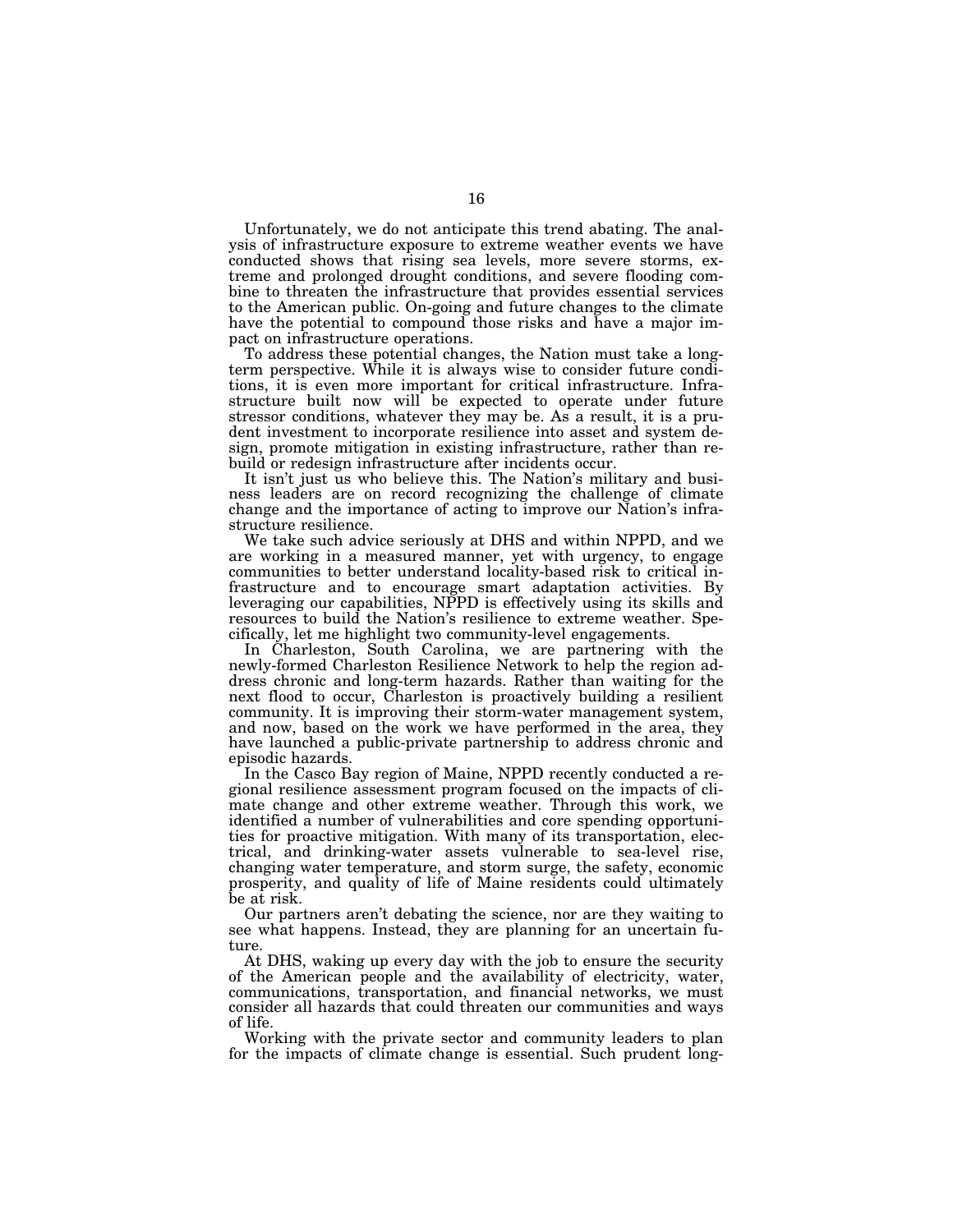term planning in the face of uncertainty is the cornerstone of smart National and homeland security activities, and we must be a Department that addresses the risk of today while also preparing the country for the risks of the future.

In doing so, however, we remain mindful of the more immediate challenges facing the Nation in the form of extremists dedicated to attempting to commit acts of terrorism to the Nation's critical infrastructure, as well as cyber attacks. That is and will remain our priority and our focus.

Thank you for your time this morning. I look forward to any questions.

#### [The prepared statement of Mr. Kolasky follows:]

#### PREPARED STATEMENT OF ROBERT KOLASKY

#### JULY 8, 2015

Thank you, Chairman Perry, Ranking Member Watson Coleman, and other distinguished Members of the subcommittee. I appreciate the opportunity to appear before you to discuss the National Protection and Programs Directorate's (NPPD's) efforts to secure the Nation's critical infrastructure and make it more resilient against all risks.

Our daily life, economic vitality, and National security depend on critical infrastructure. Infrastructure provides essential services; it is the engine of commerce, the basis of trade, the key to functioning communities, but it is easily taken for granted. Often, it is only when an incident occurs—leading to a disruption in services we have come to expect—that most peoples' attention is drawn to the importance of infrastructure itself.

Threats to our critical infrastructure are wide-ranging—including acts of terrorism, cyber threats, aging and failing infrastructure components, and climate change. The Department of Homeland Security supports the preparedness efforts of owners and operators to prevent, protect against, mitigate, respond to, and recover from incidents affecting critical infrastructure. NPPD is responsible for leading and coordinating the National effort to protect critical infrastructure from all hazards by managing risk and enhancing resilience through collaboration with the critical infrastructure community. To achieve this end, NPPD works with the Nation's owners and operators of critical infrastructure as well as the communities that rely on that infrastructure to address all risks as part of our all-hazards approach to building critical infrastructure security and resilience.

#### CLIMATE CHANGE THREATENS OUR NATION'S SECURITY

According to the U.S. Global Change Research Program's Third National Climate Assessment released last year, the United States will experience an increase in frequency and intensity of hurricanes, massive flooding, excessively high temperatures, wildfires, severe downpours, severe droughts, storm surge, and sea-level rise throughout the 21st Century. Extreme weather strains our resources, serves as a ''threat multiplier'' that aggravates stressors both at home and abroad, and destabilizes the lifeline sectors on which we rely. Higher temperatures and more intense storms can cause damage or disruptions that result in cascading effects across our communities.

Critical infrastructure is subject to a wide variety of natural phenomena, and is typically designed to withstand the weather-related stressors of a particular locality. But shifts in climate patterns increase the range and intensity of potential risks to our critical infrastructure. Most infrastructure being built today is expected to operate for 50 years or longer. Therefore, it is important to understand how climate change might affect these investments now and in the coming decades so that what we build today will withstand the hazards of the future. This requires forward planning that considers the risks and uncertainties associated with climate change, rather than reliance on models solely based on the past. It also means building awareness of how depletion or alteration of natural resources may impact infrastructure operations.

Over the past few years, we have seen how extreme weather can compromise critical infrastructure, often for extended periods of time. In 2012, Hurricane Sandy flooded shorelines and subways, resulting in billions of dollars of damage, leaving tens of thousands of individuals without transportation or power, and most signifi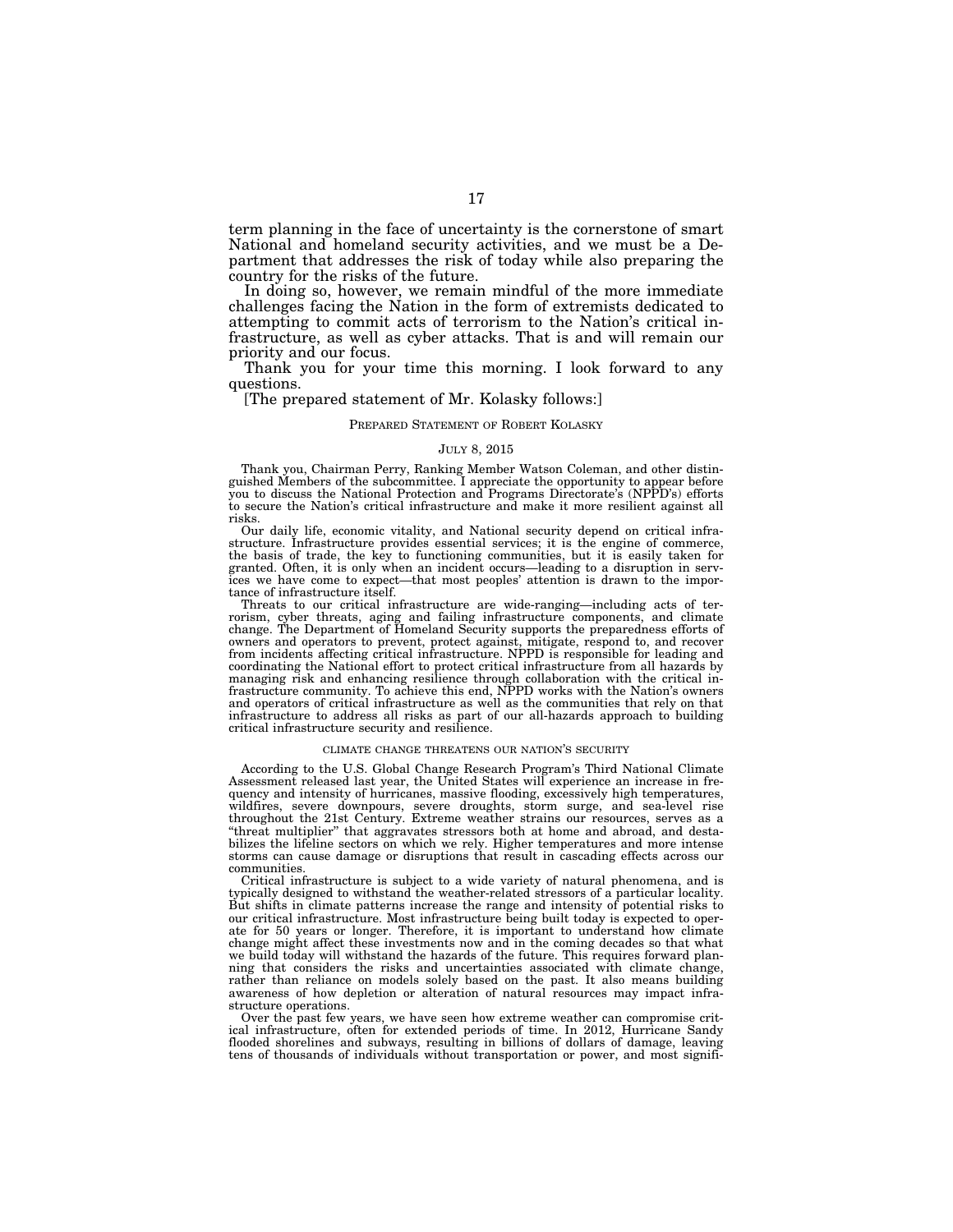cantly, resulting in loss of life. Storms like Sandy and Hurricane Katrina remain a primary concern for significant regions of the country. So too, however, do more localized incidents such as the derecho we faced in the Mid-Atlantic in 2012; tornadoes in the Oklahoma region; and, more recently, the significant riverine flooding in the State of Texas. The impact of drought conditions in California and the rest of the Southwest is currently stressing the ability of our infrastructure to operate and threatening the water supply and, ultimately, the related electricity and fuel supply.

Unfortunately, we do not anticipate this trend abating. The analysis of infrastructure exposure to extreme weather events we have conducted shows that rising sea levels, more severe storms, extreme and prolonged drought conditions, and severe flooding combine to threaten the infrastructure that provides essential services to the American public. On-going and future changes to the climate have the potential to compound these risks and have a major impact on infrastructure operations. There are a number of examples of the risk of delays, disruptions, damage, and

failure that the projected impacts of climate change pose to our critical infrastructure systems. Many of the Nation's busiest air and sea ports are located in low-lying coastal areas, making them particularly vulnerable to flooding as a result of rising sea levels. In the tri-state area of New York, New Jersey, and Connecticut, many transportation infrastructure facilities (including Newark and LaGuardia airports) lie within the range of current and projected 50-year coastal storm surges. In the Gulf Coast—home to several of the largest ports in the United States—the combination of relative sea level rise and more intense hurricanes and tropical storms could lead to significant disruptions and damage.<sup>1</sup>

In addition, the increasingly interconnected nature of our critical infrastructure creates new vulnerabilities and opportunities for disruption across supply chains. Three years ago, high temperatures and high demand tripped a transformer and transmission line in Yuma, Arizona, starting a chain of events that shut down the San Onofre nuclear power plant, leading to a large-scale power outage across the<br>entire San Diego distribution system. Efforts have been made to address the<br>vulnerabilities that led to such outages, including enabling auto distribution SCADA (supervisory control and data acquisition) systems to provide utilities with enhanced capabilities for remote monitoring, and the ability to proactively address outages. However, additional progress is needed to secure our interrelated systems in the face of varied threats.2

These examples reinforce that the Nation must take a long-term perspective and account not only for risks based on previous experiences, but also consider evolving threats and hazards, including those caused by extreme weather that are linked to change in climate. Intergovernmental agencies and the scientific community, including the Intergovernmental Panel on Climate Change and the U.S. Global Change Research Program, warn that extreme weather may occur with increasing frequency. While it is always wise to consider future conditions, it is even more impor-tant for critical infrastructure. Infrastructure built now will be expected to operate under future stressor conditions, whatever they may be. As a result, it is a prudent investment to incorporate resilience into asset and system design and promote mitigation in existing infrastructure, rather than rebuild or redesign infrastructure after incidents occur.

#### DHS ACTIONS TO ENSURE THE THREAT OF CLIMATE CHANGE IS APPROPRIATELY **ADDRESSED**

The majority of the Nation's infrastructure is owned and operated by the private sector. NPPD works with owners and operators primarily on a voluntary basis to understand man-made threats and natural hazards, to share information on these threats and hazards, and promote best practices, training, and tools to help mitigate risks. By leveraging our core capabilities, such as information and data sharing, ca-pacity development, vulnerability assessments, and situational awareness, NPPD is effectively using its skills and resources to build the Nation's resilience to extreme weather. Specifically, let me highlight two community-level engagements:

• In Charleston, SC, we are partnering with the newly-formed Charleston Resilience Network to help the region address chronic and long-term hazards. We know from our work that the Charleston downtown area floods during periods

<sup>1</sup> USGCRP (2009). *Global Climate Change Impacts in the United States*. Karl, T.R., J.M. Melillo, and T.C. Peterson (eds.). United States Global Change Research Program. Cambridge<br>University Press, New York, NY, USA.<br><sup>2</sup> Technical Report to the U.S. Department of Energy in Support of the National Climate As-

sessment (February 2012). *Climate Change and Infrastructure, Urban Systems, and Vulnerabilities*. Oak Ridge National Laboratory.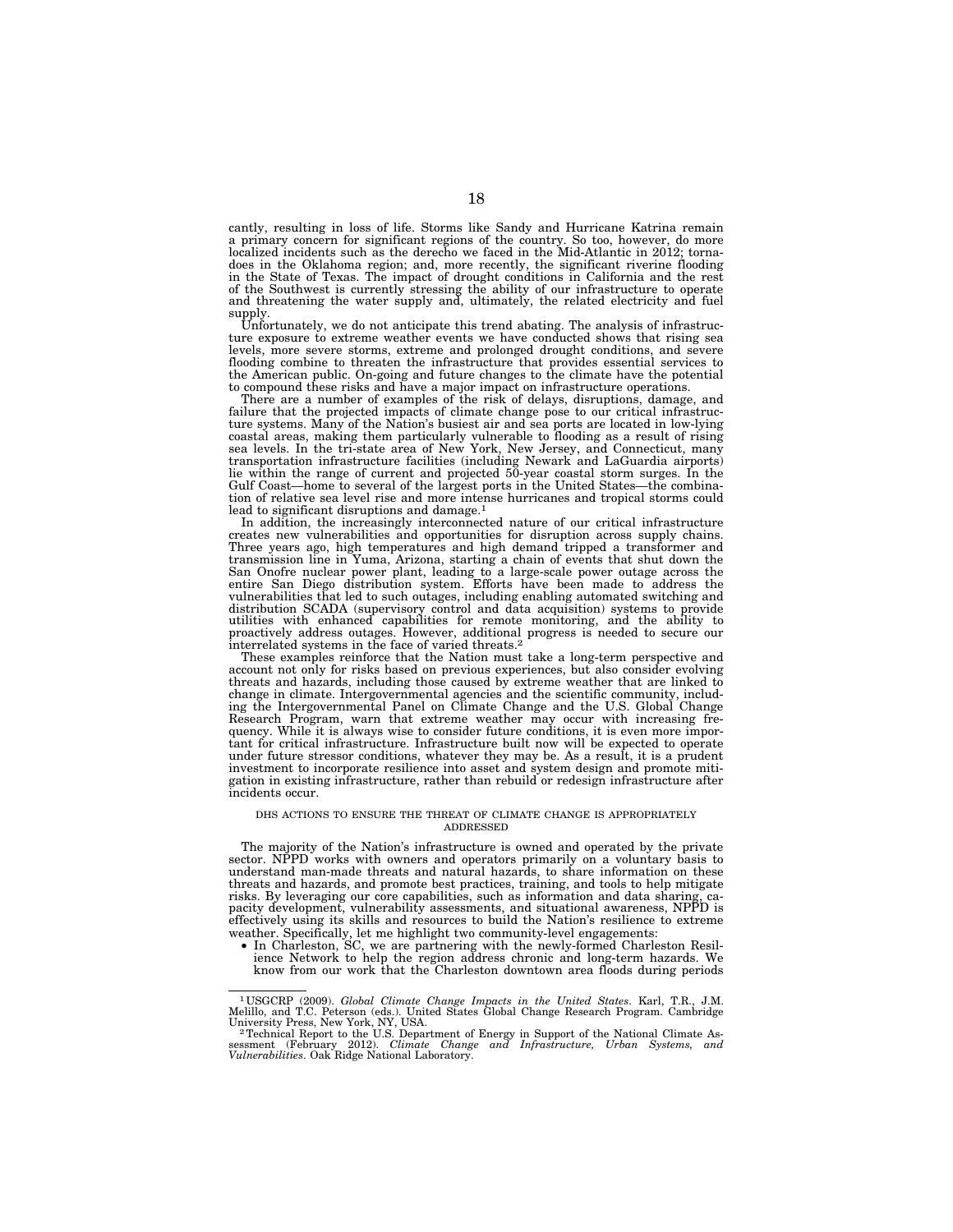of heavy rain and/or high tide. Within 2 hours of high tide, much of the storm water infrastructure fills with seawater, inhibiting drainage of storm water. When high tide and a storm converge, downtown Charleston begins to flood. Couple that with the fact that the average seasonal rainfall is projected to increase 1 to 1.5 inches over the next 35 years, and the continued prevalence of heavy, 24-hour rainfall events in the region, and we can predict with fair certainty that Charleston will experience chronic flooding. Rather than waiting for the next flood to occur, Charleston is proactively building a resilient community. They are improving their storm water management systems, and now, based on the work we performed in the area, they have launched a public-private part-nership to address chronic and episodic hazards.

• In the Casco Bay region of Maine, NPPD recently conducted a Regional Resil-ience Assessment Program (RRAP) focused on climate change. This year-long program which included workshops, assessments, open-source research, and subject-matter expertise interviews with Federal, State, and local officials as well as critical infrastructure operators helped the community identify areas of risk associated with the impacts of climate change. The assessment culminated in a table-top exercise, the first ever focused on the consequences of climate change. Through this exercise, Casco Bay residents identified a number of vulnerabilities and corresponding opportunities for proactive mitigation. With many of its transportation, electrical, and drinking water assets vulnerable to sea-level rise, change in water temperature, and storm surge, the safety, economic prosperity and quality of life of Maine residents could ultimately be at stake. As a result of this exercise, the region is exploring ways to proactively address these challenges.

Our partners aren't debating the science, nor are they waiting to see what happens; instead they are planning for an uncertain future. They are establishing their governance structures, actively engaging the private sector to jointly fund initiatives, and taking action to build resilience into their infrastructure, their planning, and their community. We are doing what we can to support these initiatives, while recognizing that this is just a small component of our overall mission.

#### BALANCING RISKS TO CRITICAL INFRASTRUCTURE

The threats associated with climate change are just one of the many risks facing our National infrastructure. While we are here today to discuss the effects of climate change, we continue our efforts to secure all areas of our critical infrastructure from the many threats that face them. From preventing terrorism to safeguarding and securing cyberspace, reducing the risks to critical infrastructure must be a balance. Our focus remains on working with owners and operators of critical infrastructure to protect the Nation's infrastructure from all hazards.

Waking up every day with the job to ensure the security of the American people, and the availability of electricity, water, communications, transportation, and financial networks, we must consider all hazards that could threaten our communities and ways of life. Working with the private sector and community leaders to plan for the impacts of climate change is essential. Long-term planning in the face of uncertainty is the cornerstone of risk management and we must address the risks of today while also preparing the country for the risks of the future.

Thank you for your time this morning. I look forward to any questions.

Mr. PERRY. The Chair thanks Mr. Kolasky.

The Chair now recognizes himself for 5 minutes for questioning and some other things.

I would like to start out with just some clarifications here based on some of the statements and testimony.

The question isn't whether the Department of Homeland Security should be prepared for the consequences of climate change, whatever causes it, or weather. We understand and recognize and acknowledge that, that the Department needs to be prepared to deal with that on behalf of the American people.

The question really is: Is it a core mission of the Department when there are so many other agencies that do this as their mission? We wonder, instead of the Department of Homeland Security spending taxpayer dollars and focus on this issue, shouldn't they just go to NOAA, shouldn't they just go to NASA, shouldn't they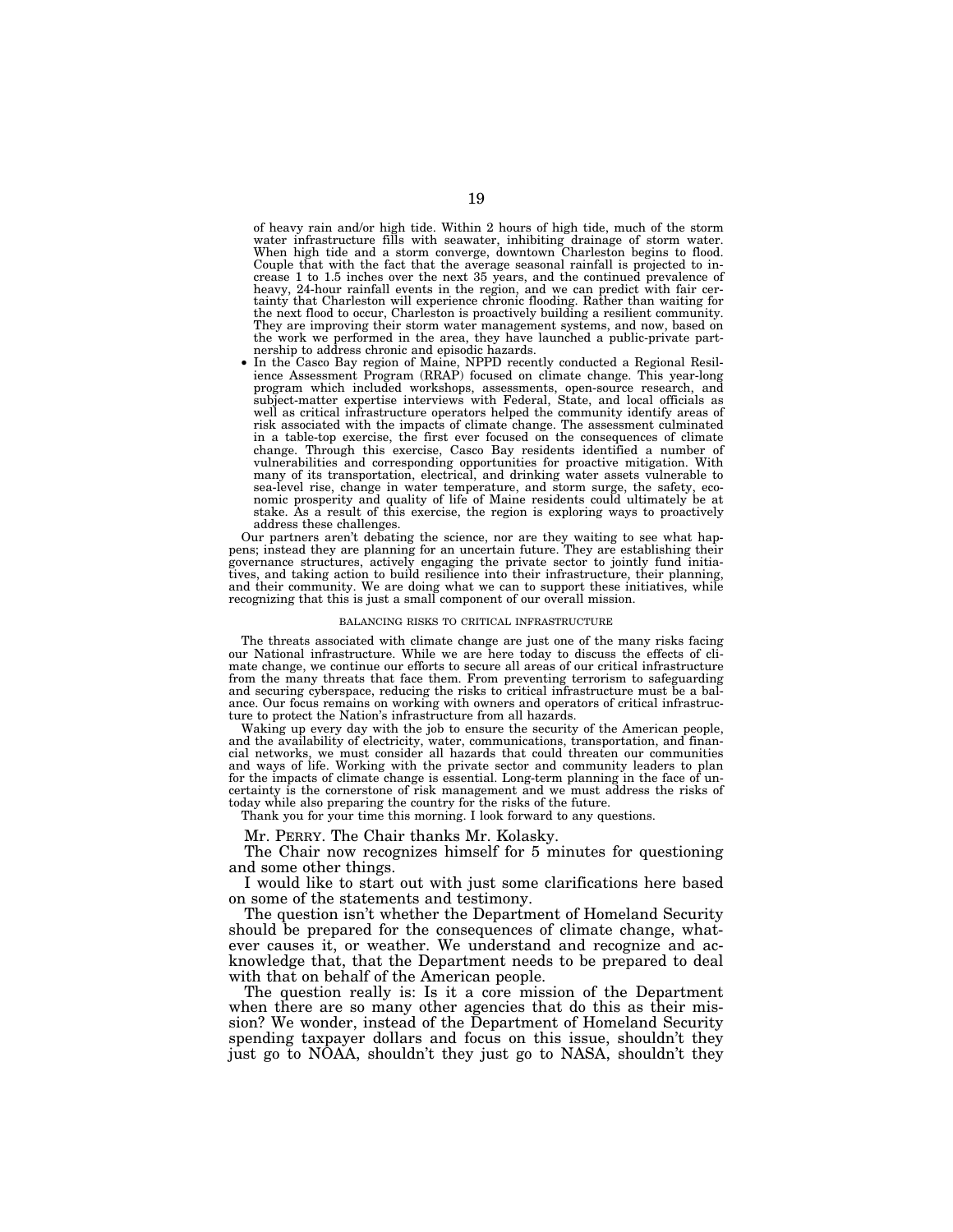just go to one of the myriad other agencies and say, ''Hey, have you got this information, and, if you don't, what would it take to get it?" as opposed to, "Let's just come up with it ourselves."

I have run a business. I am not an accountant, but I use an accountant. I mean, I could do my own books, I suppose, but it was more efficient for me to employ someone that that was their vocation, that was their expertise. So that is really the question.

Then, finally, I just find it curious that the horrific events that happened in South Carolina recently are being discussed as terrorism; meanwhile, the horrific events that occurred in Moore, Oklahoma, are somehow workplace violence. I find that interesting and curious in this context.

But I digress, so let me move on. I will start with Mr. Smith.

The Department has clearly been tracking its climate change adaptation efforts closely enough to issue a number of detailed reports and action plans on that over the past 3 years. Do you know how many full-time employees work on climate-change-related issues and DHS's strategic planning efforts, how many individuals at DHS?

Mr. SMITH. So, Mr. Chairman, thank you.

Over the past 4 years, to produce those documents, I have an estimate in terms of dollar values, which could be converted by personnel-

Mr. PERRY. Full-time equivalent or something like that?

Mr. SMITH. Yes. It is a very limited number in the Office of Pol- icy. Probably around—well, in the range of \$750,000 over the past 4 years to produce those reports. So, at different times, 2 to 4, using some of their capability as staff working on these climate adaptation reports.

Mr. PERRY. So do you know, in contrast, how many staff members have been committed to CVE efforts or ISIS or foreign-fighter travel?

Mr. SMITH. So I wouldn't be able to put that, Mr. Chairman, in a specific number.

I would stop, though, at that point and just comment that, you know, as you described, we validate the missions of the Department, the cornerstone of preventing terrorism. This countering violent extremism, it cross-cuts through different parts of our operations. So it is not as easy to put a specific dollar value on the countering-violent-extremism number of personnel——

Mr. PERRY. Okay. So do you know what the ask was, what the budgetary ask was, for climate-change-related research, et cetera, last year, last budget cycle, versus CVE? Do you know that?

Mr. Smith. I-

Mr. PERRY. If you don't know that, do you know the current ask for those two items?

Mr. SMITH. I don't have the dollar figures specifically for those items.<br>Mr. PERRY. So one of the reasons we have these questions is, per

my records, \$16 million for climate change directly asked for by the Department, zero for countering violent extremism.

So when we are looking for transparency and are wondering some folks are wondering why are we having this hearing, the American people want to know where their money is going and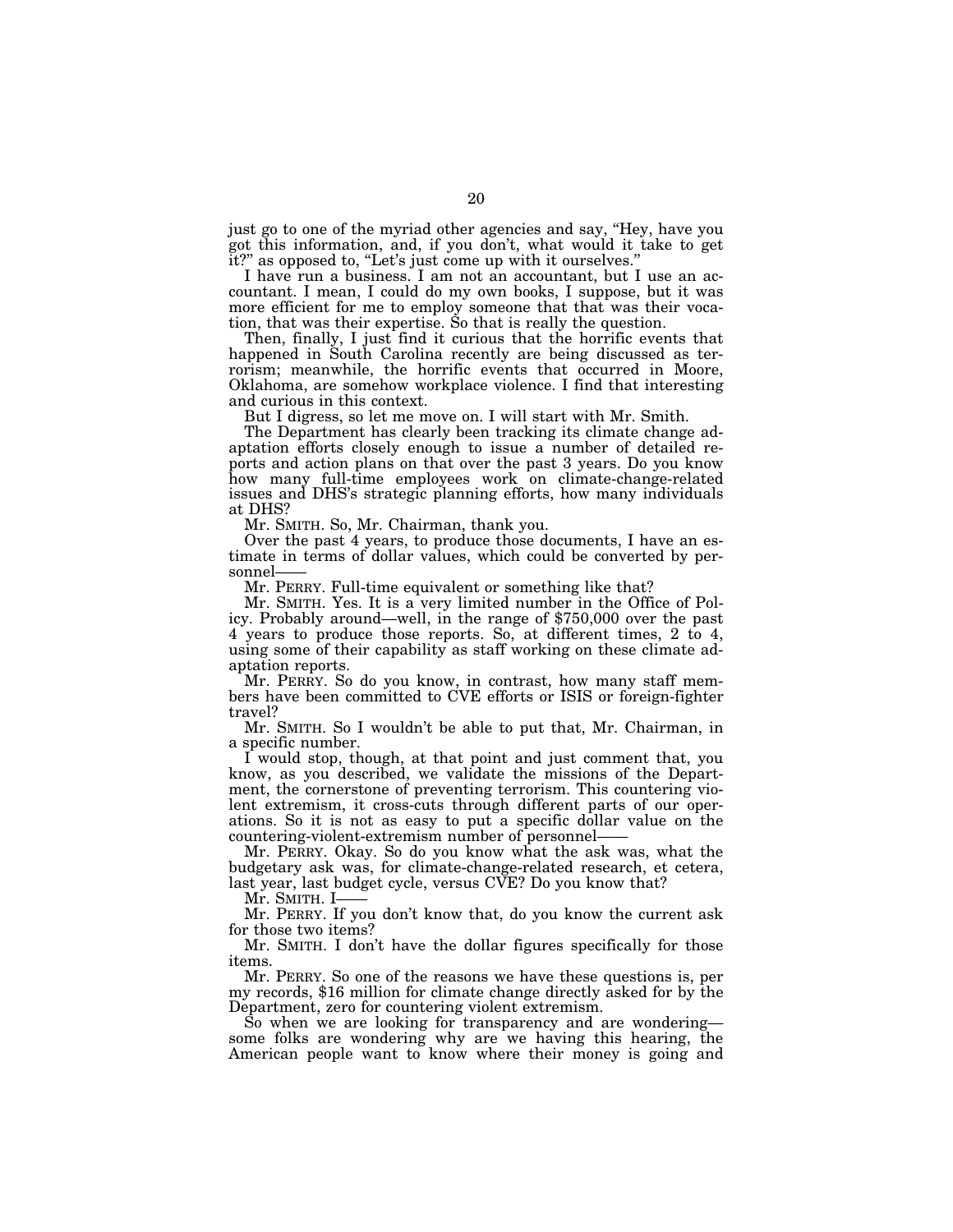how it is being prioritized. When nothing is asked for for countering violent extremism but \$16 million is asked for climate change, when we have a myriad of other agencies that do it, we wonder, is this the best use of our money? I think that is a reasonable question.

That having been said, let me ask you this. Why does the Department have numerous—I think 11—climate change documents but not one roadmap or other type of policy document for preventing foreign-fighter travel?

Mr. SMITH. Mr. Chairman, I think I would agree with parts of your opening statement which describe the significance of the threats we face. I mean, that is why the Secretary often tells us we have the most privileged job in Government. The men and women I work with and around work towards securing a safe and secure homeland, particularly against terrorism.

As to a document, it is foundational in the QHSR that the cornerstone mission is terrorism and identifies the significance of that. It works through-

Mr. PERRY. So, with all due respect, Mr. Smith, I want to abide by my time for the other Members on both sides. Just look at it from my perspective. This is what the Department has produced on climate change. You can see it is volumes. This is countering violent extremism.

Now, look, I didn't make this stuff up. This isn't Perry stuff. This is the Department stuff. It would lead one to believe that this is the priority, climate change is the priority; violent extremism is not the priority. I mean, you tell us, if you can, in the upcoming questioning how we are wrong.

With that, I will yield my time. At this point, I am going to turn to the Ranking Member, the gentlelady from New Jersey, Mrs. Watson Coleman.

Mrs. WATSON COLEMAN. Thank you, Mr. Chairman.

Thank you very much for your testimony, gentlemen.

I guess I am a little bit confused, because I am not certain that FEMA is doing anything different than it should be doing and would have been doing and had been doing and is now doing as a result of learning from things such as Hurricane Katrina and Hurricane Sandy.

Mr. WRIGHT. That is correct, ma'am. We have had a long-standing responsibility to look at these risks, both the ones that exist today and into the future.

Mrs. WATSON COLEMAN. Right.

Mr. WRIGHT. This is consistent with our mission over the last 30 years.

Mrs. WATSON COLEMAN. So the \$16 million that my Chairman refers to, I understand, really is in Mr. Kolasky's wheelhouse? Is that infrastructure assessments, critical infrastructure assessments, and workshops and information sharing and preparedness activities?

Mr. KOLASKY. My understanding of the \$16 million he refers to is \$10 million is in NPPD's budget and——

Mrs. WATSON COLEMAN. Is what?

Mr. KOLASKY. Six million dollars is in FEMA's budget. Ten million dollars in NPPD's budget and \$6 million in FEMA's budget.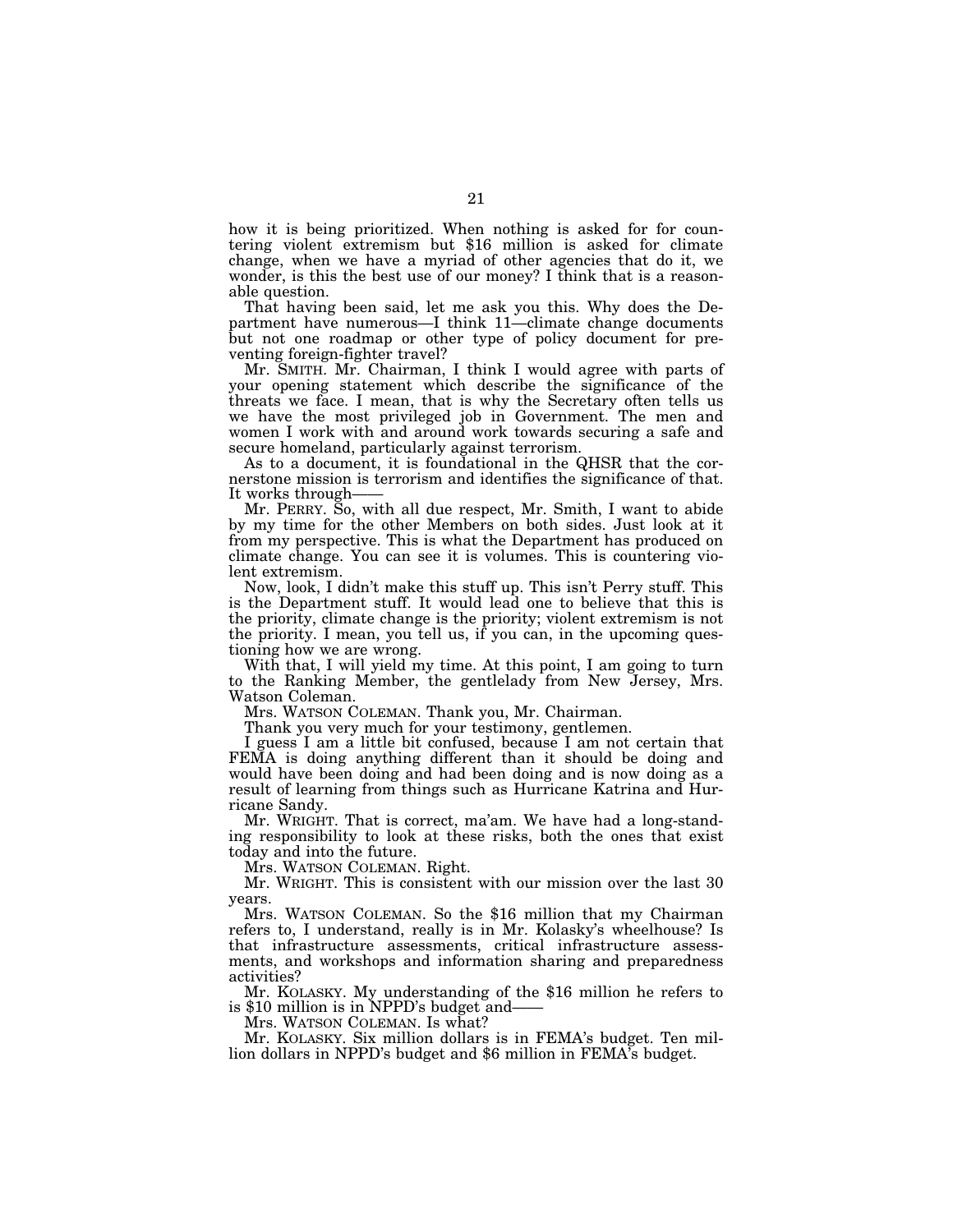Mrs. WATSON COLEMAN. Okay. All right. Out of a total Department budget of?

Mr. KOLASKY. Forty billion dollars.

Mrs. WATSON COLEMAN. Forty billion dollars.

Sixty billion dollars? Okay.

First of all, it concerns me that we are having this particular hearing and that we are spending our taxpayer money on trying to create some sort of political theater around this issue of your role in keeping our homeland safe, on any level, with regard to any issue.

Certainly, we know by our experiences, our observations, that communities have been devastated, that populations have been shifted, that vulnerabilities have been exacerbated with communities as a result of extreme weather patterns, flooding, rising sea levels, drought, too much or too little. Certainly, we have seen that some of these conditions have created fertile ground for people to take advantage of people who are most vulnerable.

So that kind-of says to me that we are where we should be in the Department of Homeland Security. Because whether or not it is protecting people from the natural occurrences, preparing communities to be better positioned should these occurrences come about, recognizing that we are expecting these things to happen more so than ever in the past, not only are we looking to protect the people from these dangers, we are also trying to protect our communities from the vulnerabilities of those who wish us harm.

So I am not quite sure where my colleagues on the other side of the aisle are assessing or quantifying your misallocation of priorities.

So I need you to tell me, in addition to the things that you are already doing in FEMA and the assessments that you already had to make in infrastructure, what is it, Mr. Smith, Mr. Wright, or Mr. Kolasky, that could suggest to anybody, either in Congress or anyplace else, that you are improperly utilizing resources and placing a greater priority on the implications of climate change and the security of the homeland? Tell me what you think could cause one to think that.

Mr. SMITH. Well, Ranking Member, thank you.

The first thing I would like to say is to affirm your perspective by which you asked that question, which is where the Department's priorities are focused. The Department's priorities are on those five enduring missions that I described in the statement. They are the foundation of what we do. It really addresses what we do with the \$40 billion writ large versus an individual program that you have heard described there.

So it is a little bit unclear to me how the perception is created that we don't have the proper priorities. I would just assure you that we do have those proper priorities. We are not considering climate change a mission of the Department. We consider it for its impact on the missions, statutory and validated by the QHSR.

Mrs. WATSON COLEMAN. I have been in these hearings—I love this committee, this Homeland Security Committee. I have been in here numerous times on cybersecurity issues. I have been here on lone-wolf issues. I have been here on risk associated with ISIL or somebody else attacking us on a wide range here. I have listened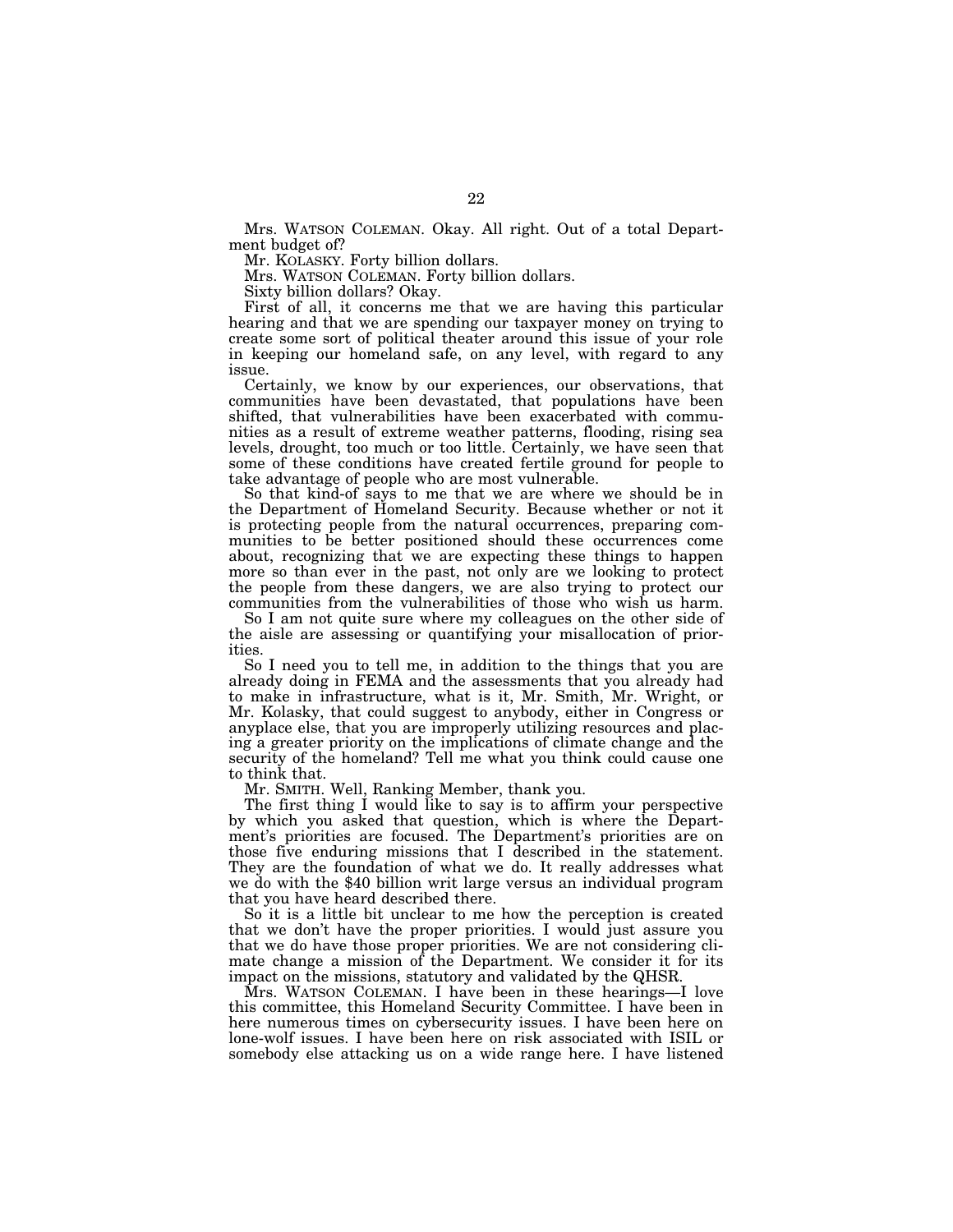to the Department respond to each one of the questions that has come to it about whether or not it is employing its resources in a manner taking into consideration the variety of risks associated with all of those occurrences.

Now, I am not going to suggest you are doing it all, because we are not doing it all. But it just seems to me—and I see that my time is up—it just seems to me that to haul you in here to discuss whether or not you are misapplying your priorities is a waste of taxpayers' money, when we have sufficient reason to believe that the impact of climate change on our people that live where they are drowning or where they are homeless or where they are injured or lost, as well as a possibility of extremists taking advantage of those vulnerabilities, it is real. It is not fabricated, it is not dreamland, it is real. We need to address it as such.

Thank you. I yield back my time.

Mr. PERRY. The Chair thanks the Ranking Member.

The Chair now recognizes the gentleman from South Carolina, Mr. Duncan.

Mr. DUNCAN. I want to thank the Chairman. I want to thank you for holding this hearing.

Thanks to the panelists for being here.

A team from Harvard University examined evidence recently from 240 scientific studies which show that today's temperatures are neither the warmest over the past millennium, nor are they producing the most extreme weather, in stark contrast to the claims of the environmentalists and in stark contrast to the claims of the administration.

They studied temperature proxies, tree ring data, ice core, seabed settlement data. The data shows that during the medieval warm period—that was between the 9th and 14th centuries—global temperatures significantly were higher than they are today.

So what caused that warming? Humans were present. Can you guys tell me why the Earth was warmer during the medieval times?

Mr. KOLASKY. I don't think any of us can speak to that. We aren't——

Mr. DUNCAN. Okay. But the Earth was warmer. The medieval warming period, based on the data provided, shows that grapes grew higher on the mountains, that the Earth was warmer.

Mr. KOLASKY. So one of the-

Mr. DUNCAN. You are not going to refute that, I hope.

Mr. KOLASKY. No, but one of the premises of this conversation and each of our statements is understanding risk. Risk is planning amidst uncertainty. I think all of us would tell you, as security professionals, as risk-management professionals, that we are not trying to predict or say exactly what is going to happen in the future. We are talking about the range of things that are a possibility. DHS is a contingency-based organization. We have the duty to think about what could happen and plan reasonably for doing so. That is what we are doing.

I would also like to reiterate that we are doing that because we are listening to, in my case, the infrastructure owners and operators, who are telling us they need to have this information to make smart decisions about future–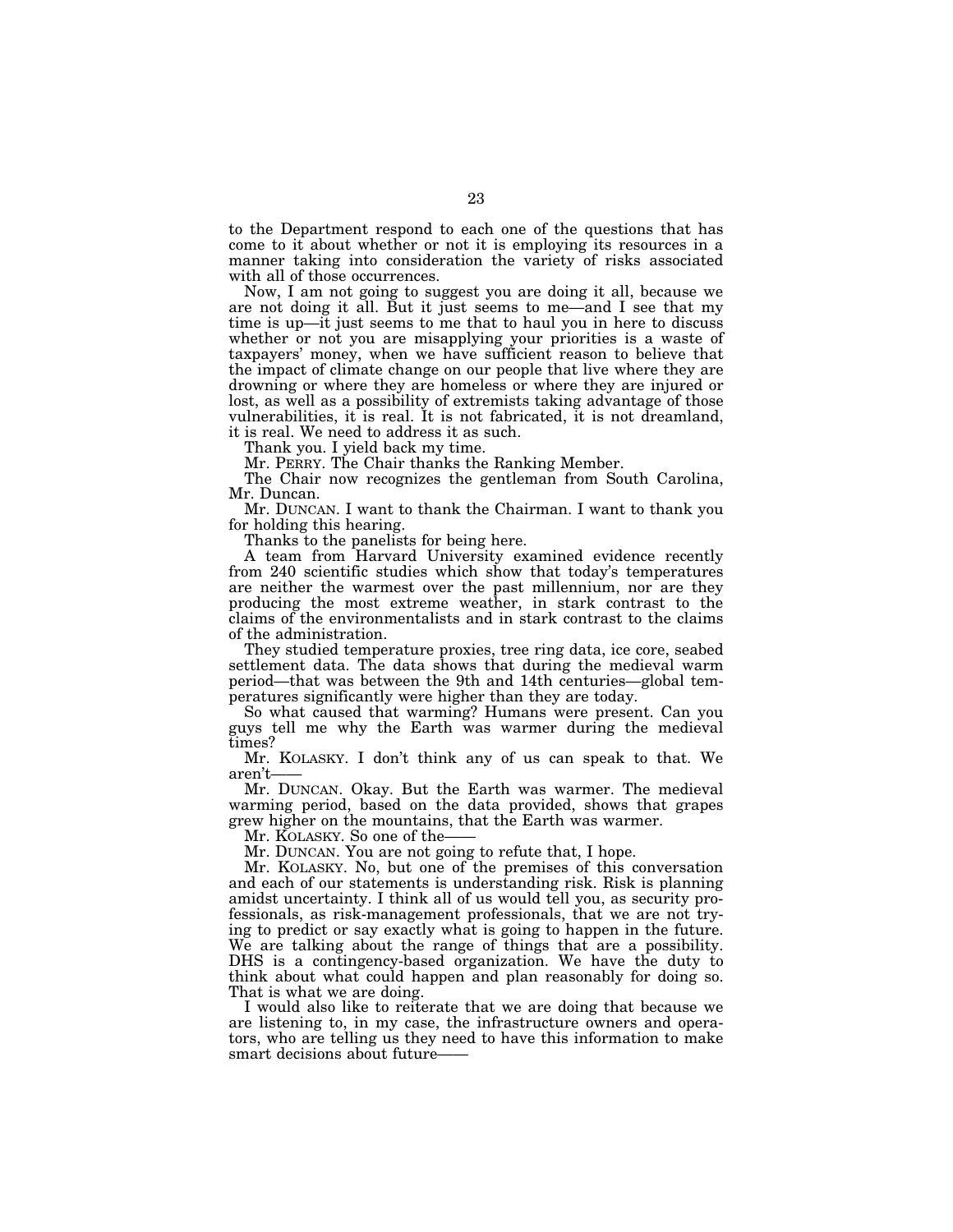Mr. DUNCAN. Reclaiming my time, I believe the information has already been provided by a lot of other agencies. I think the redundancy is costing the American taxpayer a lot of their hard-earned dollars.

The Chairman held it up. These are other agencies that the Government is funding with American tax dollars. These are hardworking American people that are paying money to the Government, tax revenue, for redundancy.

The Earth has been warmer before, and it was warmer before fossil fuels, before the industrial revolution. This notion that manmade climate change is happening is, I think, wrong.

I think your priorities are wrong at the Department of Homeland Security. I think that we have threats of ISIS, we have cartels shooting at helicopters on the border, we have unaccompanied children coming into this country, we have illegal aliens murdering beautiful, innocent lives in San Francisco, we have a woman that had her head blown off in Los Angeles by someone. There are events after events going around the world that are true threats to the United States, folks that want to do great harm to Christians, want to do great harm to others. They want to come to this country and end the American way of life. That, for whatever reason, we are now spending our hard-earned dollars on climate science and this belief that that is one of the biggest threats to National security.

So I would ask you, the Department has released a number of documents in regards to climate change over the past 3 years. These documents have used serious language, such as, ''More extreme weather conditions in parts of the world with limited ability to provide State aid create opportunities for militant groups to become active in their communities''—*Climate Action Plan,* 2013.

Does DHS leadership really believe that climate change is a primary cause of militant and terrorist groups? Mr. Smith, is that really what you guys believe?

Mr. SMITH. Representative, that is not what we believe. In those documents, which are focused on climate change impact on our mission, we describe that climate change can aggravate stressors such as poverty, such as food insecurity, such as causing population migrations, that for vulnerable populations with weak Government institutions, it may enable terrorist ideology to take hold. At no point would we want to say that it would be a primary factor.

Mr. DUNCAN. So do you believe that climate change is having an effect on migration patterns that are causing the unaccompanied children to flee north?

Mr. SMITH. No, that is—we don't associate the–

Mr. DUNCAN. I have seen some indication in reading documents that that is what you believe, as well, the Department, not you necessarily personally——

Mr. SMITH. Right.

Mr. DUNCAN [continuing]. That you believe that climate change is going to cause migration patterns to change, and that could have some impact on what we are seeing right now.

Let me ask you the final question. In your testimony, you identify—this goes to Robert. In your testimony, you identify terrorism, cyber threats, aging and failing infrastructure and components, cli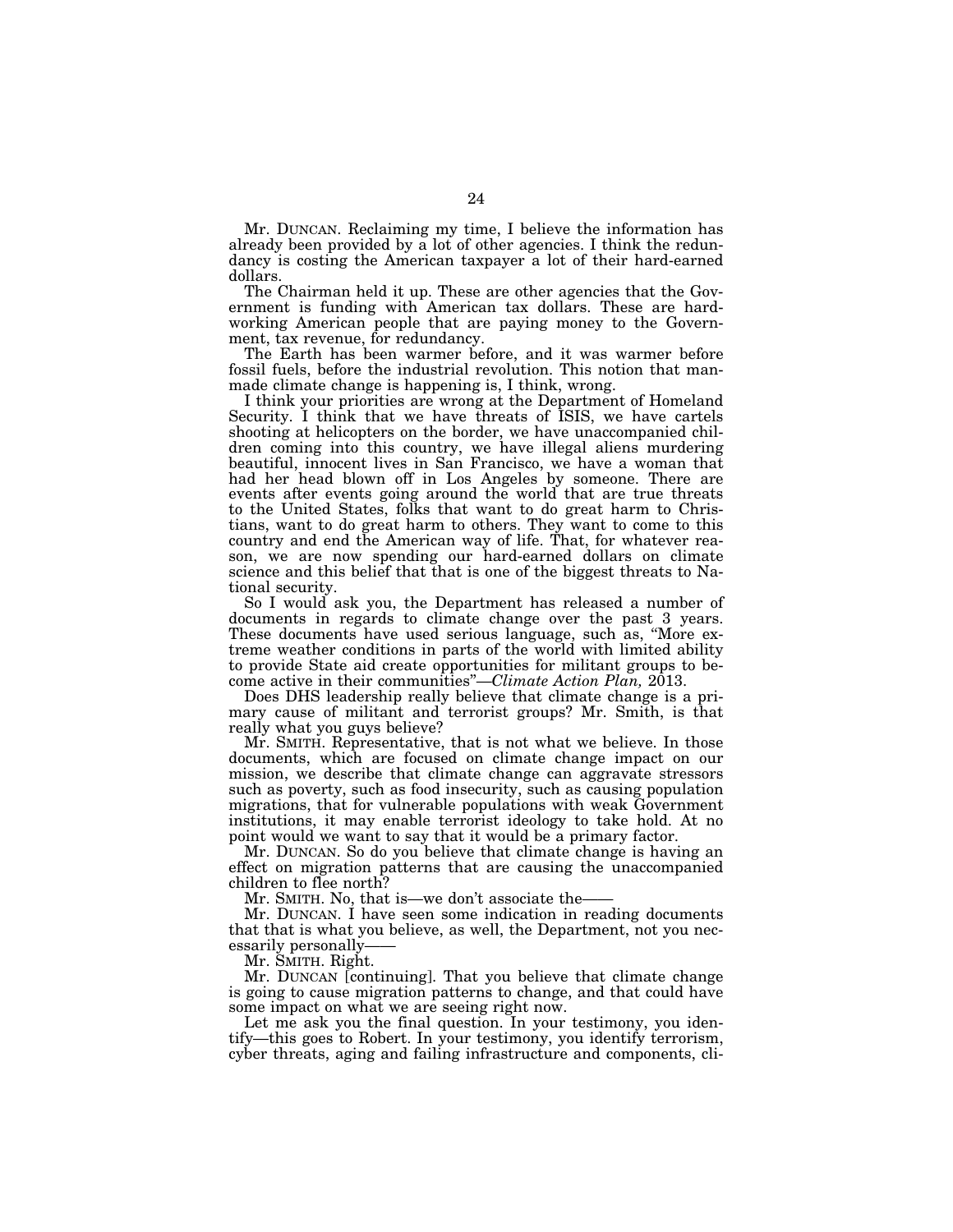mate change as the main threats to our National critical infrastructure.

Where do you rank climate change?

Mr. KOLASKY. We worked with our partners in the private sector and other levels of Government to identify five risks to critical infrastructure to-

Mr. DUNCAN. So where does climate change rank? No. 1? No. 2? No. 5?

Mr. KOLASKY. It was not one of the five primary risks. The five risks that were identified were acts of terrorism—this is in the National Infrastructure Protection Plan published in December 2013—acts of terrorism, cyber attacks, pandemics, aging infrastructure, and extreme weather.

We talk about climate change as something that could have an impact on those patterns, but the five primary risks we used to plan against critical infrastructure are those that I just stated.

Mr. DUNCAN. I appreciate that.

Mr. Chairman, thanks for this hearing.

Look, FEMA is part of Department of Homeland Security. I get that. FEMA should be preparing for natural disasters that occur and have occurred since the foundation of this country, even before. Hurricanes, tornados, floods happen. I get that.

But I would hope that we would reevaluate where we are spending the tax dollars that are earned by hardworking Americans. Because that is where the money comes from. It is not on the money tree out on West Lawn behind the Capitol. Because that tree in there, I have looked for it; it is not there.

Americans working every day, providing tax revenue to the Government and hoping that you are going to—the Department of Homeland Security—you are going to protect this country against ISIS, against cartels and drug trafficking, against any other threats like cybersecurity and all that. That is the true mission of Homeland Security. We don't want to see another 9/11. We don't want to see another cyber attack happen.

So I would continue to urge the Department to focus your resources on where the Americans really, I think, believe you need to focus those resources.

Mr. Chairman, thanks for the leniency, and I yield back.

Mr. PERRY. The Chair thanks the gentleman.

The Chair now is privileged to recognize the Ranking Member of the full committee, Mr. Thompson.

Mr. THOMPSON. Thank you, Mr. Chairman.

You know, we have heard a number of definitions about DHS's mission. When the Department was created, it was created to address natural disasters here at home but also to protect the homeland from terrorists.

One of the issues that people have not focused on is, if you look at who the bad people are in this country right now, they are not Muslims, they are not people who identify with the Islamic faith. They are these right-wing fanatics who go to churches, who go to other institutions and do harm to people. So, if you look at the statistical analysis of who the bad people are in the country or you talk to law enforcement, law enforcement will tell you that they are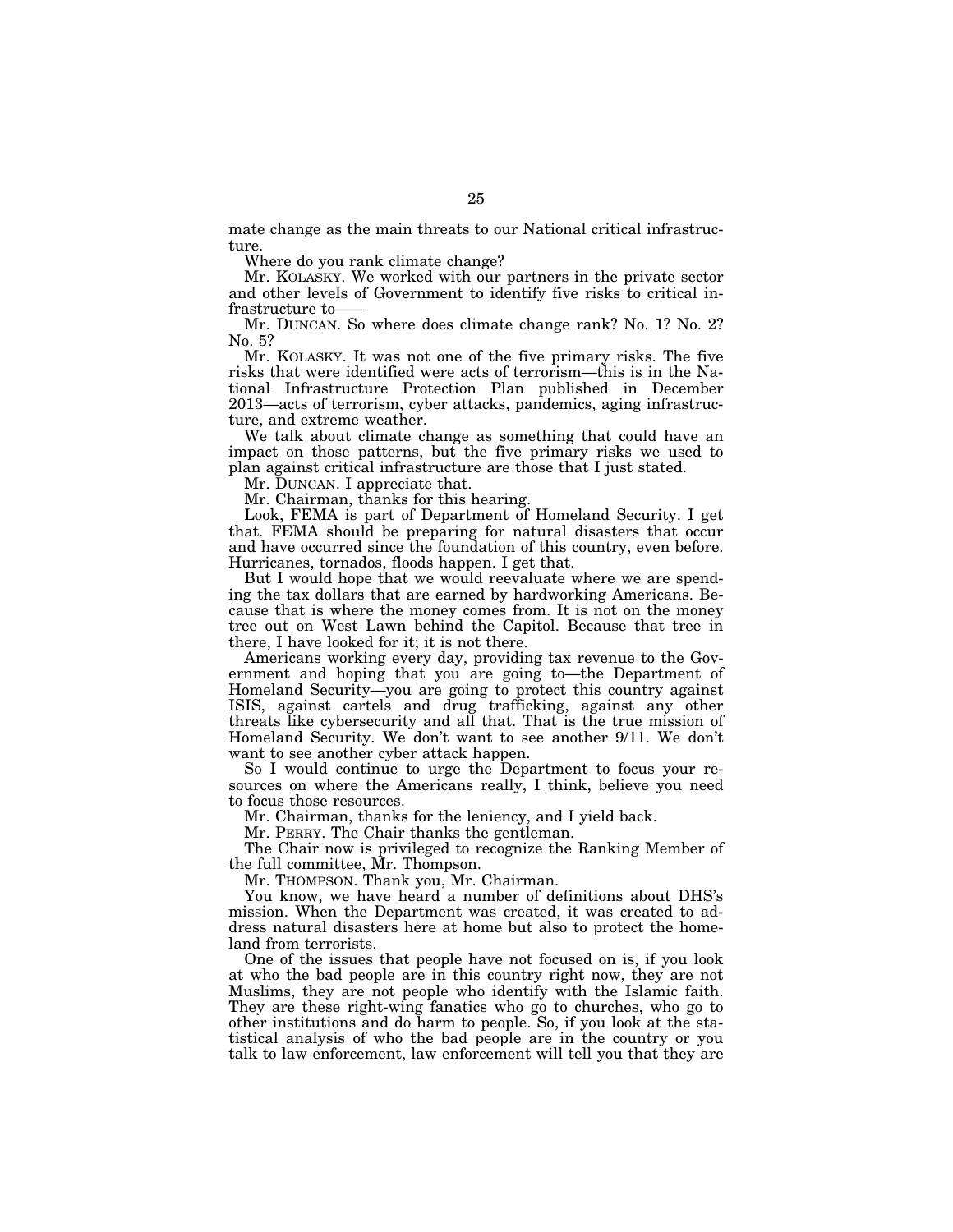more concerned, from a priority standpoint, with the growth of right-wing radicals in this country.

Now, that is part of the broad countering violent terrorism that we deal with here in this country. But the demographics say that the bad people in this country who are doing more harm and pose a greater threat are the people who live here right now who are lone wolves.

I appreciate the medieval history reference, but now I am trying to figure out, how does that identify with climate change, what we are dealing with right now?

Hurricane Katrina impacted my district tremendously. We had Hurricane Sandy—for which a number of Members of this committee voted against the relief for that community until we cowered them down and had a second vote and the relief came. So people talk about all these things, but when it comes to the reality of the facts, big difference.

We have to understand risk. We have to understand—we have to manage risk. Part of the management of risk is understanding what all these vulnerabilities are out here and how we address it. If climate change is one of those risks, we have to task the Department with coming up with an approach to manage it.

Now, you can't say to the people in California that drought is not a problem. You can't say to people in other parts of the country that wildfires are not a problem. You can't tell the homeowners who participate in the Flood Insurance Program that we shouldn't have a Flood Insurance Program. But you are tasked with the responsibility of making sure that the analysis associated with the Flood Insurance Program is, in fact, one that meets the standards and requirements from a risk perspective.

So here we go. Mr. Kolasky, with respect to the mission, how does climate change address the Office of Infrastructure Protection, in terms of analyzing risk?

Mr. KOLASKY. Sure. As I discussed, Mr. Thompson, climate change is one of the things that has the potential to impact the risk to critical infrastructure. Our contribution from an assessment perspective is to take the science from all the good science agencies, NOAA and others, and link the science to what the implications could be on the Nation's critical infrastructure.

We have the responsibility in the office to work across 16 critical infrastructure sectors and to understand, whether it be climate science, whether it be terrorist threat information, whether it be things related to cyber attacks, what are the things that can cause that infrastructure to fail?

There are other people in the intelligence community, in the climate science community, in other analytic shops that are doing the analysis of the problem. We are connecting that analysis to the infrastructure owners and operators, and then we are giving them tools to make smart decisions about what they should do about it.

Mr. THOMPSON. Thank you.

Mr. Wright, with respect to FEMA and its mission, everyone, when something bad happens, they want to know, where is FEMA? Mr. WRIGHT. Uh-huh.

Mr. THOMPSON. Let's take the Flood Insurance Program. What impact would climate change have from an emergency prepared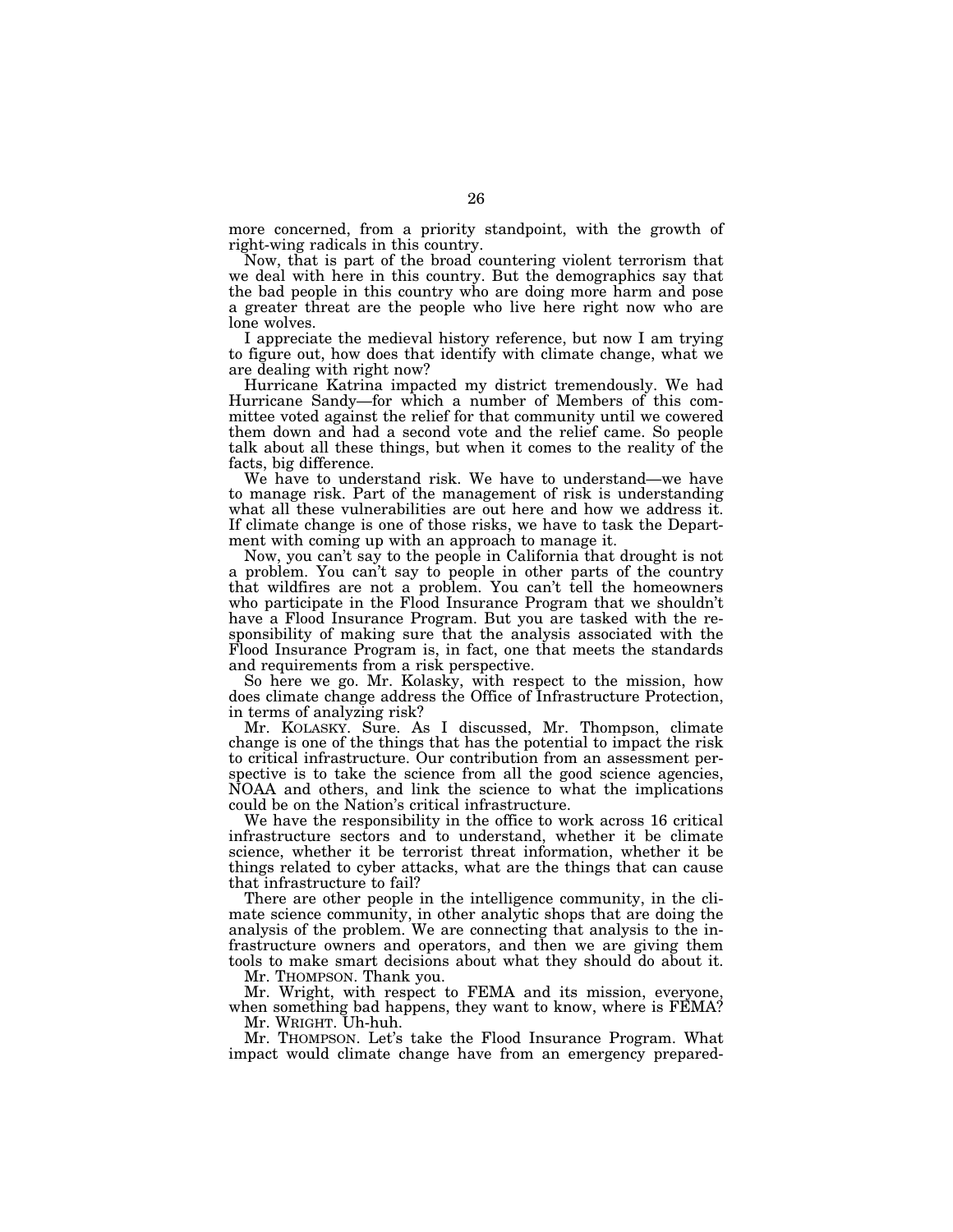ness standpoint and the fiscal soundness of the Flood Insurance Program?

Mr. WRIGHT. So this is something that Congress asked us to look at, and we did a study to look at the impacts, really, over the next 70 years. As we look at it, we do see the areas of flood hazard continuing to grow. We see the number of the population impacted by that continuing to grow.

It comes from a couple of dimensions. Some of it is changes in these weather patterns. Some of it is also attributed just to changes in the built environment as more structures are built to house the next 10 million, 50 million, 70 million people in this country.

So, when we look at it, this does over the next decades have an impact on, what does it look like for us to have a fiscally sound Flood Insurance Program? So we are looking at these elements as part of some of the reform legislation that was passed over the last 3 years. We have a Congressionally-created advisory committee that is looking at this question of future risk, how that should be reflected in our analysis and ultimately be folded into the National Flood Insurance Program. I am expecting the report from that advisory committee later this year.

Mr. THOMPSON. Thank you.

I yield back, Mr. Chair.

Mr. PERRY. The Chair thanks the Ranking Member.

The Chair now recognizes the gentleman from Florida, Mr. Clawson.

Mr. CLAWSON. Thank you.

Thank you to you three for coming today. I really appreciate it.

These are topics that are important to my district because we have lots of coast. We are Marcos Island all the way north to Fort Myers. So flood maps mean something to us.

By the way, anything anybody can do to get that process so maps can be done sooner—you know, I know that is not the direct thing here, but, look, we have a lot of people, this is important to them, and we have just been waiting a long time to get some maps, because they want to be included in flood insurance or anything else. Sorry to divert a little bit, but I think you understand, Mr. Wright, what I am saying. Anything we can do here, I got a lot of people it is important to.

Mr. WRIGHT. I do. If I—just a couple moments on this, if I could, sir, to tell you that I share that commitment to make it happen faster.

I need to do it in two ways: (A), I need to make sure the technology is there and we do it in ways that collaborate and use the data. You have water management districts and stuff in Florida that don't exist in other parts of the country who have great data for us to use.

Mr. CLAWSON. I agree.

Mr. WRIGHT. The other side is to ensure that we give people due process under the law to review those maps. I have to hold those in tension together.

Mr. CLAWSON. Okay, I got you. But now that we have done the due process side and it has all been open, let's get going while I have still got a few hairs on the top of my head.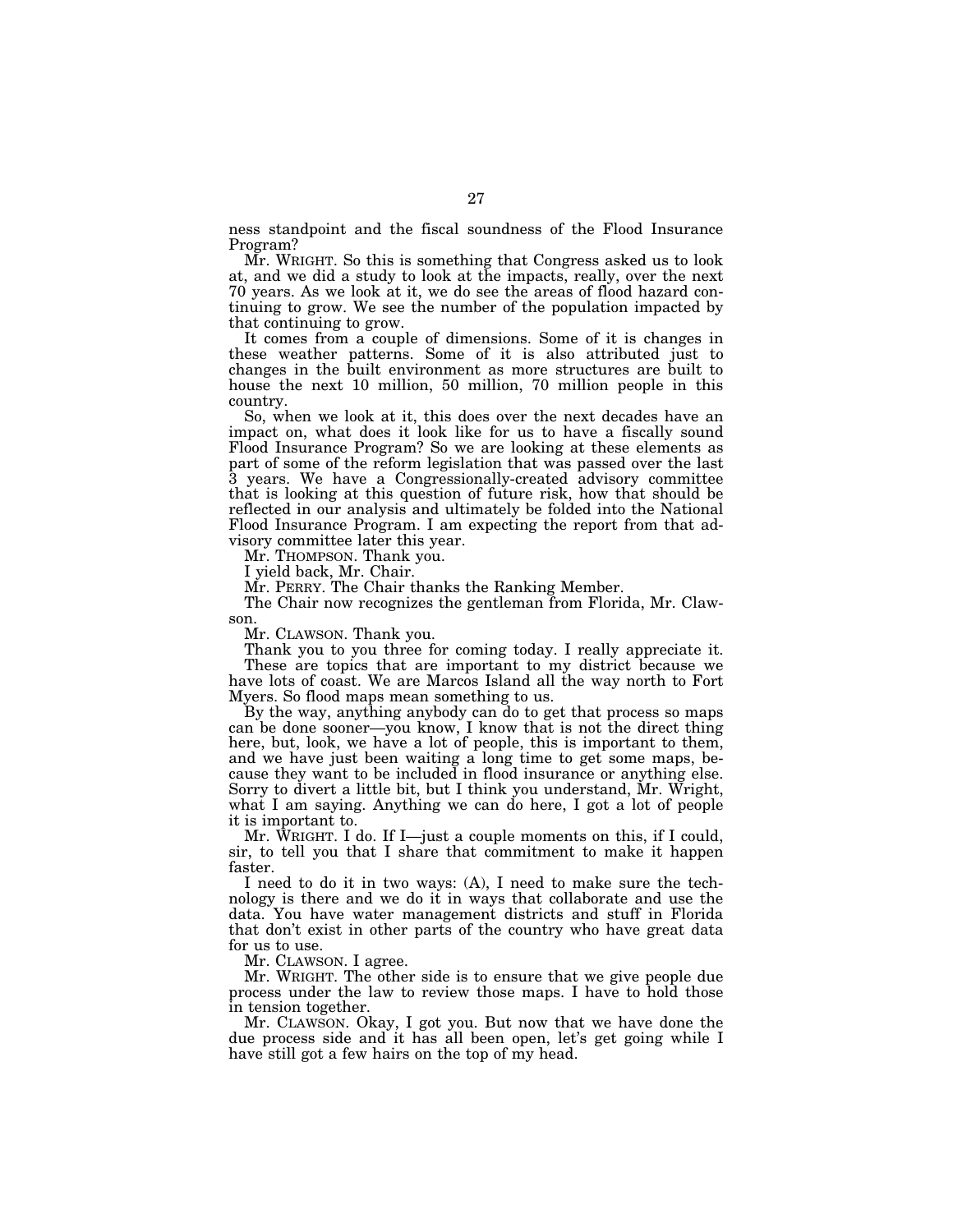Mr. WRIGHT. Yes, sir.

Mr. CLAWSON. Let's get this done for the good of my constituents. We all want Government—we want our constituents to have confidence in Government and the money they are spending. Then we say, you all got to wait years and years and years and years for maps. Okay. Then give you more money after that.

You understand what I am saying? I have a hard time with that conversation back home, when the basics don't happen and then we want more money. I think you see where I am coming from.

Mr. WRIGHT. I do.

Mr. CLAWSON. Now, I have always—and, look, we have met with the top folks at FEMA off-line. We have a lot of confidence that they are managing their business or their organization on a yearover-year basis with some meaningful measurables. We appreciate that.

But it still feels to me like, okay, if I have a hurricane—and hurricanes have been going on forever, so let's leave that other debate that we get bogged down in, let's leave it aside for a minute and stay practical—our FEMA money is, you know, the calvary that goes out to the front line when the battle starts to, you know, bring reinforcements and to help us get things under control, God forbid, if there were ever a hurricane in my district, which we have had plenty.

I am not sure—it feels to me like the other kind of incremental money, whether it is climate change, workshops, or anything else that is being spent here, why doesn't that just belong in NOAA or somewhere else? It feels to me like FEMA is the calvary, not the prediction department.

Am I missing something here? So, when I saw all this money, I was like, I am not connecting—there must be some obvious dots that I am missing.

Mr. WRIGHT. So let me try to connect those dots.

We, FEMA, rely on NOAA, the U.S. Geological Survey, NASA, and other science agencies to provide us the core data. When we look at issues like hurricanes, we are dependent on the National Hurricane Center for the work that they do, and then that feeds forward.

So the work that FEMA does—we have talked a bit about the analysis of risk, like the flood maps, but you have mentioned some of the other kinds of elements. So, in this past year, we have set aside to do 75 exercises across the country. These are exercises that are done at kind of a watershed scale across multiple municipalities, working with a State, that says, when an event comes ashore, how are we going to respond? What does that integration look like?

So we look at these extreme events, because those are the points that actually stress the system. We spend our dollars there.

Mr. CLAWSON. To reclaim my time, that I like, right? Because you guys are coming; we are prepared before the storm, God forbid, hits my district.

Mr. WRIGHT. Yes, sir.

Mr. CLAWSON. Now, what I don't understand is where—climate change seems to be predictability. In this budget round, I went out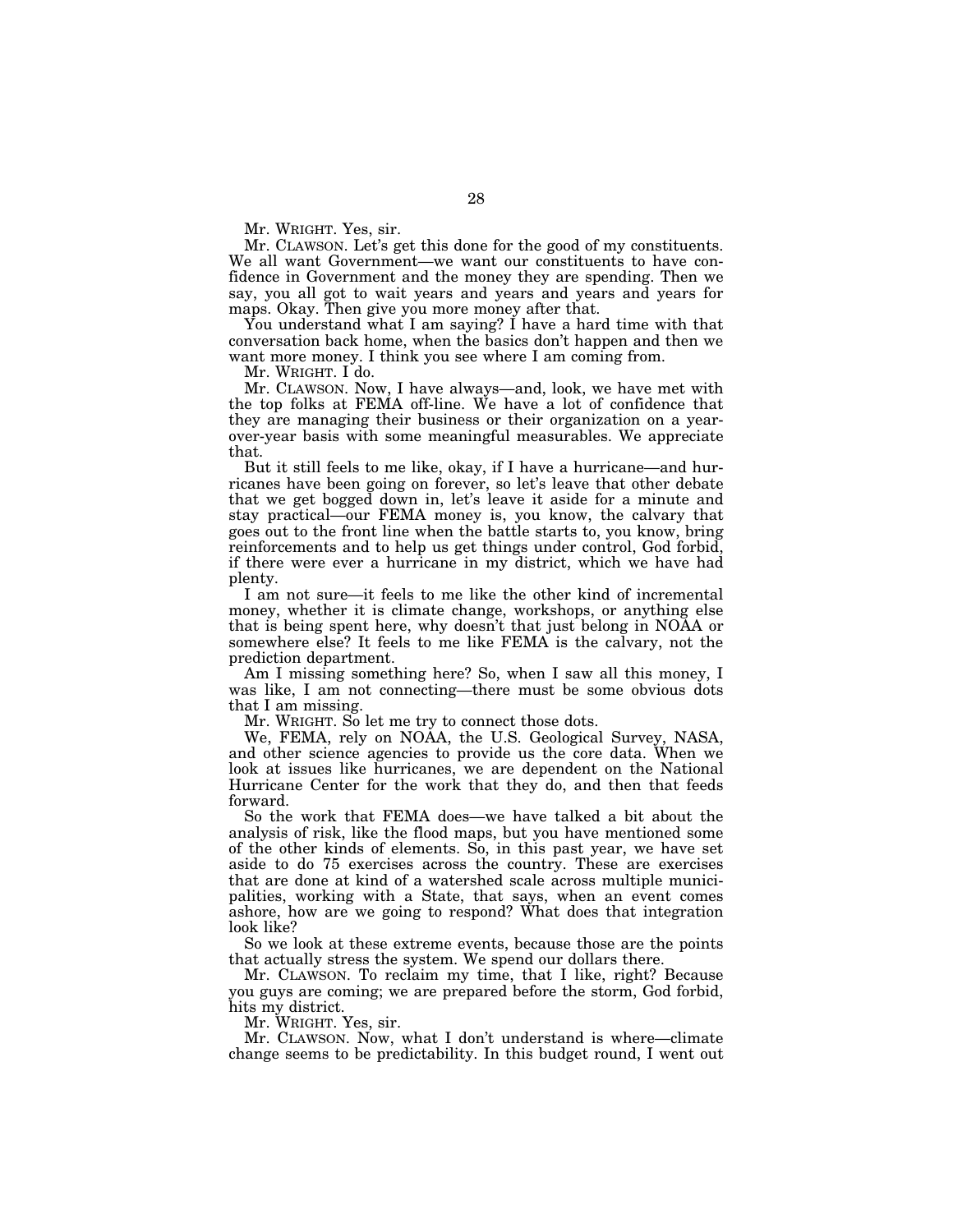and asked for more money for NOAA so they would do better at this sort of thing. What has FEMA got to do with that?

Mr. WRIGHT. So NOAA's piece is they do the top-line science, which then we need to apply. So we take those elements and then use that related to discharges and changes in still-water levels when the surge comes in. They provide us the core science, and then we have to go through and actually map that against that statistical risk.

So you will see in the budget request this year to increase dollars to do that flood risk analysis. Much of that ties back to the flood insurance rate maps, but we use those same data to inform our response activities.

Mr. CLAWSON. That data come from NOAA.

Mr. WRIGHT. NOAA provides the top-line-

Mr. CLAWSON. Correct.

Mr. WRIGHT [continuing]. Science, and then we take and do the calculations on a jurisdiction-by-jurisdiction basis.

Mr. CLAWSON. So it sounds to me like we would have been doing that 20, 30 years ago, whether we were debating about climate change or not. Let's just be prepared for the next hurricane. All the chatter about whether it is climate change or not, I am just not sure how that helps my constituents. I would just like to be ready for the next hurricane and that be that, all right?

Mr. WRIGHT. I would share the sentiment, in that FEMA's principal concern is the consequence management side of this.

Mr. CLAWSON. I like that.

Mr. WRIGHT. I don't personally get into the debates that go on. What I will tell you is we have events that are occurring, they are wide-scale, and they are very expensive. We need to ensure that we are trying to reduce that risk and, more related, to ensure that we are pulling down the overall cost.

Mr. CLAWSON. Yeah, okay. I mean, as my final word, the more you all concentrate on execution and actually delivering the good, like a flood map or two and hurricane preparedness, and less on this debate, the better off we will all be. I think you can agree with that, right?

Mr. WRIGHT. Yes, sir.

Mr. CLAWSON. Thank you, sir.

Mr. PERRY. The Chair thanks the gentleman from Florida.

The Chair now recognizes the gentlelady from California, Mrs. Torres.

Mrs. TORRES. Thank you.

I want to piggyback, echo one comment, and that is regarding the maps, for a different reason. My district, we are eager to shift the cost of my homeowners to his homeowners, because we have already done the infrastructure improvements, that we no longer want to pay for flood insurance, because we are covered, right?

So the urgency of getting those maps preapproved and inspections of the infrastructure improvements in our communities is really important.

Mr. WRIGHT. Understood.

Mrs. TORRES. I want to thank the three of you for being here today. I want to apologize for the direction, the title of misguided or misplaced focus on climate change. I think we might have found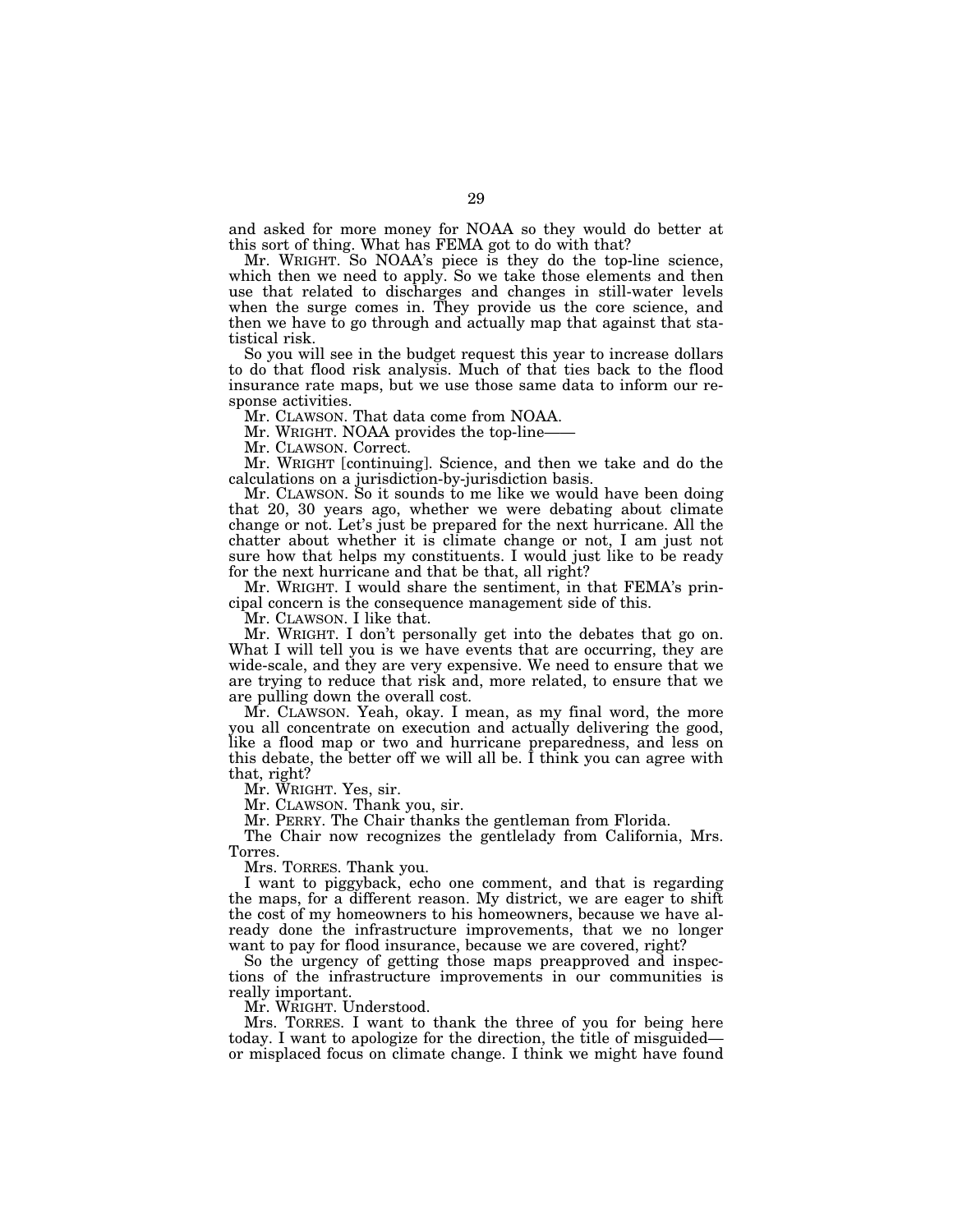the misplaced focus on climate change here, as we continue the dialogue of how much money is being spent on prevention.

As a former 9–1–1 dispatcher, I spent almost 18 years directing first responders where to go during disasters, whether they are man-made disasters or natural disasters. Listening to 9–1–1 calls for service from constituents during their most vulnerable time in their lives—those are critical times for the American people. So I want to thank you in advance. As a former mayor, also, you know, I had to call for disaster assistance in my community after a major earthquake had a huge impact in our community.

You know, countering violent extremists, that is a cross-Government mandate, just as climate change should be a cross-Government mandate. I am not here to debate that, although I will say that we continue to reinforce the border to the south in fear of the bogeyman while neglecting the real risk to the American people, and that is the next hurricane that is going to hit and take down a bridge, or that is the next flood that is going to impact our homeowners.

Katrina might have happened in Mr. Thompson's district, but, during that time, California had major fires. The drought is real. Whether we want to debate that the flood hazard is due to the fires, that is due to the water drought, people don't see that. Homeowners lost their homes. I lost my home to a fire. I can tell you that I can go to the local lumber yard and there was nothing available because all of that merchandise was going to his district to help rebuild his community.

So, when we talk about National security—and my district is impacted by the goods that come in through the ports. We are fasttracking, because we desperately need these materials to rebuild our communities. What does that impact look like for public safety at the ports?

As a 9–1–1 dispatcher, when an incident happens, a natural incident happens, and I am directing our first responders into an area that has been impacted, who is looking and responding to those other calls for those local terrorists that are creating havoc in our communities?

I see the young man that murdered a CHP officer on the steps of my courthouse as a local terrorist. I see the incidents that happen at that church in South Carolina as a local terrorist. That is the focus of this committee.

I want to ask you, Assistant Secretary Smith, how would the Department's understanding of homeland security threats and risks be affected if the Department were to remove the analysis of climate events from its assessment of the Quadrennial Homeland Security Review?

Mr. SMITH. So thank you, and thanks for your compelling statements about, you know, your past experiences.

So, with regard to climate change, with regard to removing it from the QHSR, first, that would be out of step with our process, which intends to consider a range of uncertainties. We started out with almost 500 and worked them down through a very collaborative stakeholder thing. But it would not enable us to project potentially the size and scope of potential challenges at the border or even overseas, in terms of preparing the Nation for future threats.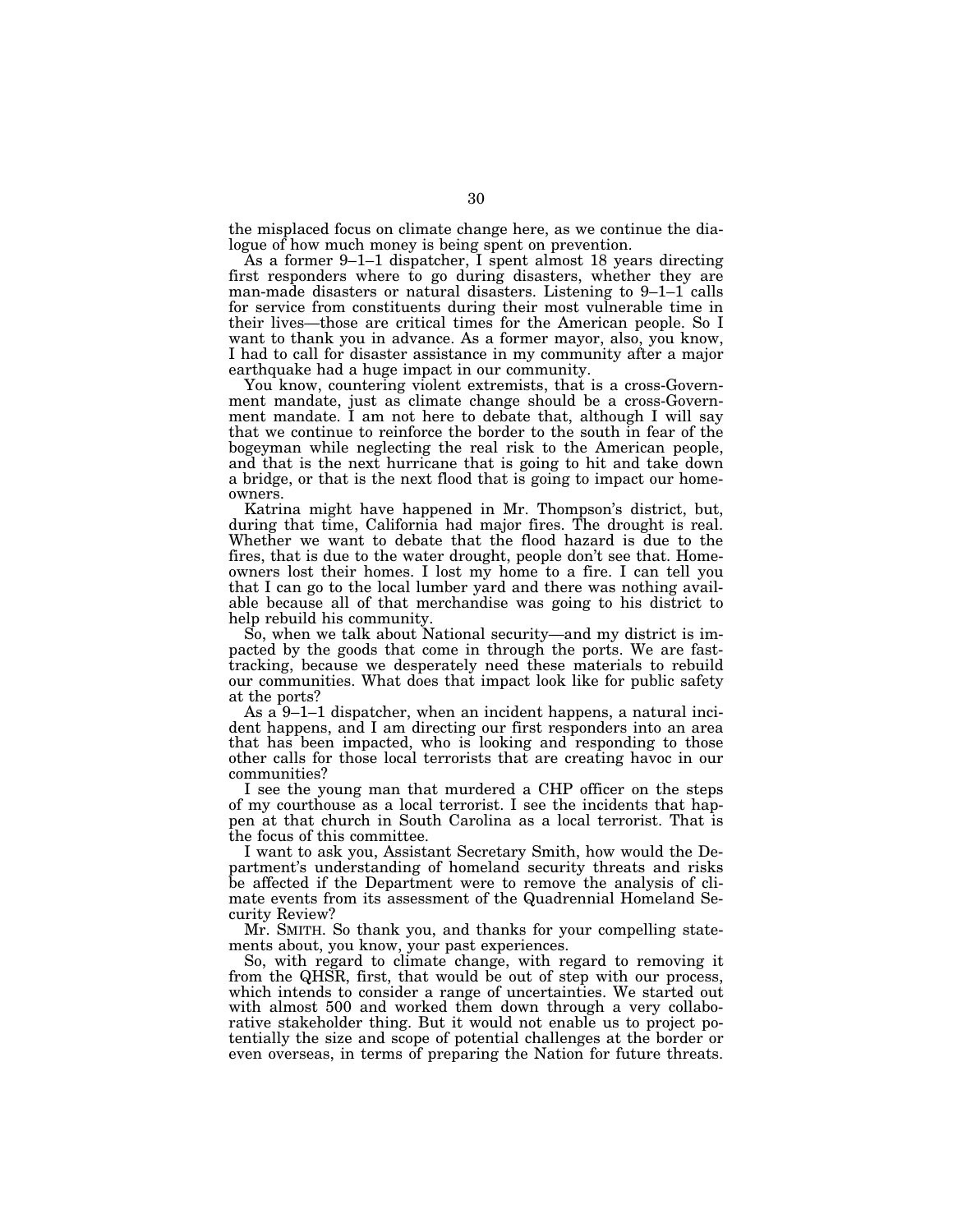Mrs. TORRES. On the issue of the \$16 million, in comparison and I don't know what we spent on the Southern Border for security, but let's pretend for the sake of argument here that we spend \$10,000 to secure our Southern Border. The \$16 million, in comparison, would equal to \$3. So what are we doing here?

Mr. PERRY. The Chair thanks the gentlelady.

I am going to go for a brief second round for anybody that is interested. I have a couple of questions.

I know in the grand scheme of the DHS and the Government maybe \$16 million seem paltry, but where I come from \$16 million is a lot of money. It is real money. We have a duty, we have a responsibility in oversight in this job and in this committee, like all the others, and we are going to continue with that duty.

This is to Mr. Kolasky. In DHS's fiscal year 2016 budget request, there was \$10 million allotted for analysis of climate change impact on infrastructure. If I ask what is the intended use of that money, I hate to say it, but I think I am going to get some kind of long, rambling answer about we are going to study this and study that.

Go ahead. Answer the question, if you can, succinctly and-

Mr. KOLASKY. I hope that is not a statement of my eloquence, but I suspect it may be.

Mr. PERRY. It is not meant to be.

Mr. KOLASKY. So \$41⁄2 million go to our Office of Cyber and Infrastructure Analysis, which is working on analysis on the impacts of drought, wildfires, extreme weather, and flooding on critical infrastructure.

Five-and-a-half million dollars go to our Office of Infrastructure Protection to do two additional regional resilience assessment programs, which looks at how impact of disaster to infrastructure could potentially impact the entire infrastructure system that underpins a community. We have a successful program where we have done 60 of those over the last several years.

Mr. PERRY. So are those disaster-related risks and mitigation, or is that climate-change-related mitigation and risk?

Mr. KOLASKY. Those are intended to look at the resilience of systems to disasters that they could be exposed to. The other parts that are related to climate change, in part, are the impacts of things like potential sea-level rise, potential change in temperature, or potential change in precipitation patterns. So it is not just the extreme weather event, but it is also some of the underlying conditions that may occur that would have impact on infrastructure operations.

Mr. PERRY. There is nowhere else to get that data?

Mr. KOLASKY. There is nowhere else to get that data in an integrated manner on the impacts to infrastructure. We are putting-

Mr. PERRY. Have you asked?

Let me ask you this: Did the Department not analyze the state of our critical infrastructure in the past? I know the answer is going to be "yes," right?

Mr. KOLASKY. Yes.

Mr. PERRY. Of course they have, right?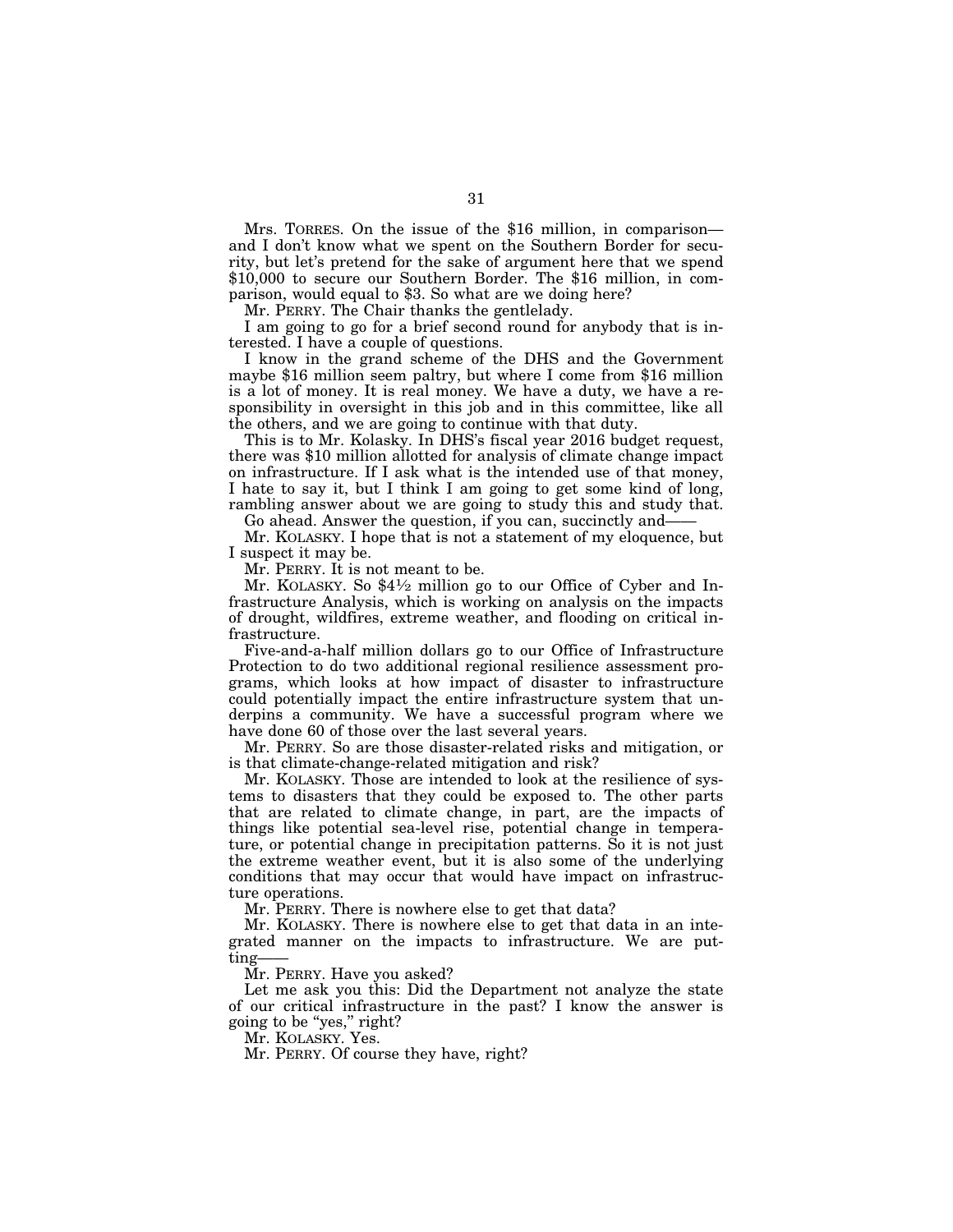So did NPPD coordinate with the Department of Transportation or the Federal Aviation Administration on this analysis to determine if any duplicative studies exist? Did you check?

Mr. KOLASKY. Yes. So, for example, right now, to do a scoping study, we have worked with an interagency process to look at potential exposure to infrastructure to extreme weather that involved the entire interagency process. We have a study that will be published by the RAND Institute in the next 2 months that will have been peer-reviewed by all of the science agencies as well as our partners in other critical infrastructure. They participated in providing support and reviewing to make sure we were not duplicating efforts.

Mr. PERRY. Okay. Thank you.

Now, on this issue, further on this issue, according to the GAO, there are no programs to monitor and independently validate the effectiveness and sustainability of Federal efforts in this regard.

So how will we ensure efficacy? How will success be measured and validated? You are going to spend \$10 million if you get your request——

Mr. KOLASKY. So, without knowing what ''this regard'' means in the GAO, we publish annually, we send to Congress annually a National annual report on the risks to the Nation's critical infrastructure. We have published them and sent them up to Congress for the last 2 or 3 years, and we will continue to do it annually based on a statutory requirement from——

Mr. PERRY. Are there metrics in there that said, we spent \$10 million and this is what we got?

Mr. KOLASKY. There are metrics that talk about the degree to which we have increased the security resilience of the 16 critical infrastructure sectors.

Mr. PERRY. All right.

Moving on, last question for anybody that wants to answer it. In the 2014 QHSR, pandemics are mentioned as a trend associated with climate change. To that effect, can anybody provide any modern example of a pandemic being linked with climate change?

Mrs. TORRES. I have one.

Mr. PERRY. Okay.

Mrs. TORRES. We have a—our trees are being eaten up from the inside out by a mold that is increasingly growing because of climate change and because of the dry weather in California.

Mr. PERRY. I am not sure that classifies as ''pandemic,'' but I will accept your assessment there.

With that, I am just going to yield. I will recognize the gentlelady from New Jersey.

Mrs. WATSON COLEMAN. Thank you, Mr. Chairman.

First of all, I just kind of want to point out something, that you all don't generate every one of your reports. You rely upon information coming from other places with specialties and expertise, and then you apply your assessment as it relates to what your role would or would not be in those situations.

Basically, what I have heard is that what you do you do anyway. Now that you recognize climate change as a multiplier or a possible impact on those things that you already do, it is something that you ought to take into consideration.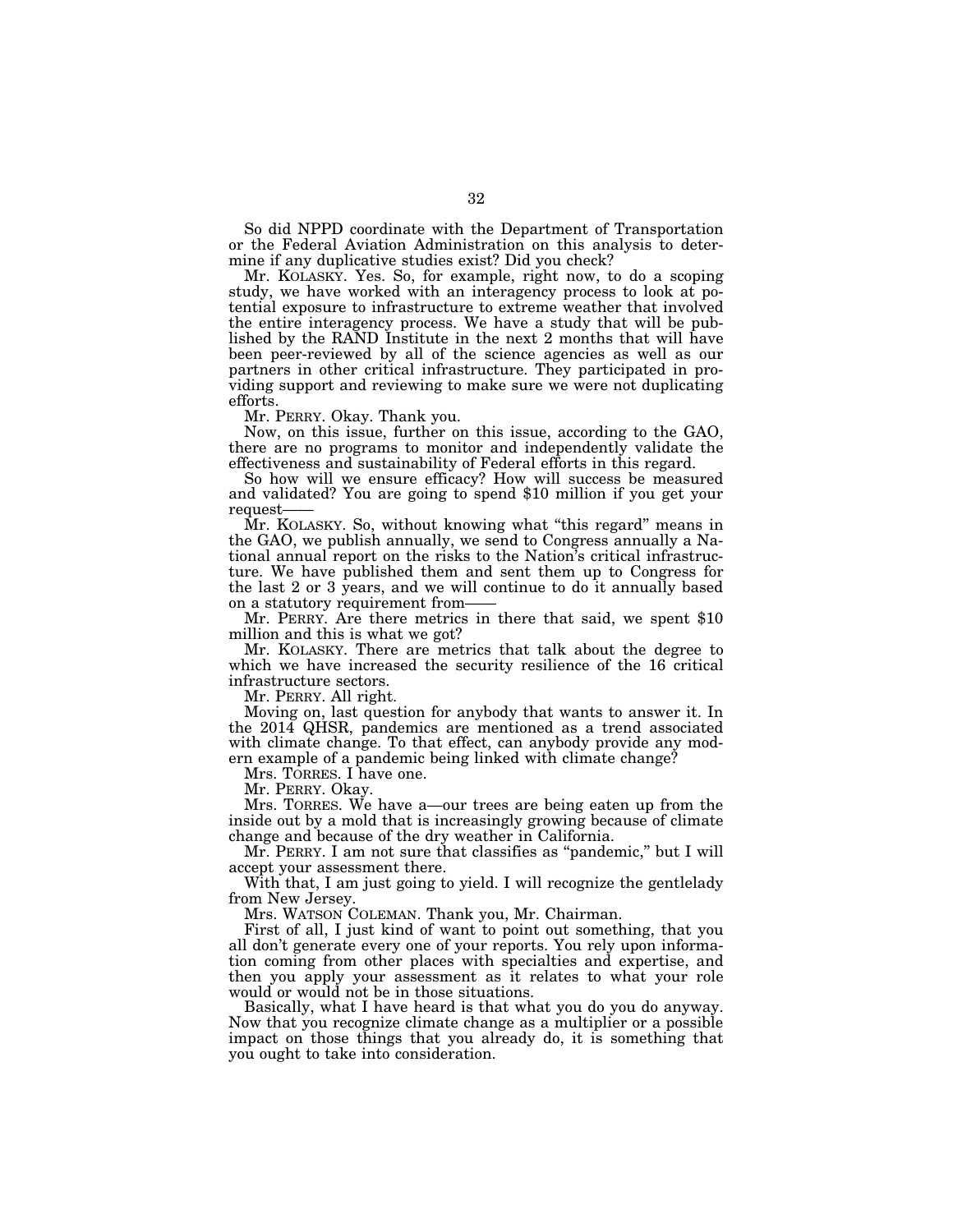Mr. Smith, I wanted to talk to you about—I wanted to clear up something, and then I wanted to ask you a question.

You were asked whether or not you were concerned about, as a result of climate change, a shift in population and whether or not that created a possible threat of some sort. You specifically answered no. But then, in your testimony, you do kind of speak to the shift in population associated with tropical storms and droughts and the impact of those and the increase in immigrants arriving at the U.S. borders. So the question would be: What would be the impacts on some of the component agencies, like ICE and CBP?

The last thing I want you to answer: Are you aware of the impact of the northern migration of mosquitoes that is creating exposure to a disease called dengue? Is that in any way happening as a result of this change in climate? Does that have an impact on our health and well-being?

Thank you.

Thank you, Mr. Chairman.

Mr. SMITH. Thank you, Ranking Member. You have made a few comments, so I will try to work my way through each of those.

I think the first thing you brought up is the degree to which we rely on other Government agencies and academia and peer-reviewed documents. I think it is important to understand that, really, we work with that data and then apply Homeland Security expertise to assess risk. We do not do climate change research in the Department of Homeland Security. So that was the first point.

Thank you for giving me the opportunity to clarify the migration comment. Because I was answering a specific question about whether last summer's surge of unaccompanied alien children, adults, and family units—that we associated that with climate change as a threat multiplier. We do not. Our work that I have been exposed to—I am not in the current operations of the Department—talk about our potential factors for that and don't associate that surge with it.

More broadly, though, kind-of the methodology we applied to look at climate change and its impact on our mission comes to the conclusion that changes in weather, droughts, and other things cause populations to displace. With regard to those near our border, it could cause surges in what our ICE, Customs and Border Protection, Coast Guard, and other law enforcement personnel would be needed to be prepared to do to address those surges.

Then with regard to the other missions of the Department, those same population migration concerns can cause instability, can lead to it, as a factor, not the factor, in the instability of their institutions' ability and make them more susceptible to terrorism, ideology, things of that nature.

As to the last question on a very specific technical, you know, thought, I don't have an answer on that. If we can take that back and try to come back to you with an answer for that one.

[The information follows:]

"According to the World Health Organization, the geographic expansion of the Aedes mosquitos that serve as reservoirs for dengue beyond tropical and subtropical countries has been reported since the 1970s. In the last 40 years, the range of Aedes mosquitos have spread northward from South America to Central America, Mexico, the Caribbean as well as to southern and southeastern U.S. States and territories. Temperature is a known factor in the survival and expansion of the mosquito's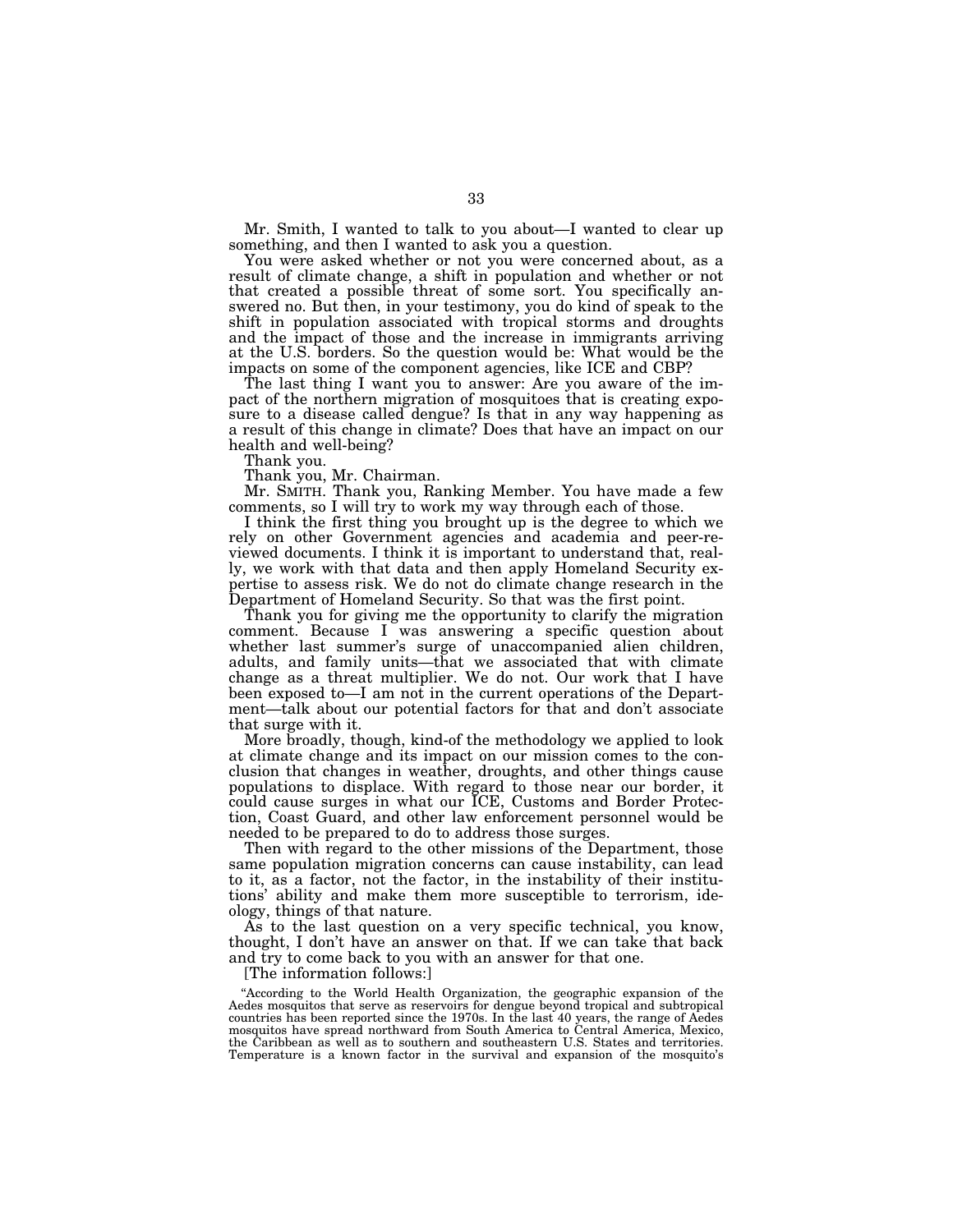range and associated cases of dengue. Increased temperatures, humidity, and precipitation associated with global climate change might contribute to the northward expansion of Aedes mosquitos in areas with typically more temperate climates. A number of other factors, such as international trade and travel, population movement, urbanization, and discontinued use of DDT-containing pesticides might also drive the mosquitos' geographic spread. Improper water storage and waste disposal practices associated with poverty might also contribute to the spread of dengue. Nearly all dengue cases reported in the continental United States were acquired in another country by travelers or immigrants. Most cases of locally-acquired dengue among U.S. citizens are reported from Puerto Rico and the U.S. Virgin Islands. In the past 15 years, there have been three outbreaks of locally-acquired dengue in the United States outside its territories, including Florida (2009–2010), the Texas-Mexico border (2005), and Hawaii (2001). The outbreak in Hawaii was linked to the first case recently travelling to French Polynesia where the case was likely exposed to dengue. In U.S. territories where dengue is endemic, continued surveillance and control of the mosquito population is recommended to reduce the occurrence of dengue.''

Mrs. WATSON COLEMAN. Thank you.

Mr. Chairman, I yield back.

Mr. PERRY. The Chair thanks the Ranking Member.

The Chair now recognizes the gentleman from South Carolina, Mr. Duncan.

Mr. DUNCAN. Thank you, Mr. Chairman.

You know, I guess the press and all will label me as a climatechange denier. I am not a climate-change denier. I am a manmade-climate-change denier, but I do believe the climate is changing. I just don't believe man has that much control over it.

Mr. Smith, the Department of Homeland Security is a Cabinetlevel agency, correct? The Secretary is on the Cabinet?

Mr. SMITH. That is correct.

Mr. DUNCAN. So you work for the Secretary. So, ultimately, you guys work for the President of the United States, correct?

Mr. SMITH. That is correct.

Mr. DUNCAN. Okay.

So President Obama says that no challenge poses a greater threat to future generations than climate change. His words.

Do you believe that climate change is a larger threat to our National security than ISIS or other Islamic terrorist groups, particularly their ability to use social media to radicalize individuals in the United States? Do you believe climate change is a greater threat than Islamic terrorists?

Mr. Smith.

Mr. SMITH. No, that—no. Thank you. That is not the way we would characterize it. As I say, as a Department, our mission is preventing terrorism. So climate change, it is a stressor, it is a potential threat multiplier, but it is not the direct threat, from the perspective of the missions of the Department of Homeland Security.

Mr. DUNCAN. Okay. Okay.

So the 2014 QHSR, Homeland Security Review, neglects to mention nation-states such as Iran, Russia, and China, but it mentions climate change. The 2014 Quadrennial Defense Review touches on all three of these nation-states—Iran is the largest destabilizing actor in the world; Russia's violation of other neighbors' sovereignty, such as Ukraine; and China's arms buildup—as threats to our National security. But now the QHSR fails to mention those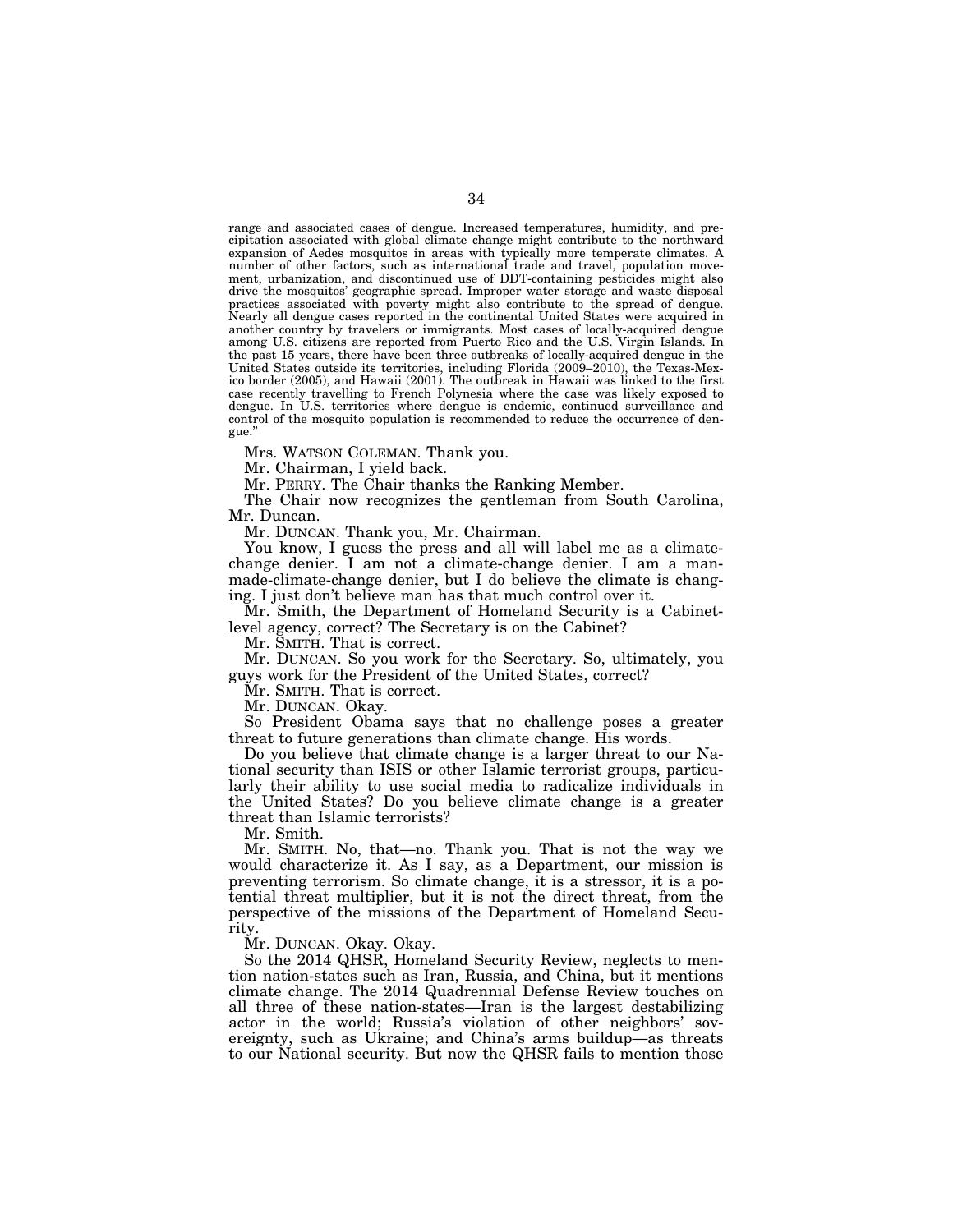three but mentions climate change. I think that is in direct repudiation of what you just said.

So where does all this rank—Iran, Russia, China, Islamic State, and climate change—when the QHSR neglects to mention these three states but mentions climate change? So how do you reconcile what you just said with that?

Mr. SMITH. So you have also made reference to several—I think the National Security Strategy, and there is a defense component to it and then the homeland security component. We look at the threats through the prism of our mission sets and intend to adequately prepare the Nation for threats of terrorism and all hazards. I would leave it at that.

Mr. DUNCAN. But your boss said that no challenge poses a greater threat to future generations than climate change.

Mr. Chairman, I go back to Mrs. Torres from California said that—she apologized for the ''misplaced focus on climate change'' title of the hearing. I think the title is apropos. I think that the priorities of the Department are misplaced.

You are spending taxpayer dollars on things that really, if you go by your boss, okay, but the American taxpayer, I believe, disagrees with you. I think that even the Quadrennial Defense Review may disagree with you.

So, Mr. Chairman, I thank you for the hearing, and I yield back. Mr. PERRY. The Chair thanks the gentleman.

The Chair recognizes the gentlelady from California.

Mrs. TORRES. Thank you.

I also want to correct part of a statement that was made. I think the President in his speech said that climate change would perhaps be the greatest challenge that public safety personnel would have.

Given that we haven't had funding for a new transportation bill, given the fact that we know that we need to build higher bridges, that we need to reinforce our infrastructure, we know that the storms are getting bigger and impacting more and more Americans, how much more funding would your Department need in order to fully assess the threat of climate change on the American people?

I know "climate change" is sort-of a, you know, four-letter word, you know, across the aisle. But we can call it anything that we want to call it, but we need to move forward with an agenda that ensures that we are looking at the specific issue that is causing a huge problem in our communities.

Mr. WRIGHT. I would highlight a couple items for you.

The attention to flood risk in the future and the evolution of that is one that was highlighted in the President's budget request, to increase the investment that FEMA is making on an annual basis to \$400 million a year. This understands both our current risk as well as helping to inform how people will build in the future, which I think is an important element of this.

As the economic vitality of the country continues and we continue to grow and have additional populations, there are going to be sited somewhere. Much of these data begin to help inform communities so that they ensure that that future development happens outside of an area where they have a high hazard of flood or need flood insurance.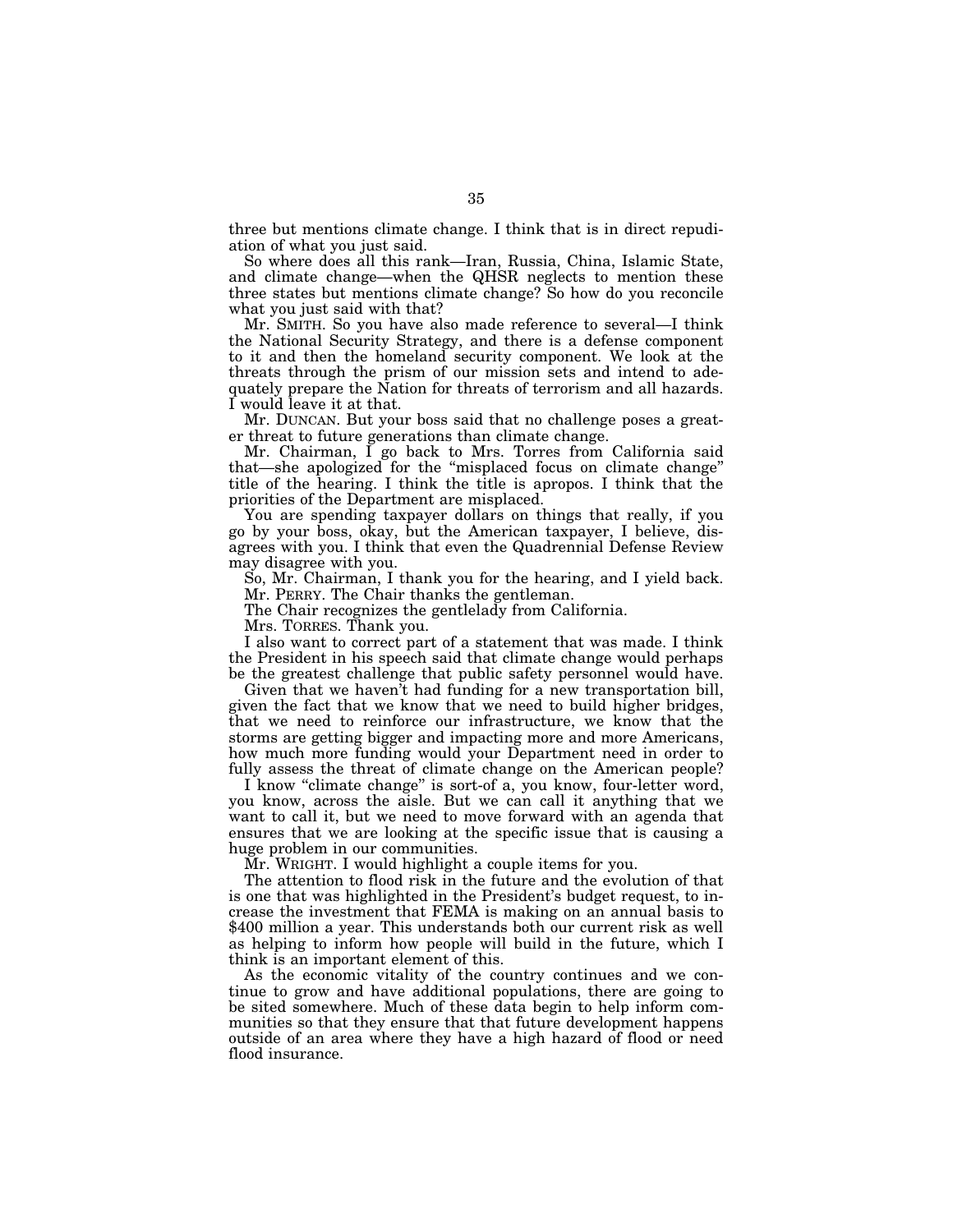I would point to those elements from an analysis perspective as one of the ways that FEMA would play in that space.

Mrs. TORRES. Four hundred million dollars, that is only for flood analysis.

Mr. WRIGHT. That only deals with flood analysis on an annual basis.

Mrs. TORRES. What about earthquakes? What about fires? What about droughts?

Mr. WRIGHT. So this goes to the point in terms of which agencies have primary responsibility. So there is an Interagency Fire Center. I know you are very aware of that. We collaborate with them, but it is really the Departments of Interior and Agriculture, through the Forest Service, who take the lead on that.

But we pull those pieces in. I will highlight this, and I know that you guys are experiencing this in California right now. After the drought and the increased fire, kind-of, danger that is there, two things begin to happen. When rain does come, it doesn't absorb into the ground, and it creates flash floods. Then when the fires come, it creates a fire scar that ultimately is like a slick of asphalt, so when the next rain comes it exacerbates this. We have seen this throughout southern California.

We are working with folks as they do experience those fires to ensure that they have the right kind of information and insurance so that when the floods come behind that—it may just be an inch of rain. In some parts of the country, we wouldn't think that is very much, but an inch of rain coming in California right now, particularly right after a fire, can be devastating.

Mrs. TORRES. So, in regards to floods, your agency has identified bridges and certain infrastructure that needs immediate attention.

Mr. WRIGHT. We have highlighted areas by which the infrastructure doesn't provide the level of protection that it once did.

Mrs. TORRES. Where can I get that information?

Then I will yield my time.

Mr. WRIGHT. So we will do this in a collaboration with other agencies. On the levy side, I have a database that looks at about 36,000 miles of levy in the country. That is the first place I would highlight with you. Then we do it in collaboration with the work that goes on in infrastructure protection, as they work across all of the sectors. Collectively, we will work with you.

Mr. PERRY. The Chair thanks the gentlewoman from California and recognizes the gentleman from Florida, Mr. Clawson.

Mr. CLAWSON. So, Mr. Wright, before you leave today, let's you and I exchange telephone numbers, okay? We can be buddies.

Mr. WRIGHT. Absolutely.

Mr. CLAWSON. Anything to do with executing preparedness for the next hurricane, God forbid, and some maps would just be wonderful for us. In exchange for that, anything I can do to help you all, I am all ears too.

Mr. WRIGHT. We will exchange phone numbers. I will make a phone call before I get back to the office to see some of that move faster.

Mr. CLAWSON. I really appreciate that. Look, you know, we have a fair amount of confidence in what is going on here. If we could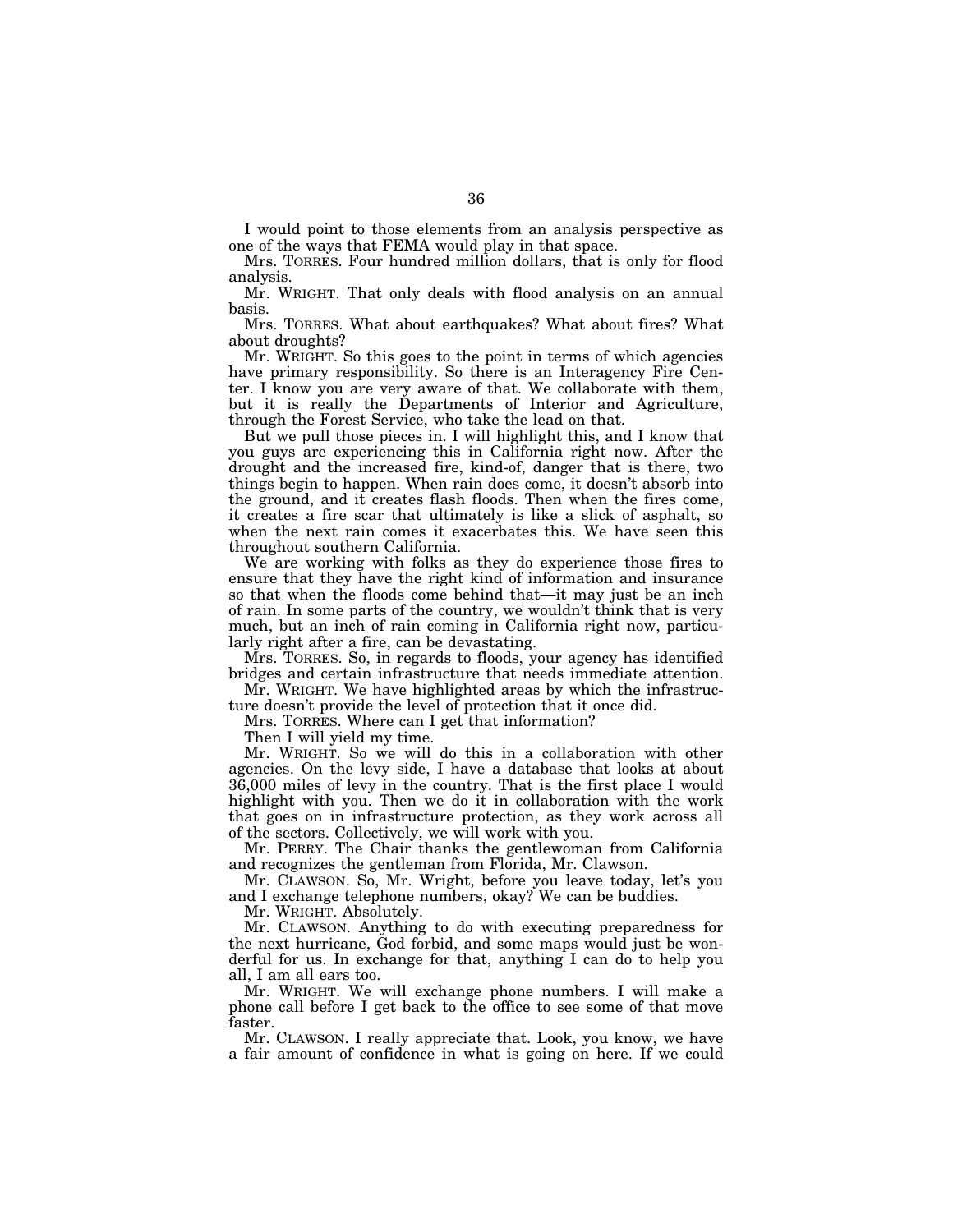just nail that down on the maps, it would make a whole lot of people in Florida a lot happier.

Now, I want to go back to Mr. Smith, just to make sure—just to change topics totally. Dengue fever or Chikungunya, outbreak all over the world. You know, you go to the monsoon season in India or Southeast Asia, at the end you are going to have big breakouts because you have pooling water. It is an urban, indoor, mosquitobased virus. Knocks old folks and young folks off their feet totally.

I am told that in Florida we don't have as much risk. I am always thinking about it, always talking about it, because it is big in the Caribbean, it is big in South America, because you have a lot of water that pools. I am told that in our case these sorts of mosquitoes, the big black ones, don't move from south to north because there is not as much pooling of water. Therefore, although I am concerned about it because I see the blood tests in the Keys that show a certain amount of penetration, it is not something that I have to be in south Florida overly concerned about. Dengue is not fun, dengue fever.

So I have two questions. No. 1 is: I think you would probably agree with what I just said as kind of a broad-based synopsis. No. 2: Is this even in your area, or is this totally managed by CDC? What goes on here with respect to Chikungunya and dengue?

Mr. SMITH. So I do believe that you are predominantly referring to expertise that resides in other agencies. To the extent to which we then take information and then we assess risk as to border security, you know, the flows across borders, both legal and illegal, what is inside of packaged goods and things like that, that is where we would consider it. Then there is always a resilience aspect of our population that is being worked, as well.

Mr. CLAWSON. So is dengue and Chikungunya—which, you know, they have a week gestation. You know, it takes the sickness a while to—do we do anything different in, you know, Miami International Airport or anywhere elsewhere where we have flights coming back from these countries? Do we have any sort of different screening process? I don't know.

Mr. SMITH. I would have to get back with you on that. I am sure there is some variation, expertise about local considerations. But it is a global, you know, market, so there are probably some standards across, and then there are some probably unique at different regional places. But I can get back with you.

[The information follows:]

''DHS Customs and Border Protection (CBP) Office of Field Operations (OFO) conducts passive surveillance on all passengers on international travel to the United States through our airports. This surveillance includes observing passengers for sickness that warrants further review by the Center for Disease Control. They do not have a specific protocol for Dengue fever and Chikungunya. CBP OFO is in regular communication with CDC and is prepared to implement increased protocols consistent with the need.''

Mr. CLAWSON. Yeah, I mean, my district, that is—you know.

Then, just secondarily, the second question is because of, as I understand it, less pooling water because we have more modern drainage, I understand it is less of a risk. But, look, we want to keep folks from getting it. I have had it, and it ain't fun.

Mr. SMITH. Okay.

Mr. CLAWSON. Thank you. I yield back.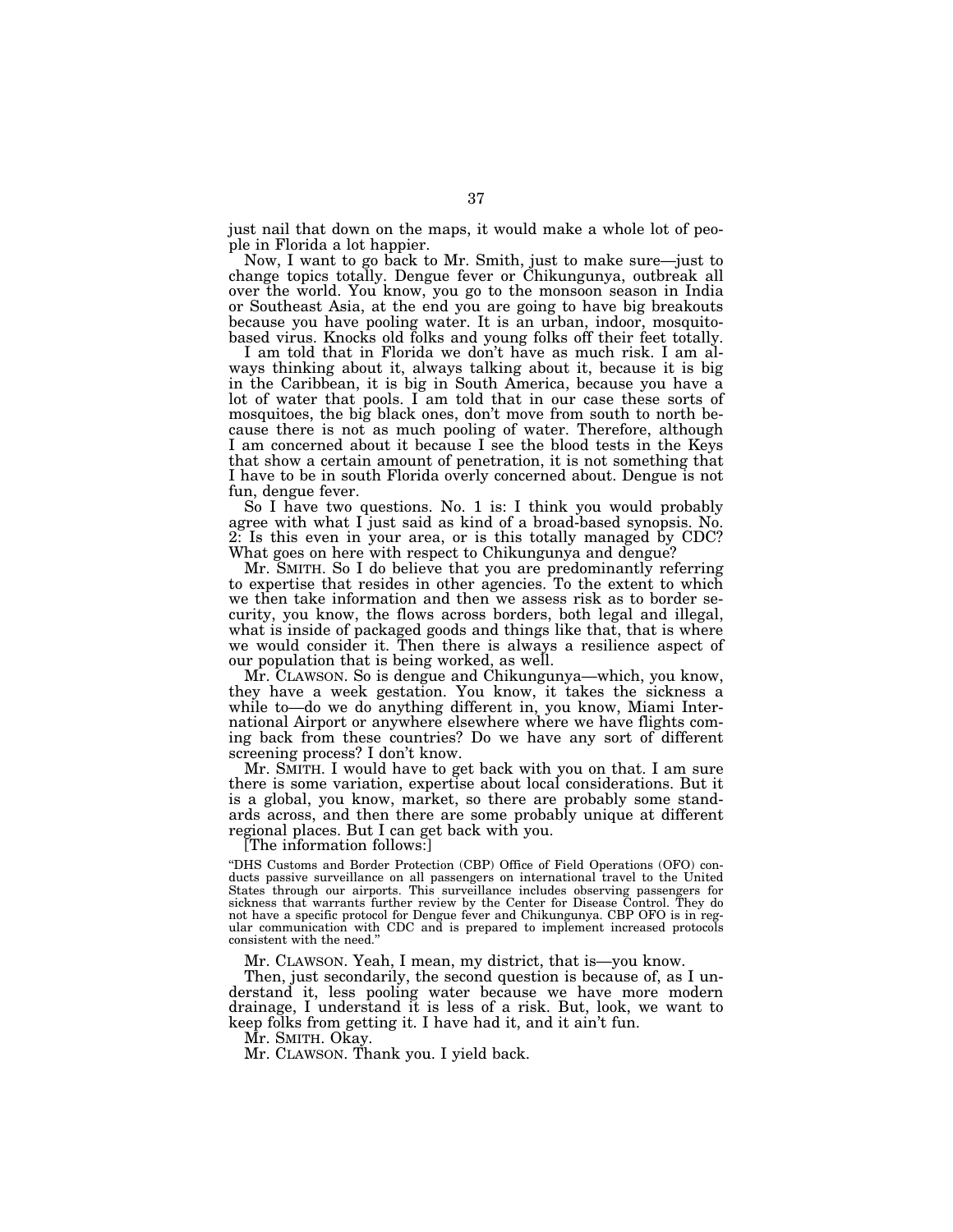Mr. PERRY. The Chair thanks the gentleman.

Just to make sure—none of us want the President to be misquoted here. So I am going to read the quote that I think everybody is referring to from the questioners today.

I quote: "I'm here today to say that climate change constitutes a serious threat to global security, an immediate risk to our National security.'' Those remarks were made at the U.S. Coast Guard Academy graduation, May 20, 2015.

With that, I want to thank the witnesses. We appreciate your indulgence and your willingness to be in the hot seat here. Your testimony and your insight is valuable.

I thank the Members for their questions, as well.

The Members of the subcommittee may have some additional questions for the witnesses, and we will ask that you respond to these questions in writing.

Mr. PERRY. The first panel of witnesses are excused.

We will take a momentary break while we set up the second panel.

Thank you, gentlemen.

The Chair will now introduce our witness for the second panel. It seems like it will be a much more up-close and personal exchange, for better or worse.

Professor Marc Levy is the deputy director of the Center for International Earth Science Information Network at Columbia University. His research focuses on environmental security and other areas. He is also an adjunct professor in Columbia University's School of International and Public Affairs.

Thank you very much for your indulgence. I noticed you were present throughout the last panel, as well. I would like to recognize you now for your testimony.

### **STATEMENT OF MARC A. LEVY, DEPUTY DIRECTOR, CENTER FOR INTERNATIONAL EARTH SCIENCE INFORMATION NET-WORK, COLUMBIA UNIVERSITY**

Mr. LEVY. Thank you. Good morning, Chairman Perry, Ranking Member Watson Coleman, and Members of the subcommittee. My name is Marc Levy. I am deputy director of CIESIN, a unit of the Earth Institute at Columbia University. I appear before you in my personal capacity.

I have been studying the interactions between environmental change and National security for over 20 years, with a particular focus on climate change. I served as the lead author on the Intergovernmental Panel on Climate Change Fifth Assessment Report's chapter on human security, and I have regularly provided advice to U.S. Government bodies on these questions.

I will show that the premise of this hearing is backwards; the Department of Homeland Security is not doing enough to prepare the country for security threats from climate change.

Consider first threats to the homeland. Last year, a bipartisan commission analyzed the economic risks of climate change and found that the U.S. economy faces potential losses of tens of billions of dollars over the next 5 to 25 years as a result of increased storm damage, large-scale crop losses, and disruptions to the energy system. In addition, heat waves threaten to kill tens of thou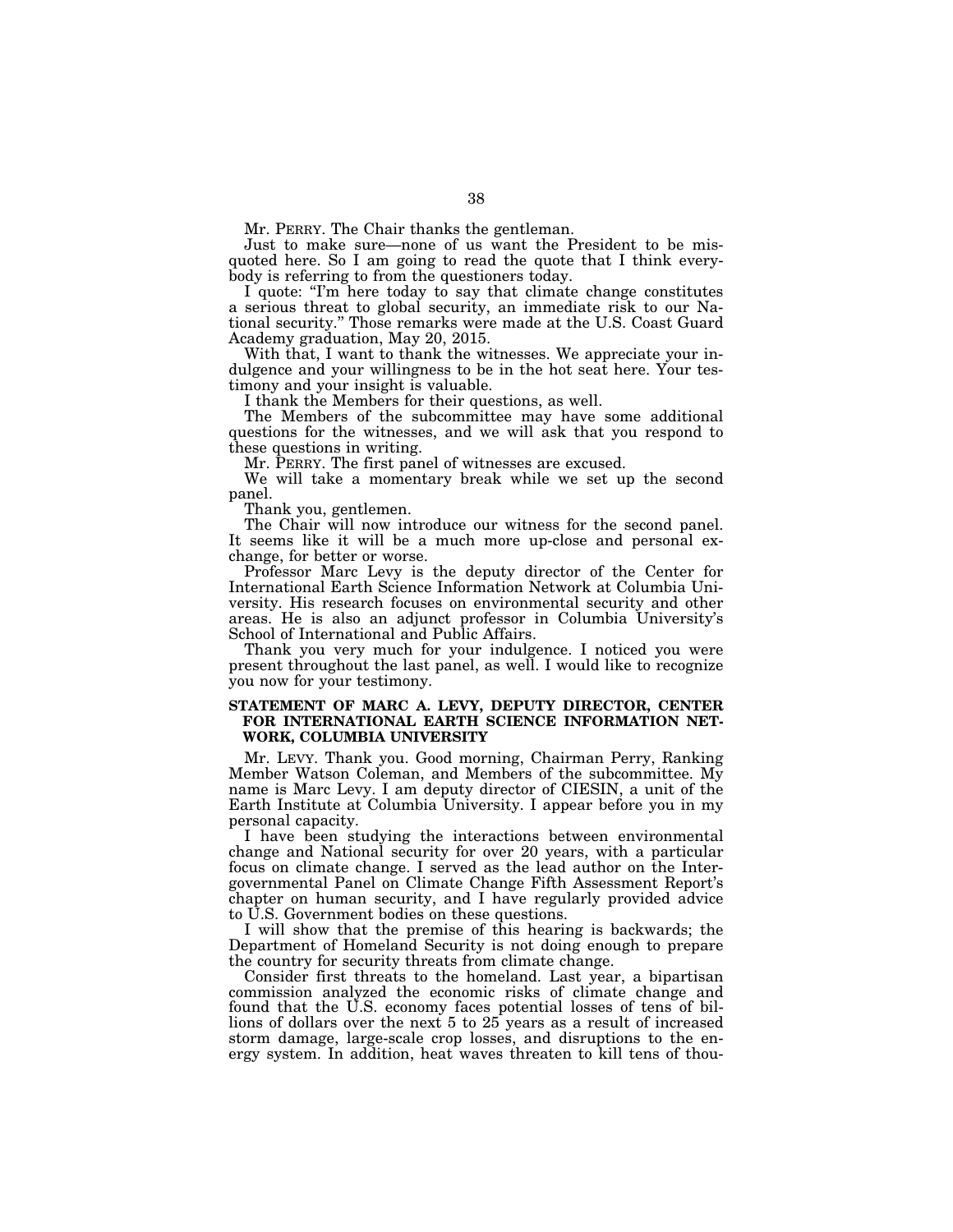sands of Americans per year. Some risks are with us right now already. In Alaska, climate change impacts are already rendering entire towns virtually unlivable.

If a group were to adopt the goal of inflicting these harms on the homeland, they would immediately jump to the top of our terrorist threat list.

If we look overseas, those charged with defending U.S. National security have concluded that extreme events from climate change are likely to create security problems that could require deployment of U.S. forces or provide openings for the expansion of influence of organizations and governments hostile to our vital interests.

The Defense Department labels climate change an immediate security threat. This view emerged rapidly and without partisan divisions. A 2003 Department of Defense study and a 2008 National Intelligence Assessment are among the key milestones. We are not alone; our allies see things the same way.

This is not mass hysteria. Three central developments explain this convergence.

First, a rapidly expanding set of scientific studies has examined the historical data and shown that there is a very strong statistical correlation between climate stress and political violence and instability. One example is in the upper-left corner of that slide.

Second, the climate stresses that have historically elevated security risks are now manifesting with higher frequency, greater magnitude, and even in new alarming forms. That is the second slide in the middle on the top.

Third, there are global changes underway that are making security more tenuous even before climate change enters the picture, so this multiplier effect is now more serious. For example, the number of partially democratic regimes, which are at very high risk of instability, is at an all-time historic high. That is the graph on the lower left. Food prices have jumped about 60 percent over the last decade and have stayed there. That is the middle bottom graph. Then uncertainty over the evolving balance of power is triggering more conflict over territory.

So all these things together are making the world more dangerous, and we are seeing signs of that danger. The graph on the lower right is showing the increase in violence around the world, instability over the last 10 years.

These overseas risks affect the homeland, too. Terrorist organizations are more likely to succeed where weak governments have low authority. The loss of such authority can be accelerated by the dynamics associated with climatic stress.

So it is time to shift gears and move beyond understanding the threats and get about the task of mounting an effective response. This is where I think the administration should be doing more, not less.

A National Research Council study on climate and security recommended that the United States develop a whole-of-Government strategy for monitoring threats and for doing a series of regular stress tests. But the White House has not done this. In fact, if you look at what is publicly available in the press, it seems that we are moving backward in some ways. The CIA Center for Climate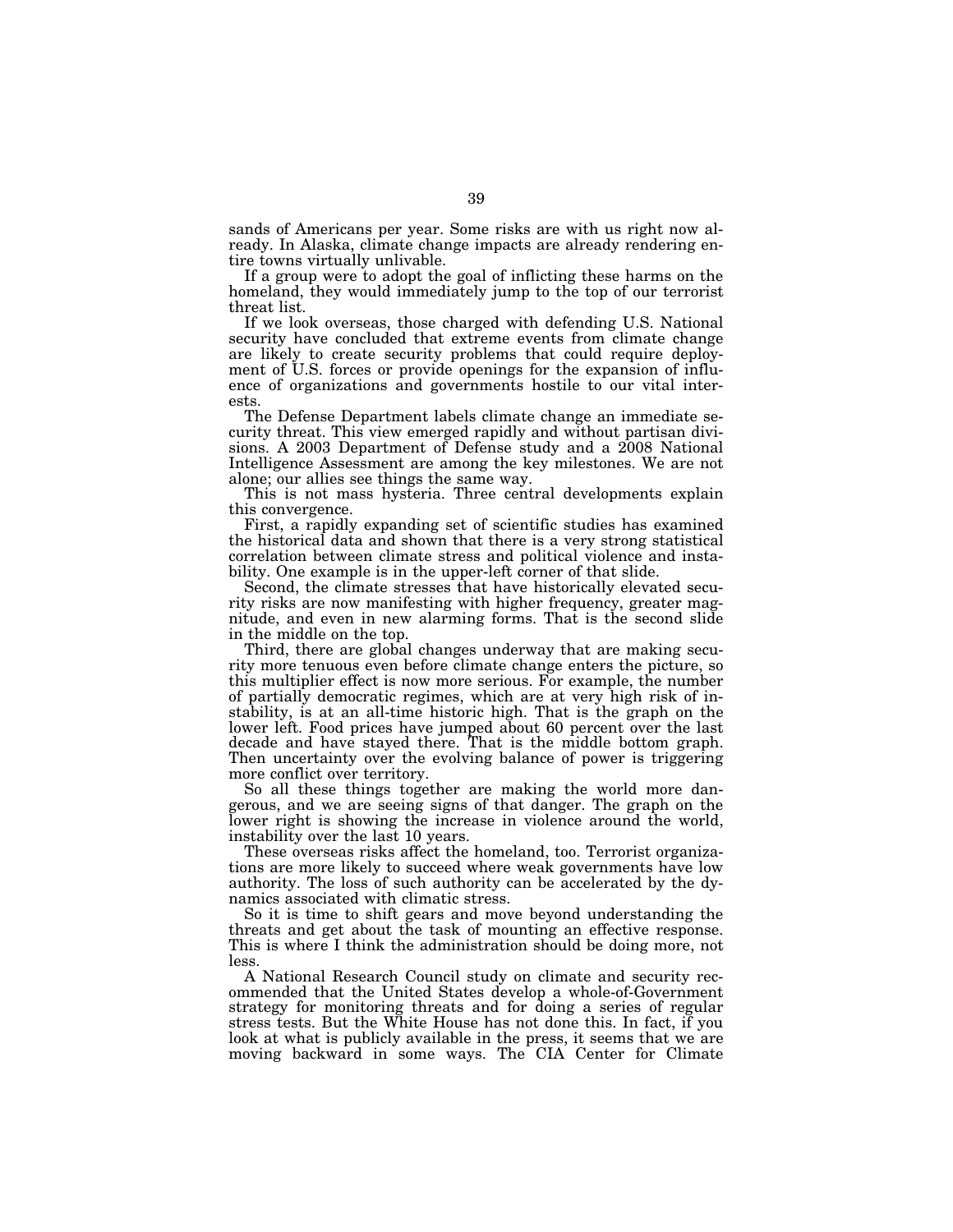Change was closed in 2012, and MEDEA, a program that enabled climate scientists to work with intelligence data, has also been shut down. In my view, MEDEA should be brought back.

So, in summary, a simple logic explains why DHS should incorporate climate change into its risk framework: Climate change is endangering Americans and disrupting our economy. It threatens to destabilize regions of high National interest. That same logic renders inexcusable the slow pace of meaningful action responding to that threat.

Thank you.

### [The prepared statement of Mr. Levy follows:]

#### PREPARED STATEMENT OF MARC A. LEVY

#### JULY 8, 2015

Good morning Chairman Perry, Ranking Member Watson Coleman, and Members of the subcommittee. My name is Marc Levy, and I am deputy director of the Center for International Earth Science Information Network, which is a unit of the Earth Institute at Columbia University. I appear before you in my personal capacity.

I have been studying the interactions between environmental change and National security for over 20 years, with a particular focus on climate change. I served as a lead author on the Intergovernmental Panel on Climate Change (IPCC) Fifth Assessment Report's chapter on Human Security (Adger et al 2014) and have regularly provided expert advice to U.S. Government bodies.

I will show that the premise of this hearing is backwards. The Department of Homeland Security (DHS) is not doing enough to prepare the country for security threats from climate change.

Consider threats to the homeland.

Last year a careful analysis of the economic risks that climate change poses for the United States, overseen by a bipartisan commission, found that the U.S. economy faces potential losses of tens of billions of dollars over the next 5–25 years as a result of increased storm damage, large-scale crop losses, and disruptions to the energy system (Risky Business Project 2014). In addition, heat waves threaten to kill tens of thousands Americans per year. The U.S. National Climate Assessment found similar dangers looming. Some risks are with us now: In Alaska climate change impacts are already rendering entire towns virtually unlivable (Melillo, Richmond, and Yohe 2014).

A group that adopted the goal of inflicting such harm on the homeland would immediately jump to the top of our terrorist threat list.

Those charged with defending U.S. National security abroad have also converged around a view that extreme events from climate change are likely to create security problems that could require deployment of U.S. forces or provide openings for the expansion of influence of organizations and governments hostile to our vital interests.

This view emerged rapidly and without partisan divisions, with a 2003 DoD study (Schwartz and Randall 2003) and a 2008 National Intelligence Assessment (Fingar 2008) key initial milestones. Since 2009 every National Threat Assessment by the Director of National Intelligence has pointed to climate change as a major security threat. The Department of Defense  $(2014)$  has identified climate change as an immediate threat. A complete list of U.S. Government assessments of climate-security risks can be found at *http://climateandsecurity.org/resources/u-s-government/*.

The speed and depth of the transformation in our thinking that I have outlined is analogous to the way George Kennan's famous ''Long Telegram'' came to reorient U.S. foreign policy after WWII around the strategic goal of containing Soviet expansionism. In both cases initial skepticism gave way to both the strength of the logic and the power of the evidence that unfolding events provided.

We are far from alone. Our allies see things the same way (American Security Project 2014). The most recent IPCC report says that ''human security will be progressively threatened as the climate changes'' (Adger et al 2014, p. 758). A G7-commissioned study concludes categorically that "Climate change is a global threat to security in the 21st Century" (Rüttinger et al 2015).

This is not mass hysteria. Three central developments explain the remarkable convergence.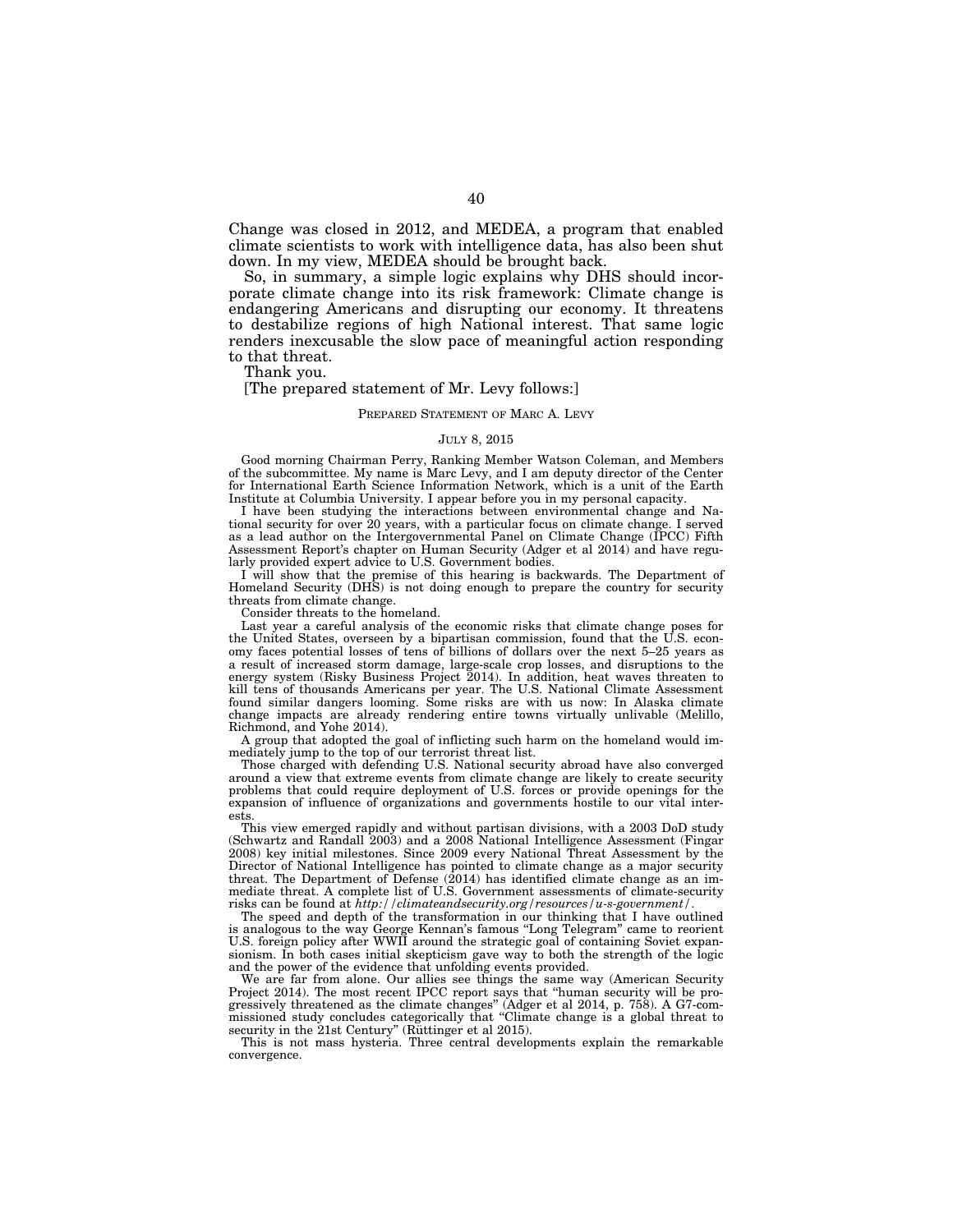1. A rapidly expanding set of scientific studies has examined the historical data and shown that climate stress is very strongly statistically associated with political violence and instability (Hsiang et al 2013).

2. The climate stresses that historically have elevated security risks are manifesting with higher frequency, higher magnitudes, and even in new alarming forms (McElroy and Baker 2012).

3. There are global changes underway that are making security more tenuous even before climate change enters the picture, making the incremental effect of climate stress more dangerous. For example, the number of partially democratic regimes, which are at very high risk of instability, is at an all-time high (Goldstone et al 2010, Center for Systemic Peace 2014). Food prices, also a major risk factor, have jumped about 60% above their long-term average (Bellemare 2014, Food and Agricultural Organization 2015). And uncertainty over the evolving balance of power is triggering more conflict over territorial access and control (Mead 2014).

These risks affect the homeland. Terrorist organizations are more likely to succeed where weak governments have low authority. The loss of such authority can be accelerated by the dynamics associated with climatic stress (NRC 2013, 75–96).

It is now time to shift gears and focus on the hard task of mounting an effective response. And this is where the administration is failing to meet the challenge.

Consider some core recommendations made by a National Research Council (2013) study on climate and security, carried out at the request of the U.S. intelligence community, which was released 21⁄2 years ago.

• Improve the ability to quantify the risk of disruptive climate events, including single extreme climate events as clusters and sequences of events (7).

- Improve understanding of the conditions under which climate impacts lead to security breakdowns  $(8)$ .
- Develop a whole-of-Government strategy for monitoring threats linked to climate change (10).

Establish a system of regular ''stress testing'' to identify potential problems concerning the ability of countries and global systems to manage disruptive climate events (11).

The need for an operational capability to understand and respond to climate-triggered security problems abroad was identified as far back as a 2003 in a DoD study (Schwartz and Randall 2003).

But the White House has not responded. In fact, if one examines publicly accessible information it seems that we are moving backwards in some critical areas. The CIA's Center for Climate Change was closed in 2012 (Broder 2012), and MEDEA, a program that enabled university scientists to work with intelligence data to deepen understanding of the security aspects of climate change, has since also shut down (McDonnell 2015). In my view, it is imperative that MEDEA be reinstated.

In this context, what the Quadrennial Homeland Security Review (DHS 2014) says about climate change is far too tame. Our knowledge of the threat is growing, the risks are rising, and Government responses are weak and uncoordinated. Someone should be ringing alarm bells.

In summary, the reason DHS is obligated to incorporate climate change into its risk framework is simple: Climate change is endangering Americans and disrupting our economy. It threatens to destabilize regions of high National interest. This logic justifies all the high-level statements about climate as a National security threat. The same logic renders inexcusable the slow pace of meaningful action.

#### **REFERENCES**

Adger, W.N., J.M. Pulhin, J. Barnett, G.D. Dabelko, G.K. Hovelsrud, M. Levy, Oswald Spring, and C.H. Vogel (2014) ''Human security'' in: *Climate Change 2014: Impacts, Adaptation, and Vulnerability*. Part A: Global and Sectoral Aspects. Contribution of Working Group II to the Fifth Assessment Report of the Intergovernmental Panel on Climate Change [Field, C.B., V.R. Barros, D.J. Dokken, K.J. Mach, M.D. Mastrandrea, T.E. Bilir, M. Chatterjee, K.L. Ebi, Y.O. Estrada, R.C. Genova, B. Girma, E.S. Kissel, A.N. Levy, S. MacCracken, P.R. Mastrandrea, and L.L. White (eds.)]. Cambridge University Press, Cambridge, United Kingdom and New York, NY, USA, pp. 755–791.

American Security Project (2014) ''The Global Security Defense Index on Climate Change,'' *http://globalsecuritydefenseindex.org* (accessed February 25, 2015).

Bellemare, Marc F. 2014, ''Rising Food Prices, Food Price Volatility, and Social Unrest,'' *American Journal of Agricultural Economics doi:10.1093/ajae/aau038*.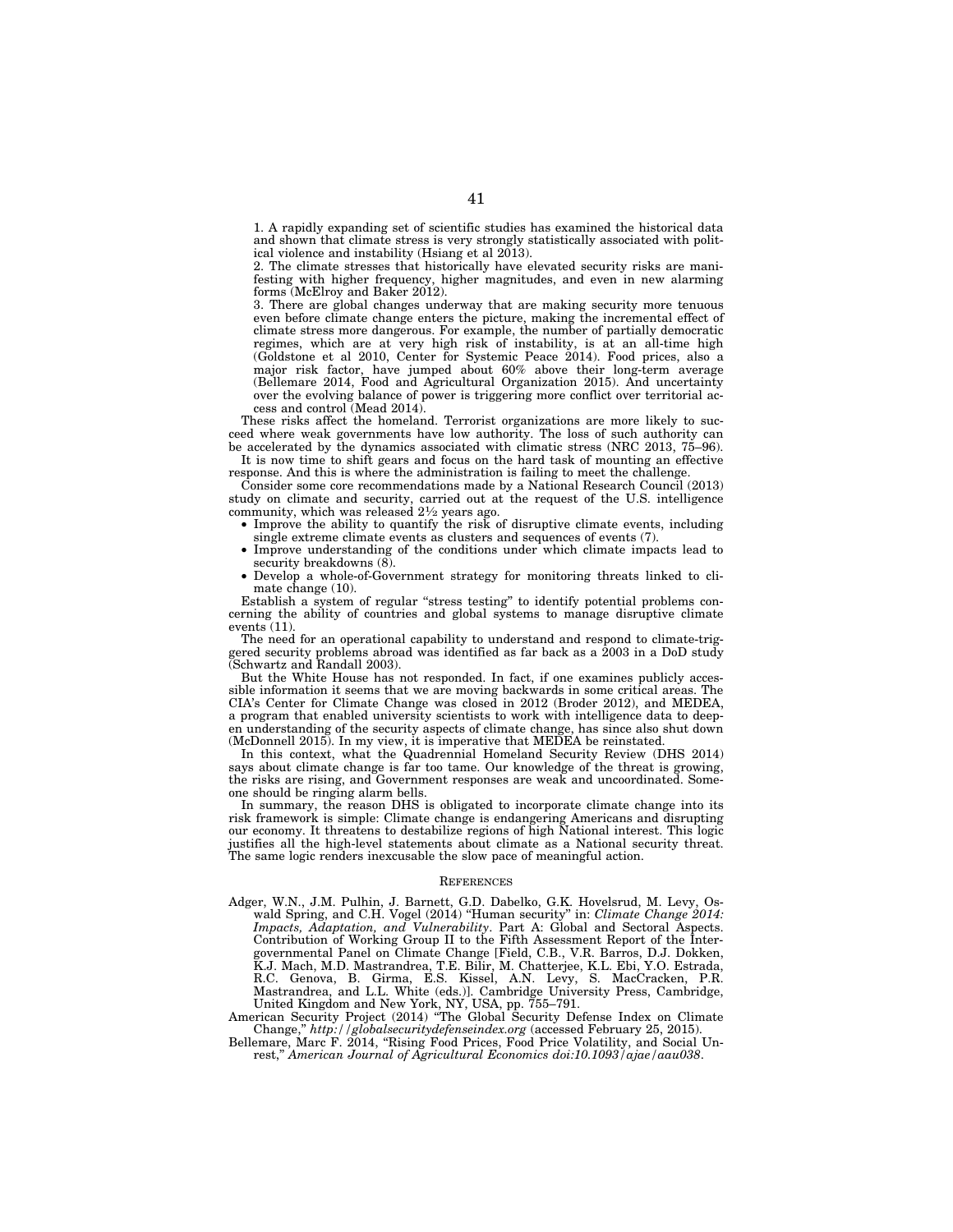- Broder, John (2012) ''C.I.A. Closes Its Climate Change Office,'' *New York Times* (online) *http://green.blogs.nytimes.com/2012/11/20/c-i-a-closes-its-climate-changeoffice/*, accessed July 1, 2015.
- Center for Systemic Peace (2015) ''Global Conflict Trends'' *http:// www.systemicpeace.org/conflicttrends.html* (accessed June 3, 2015).
- Fingar, Thomas (2008), "National Intelligence Assessment on the National Security Implications of Global Climate Change to 2030,'' Statement for the Record, House Permanent Select Committee on Intelligence (June 25).
- Food and Agriculture Organization (2015) ''FAO Food Price Index,'' *http:// www.fao.org/worldfoodsituation/foodpricesindex/en/* accessed February 25, 2015.
- Goldstone, Jack A., et al. (2010) ''A global model for forecasting political instability.'' *American Journal of Political Science* 54.1, 190–208.
- Hsiang, S. M., Burke, M., & Miguel, E. (2013). ''Quantifying the influence of climate on human conflict,'' *Science* 341(6151)
- Maliniak, Daniel; Susan Peterson; Ryan Powers; and Michael J. Tierney (2015) ''The Best International Relations Schools in the World'' *Foreign Policy http:// foreignpolicy.com/2015/02/03/top-twenty-five-schools-international-relations/*.
- McDonnell, Timothy (2015) ''The CIA Is Shuttering a Secretive Climate Research Program,'' *Mother Jones* (May 21) *http://www.motherjones.com/environment/ 2015/05/cia-closing-its-main-climate-research-program*, accessed July 1, 2015.
- McElroy, Michael and D. James Baker (2012), ''Climate Extremes: Recent Trends with Implications for National Security," available at *www.environment.harvard.edu/climate-extremes*.
- Mead, Walter Russel (2014) ''The Return of Geopolitics'' *Foreign Affairs* (May/June) 93:3, 69–79.
- Melillo, Jerry M., Terese (T.C.) Richmond, and Gary W. Yohe, Eds. (2014) *Climate Change Impacts in the United States: The Third National Climate Assessment*. U.S. Global Change Research Program, 841 pp. *doi:10.7930/J0Z31WJ2.*
- National Research Council (2013) *Climate and Social Stress: Implications for Security Analysis*. Committee on Assessing the Impacts of Climate Change on Social and Political Stresses, J.D. Steinbruner, P.C. Stern, and J.L. Husbands, Eds. Board on Environmental Change and Society, Division of Behavioral and Social Sciences and Education. Washington, DC: The National Academies Press.
- Risky Business Project (2014) Risky Business: The Economic Risks of Climate
- Change in the United States, *www.riskybusiness.org*.<br>Rüttinger, Lukas; Dan Smith; Gerald Stang; Dennis Tänzler, and Janani Vivekananda (2015) ''A New Climate for Peace: Taking Action on Climate and Fragility Risks,'' Independent report commissioned for G7 members, available at *http://www.newclimateforpeace.org/*.
- Schwartz, Peter and Doug Randall (2003) ''An Abrupt Climate Change Scenario and Its Implications for United States National Security,'' available at *http://*
- *www.climate.org/PDF/clim*l*change*l*scenario.pdf*. U.S. Department of Defense (2014) *Climate Adaptation Roadmap, www.acq.osd.mil/ ie/download/CCARprint*l*wForeword*l*c.pdf*.
- U.S. Department of Homeland Security (2014) *The 2014 Quadrennial Homeland Security Review.*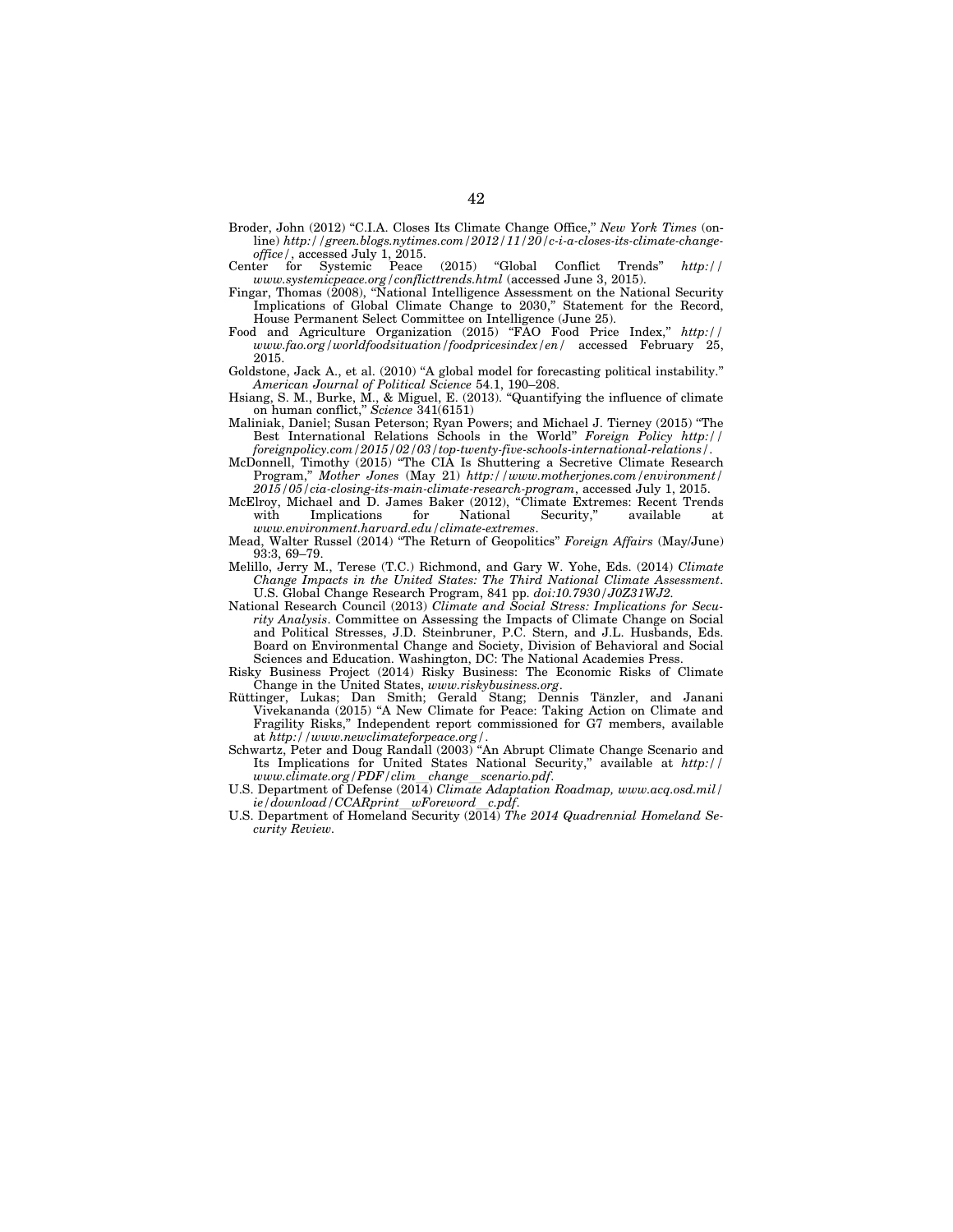

Mr. PERRY. Thank you, Professor Levy.

The Chair now recognizes himself for a few moments of questioning.

Can you go back to a portion of your statement—I am sorry, I don't have the written text here, but you mentioned crop damage and something else. It was closer to the front, or the beginning of your statement. Can you refresh my memory?

Mr. LEVY. Sure. So this was a summary of the Risky Business——

Mr. PERRY. Right.

Mr. LEVY [continuing]. Study. The particular risks that they tried to itemize and quantify were losses from storm damage, crop losses, and disruptions to the energy system. That refers to the fact that there will be big swings in demand for electricity in different regions, different times, as the climate changes.

Mr. PERRY. Sure.

But you would also acknowledge—because I am looking at your different graphs and so on and so forth here. I mean, there has to be a cause-and-effect relationship. While there may be more crop damage now based on storms or natural events that may or may not have anything to do with climate change—may or may not, so I will acknowledge both sides—or storm damage or energy system utilization that has increased, but you also must acknowledge, or should, I would think, that there could be more crop damage because we can get more into an acre of ground than we ever have before. There may be more storm damage because we are more tightly compressed in urban centers. We have become more efficient. But the down side to that is, when these weather events occur, the damage is much more acute.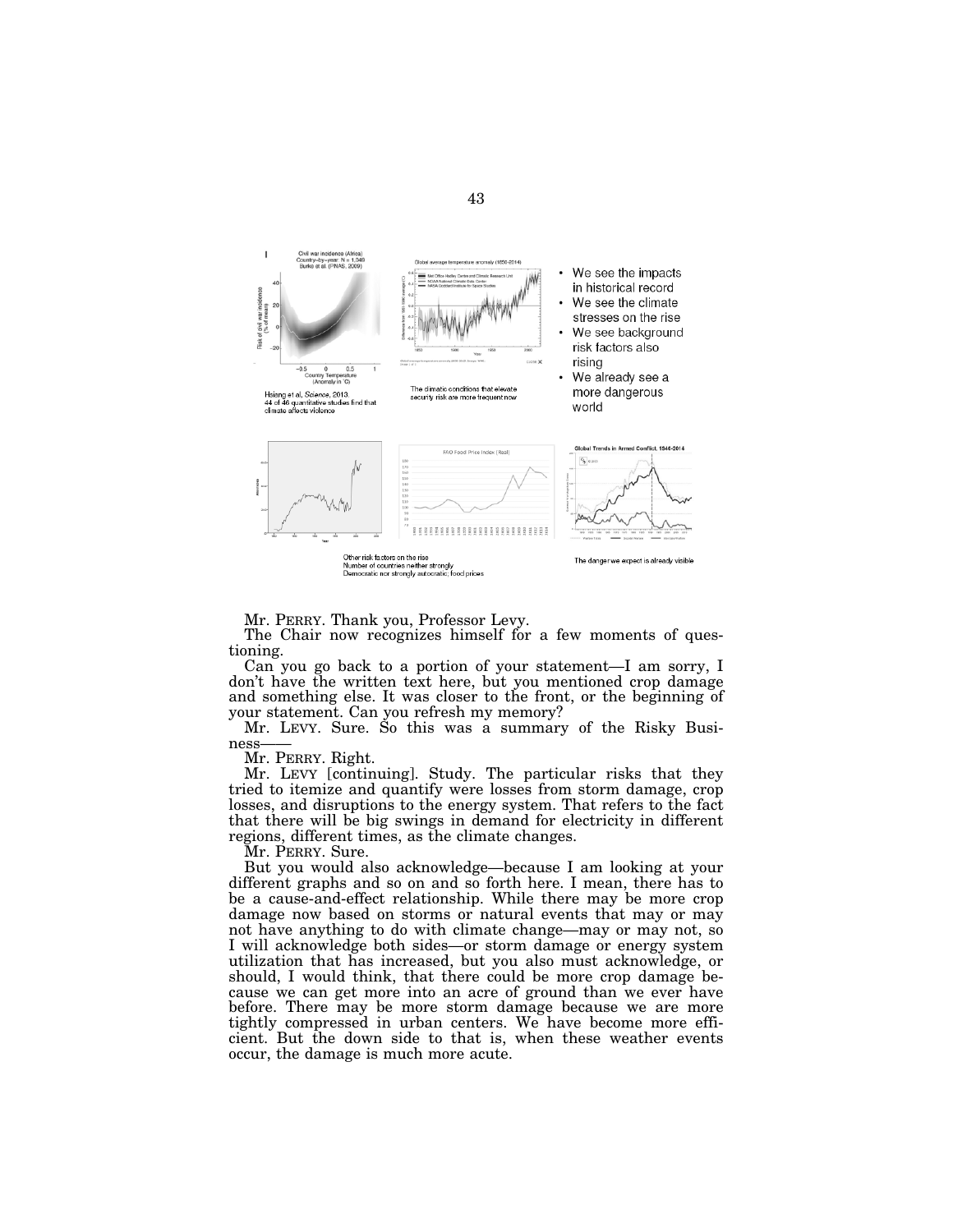So it is not necessarily directly causal. Yes, it does happen, but it is not necessarily just because of climate change or the weather event alone. Is that fair to say?

Mr. LEVY. You are reflecting something that is genuine and relevant and true, which is that the damage that occurs in any one event is a function of the value of the assets that are exposed and the magnitude of the risk. So the damage can go up as a function of the value of the assets going up. That is certainly true. When you look at the historical data, you have to take that into account.

What is especially valuable about this Risky Business project is that they were only looking at the incremental risk from the effect of climate change, keeping the other things constant. So these risk estimates that they came up with are the risks only from the additional stress attributable to likely climate change.

Mr. PERRY. Okay.

You are a vocal proponent that climate change acts as a threat multiplier, particularly in respect to a rise in militant groups or terrorism.

What are the other threat multipliers? Where would you say climate change ranks in the panoply of threat multipliers?

Mr. LEVY. That is an excellent question. It is one of the—answering that question is one of the recurring recommendations on the part of virtually every organized group to assess this risk for the U.S. Government. It is one of the things that requires more investment, not less.

Some of the other multipliers include the spread of radical ideology; the growth of income inequality; the uncertainty about, you know, the shift in the balance of power geopolitically; the rise of globalization, which opens up access to markets and potentially creates grievances. There are a number of threats that we face, and they interact in complicated, potentially quite dangerous ways.

The ability to understand how to rank-order all of those threats is currently quite low. It is a very challenging task because they interact, and so, in any one case, what you see is the resultant of all of them acting together.

What has been done over the past 10 years is to isolate a small number of these threat multipliers and to ask the question, can we rule out the possibility that this one threat is not making any difference? Because one possibility is that all of this dangerous activity we see around the world is a function of all of those other threat multipliers and climate stress is not relevant.

The statistical work that has been done over the last several years has enabled us to say that climate stress is adding a significant additional set of stresses to that mix. If we were lucky enough to live in a world without that stress, the world would currently be less dangerous. The bigger question you are asking has not been fully answered.

Mr. PERRY. So this might be a little off, based on that answer, but, in your opinion, then, what is the direct motivator for Islamic terrorism?

Mr. LEVY. That is outside of my area of expertise. I can comment on how that question is factored into aggregate risk assessments, but I cannot comment on the direct motivator of an Islamic terrorist.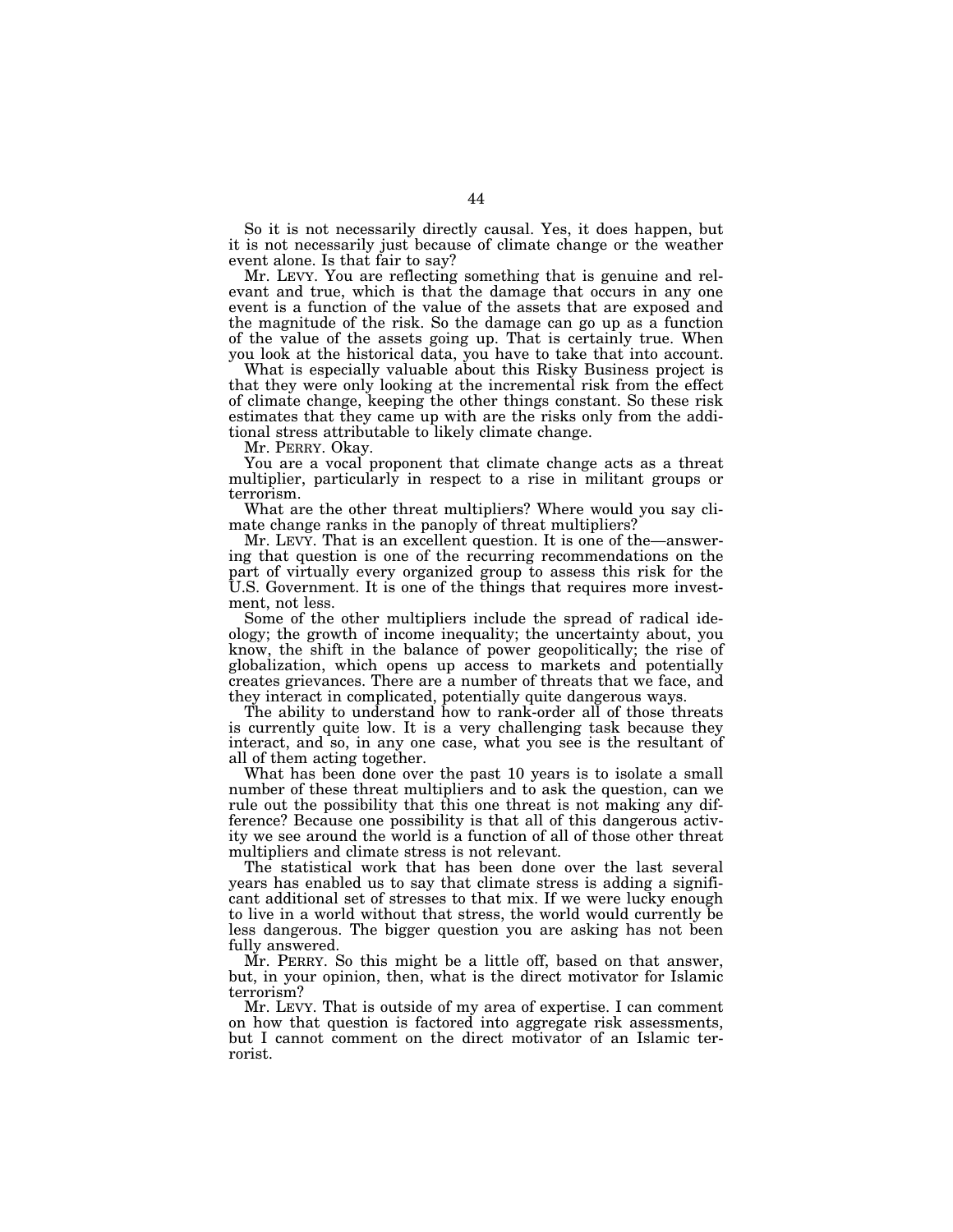Mr. PERRY. The President, in his speech that I referenced earlier and at the end of the last panel, in his speech before the Coast Guard Academy on May 20, linked climate change, more specifically droughts, with the rise of Boko Haram.

Would you say that climate change was the primary cause of Boko—I am assuming you are familiar with Boko Haram.

Mr. LEVY. Yes.

In a particular case that has multiple causes, it is virtually impossible to identify a prime cause or even to rank-order the many different causes. Moreover, even if the drought in northern Nigeria was a major causal factor, that certainly does not mean that the many other things that are going on are irrelevant, and it doesn't take away any blame on the part of the people who chose to respond in the way that they did.

What we can say from the evidence is that, when you look at all of the dangerous things that are happening, all of the threats to regional stability around the world, climate is stressing that overall mix in a more dangerous direction. It doesn't mean that you can take any one of those dangerous events and attribute it, yes or no, to climate stress. It means that the overall mix is more dangerous than it would have been without it.

Mr. PERRY. Let me ask you this. This may be a little out of your wheelhouse too, but just based on your publications and your body of work, if I were to tell you that there is not one agency at DHS, there is not one office, so to speak, not one program office to coordinate activities countering violent extremism, would you consider that a weakness?

Mr. LEVY. Well, I think it would depend on what is going on in the rest of Government. So, I have thought a lot about your comparison over the morning between-

Mr. PERRY. I mean, we looked at—this is what the publications, the whole of publications are for one topic, on violent extremism, and this is the whole of publications on climate change. So based on that.

Mr. LEVY. So the question of how much focus, how many publications there should be on countering violent extremism within DHS is a function of what kind of coordination is going on in the rest of Government and what kind of coordination is taking place that maybe is not showing up in published documents. So that I cannot comment on that whatsoever.

I can say that the coordination to provide a response to the threats of climate-triggered security breakdowns within the U.S. Government is far below what every single expert body that has looked at the question has recommended.

Mr. PERRY. So—I am going to wrap up here, but I have one more.

Mrs. WATSON COLEMAN. Go ahead.

Mr. PERRY. So would you advise focusing—I mean, I know you are a proponent, but I just want to make sure I understand your position—focusing more on climate change at the expense of increasing CVE efforts, countering violent extremism?

Mr. LEVY. No, I would not. I-

Mr. PERRY. Okay. All right.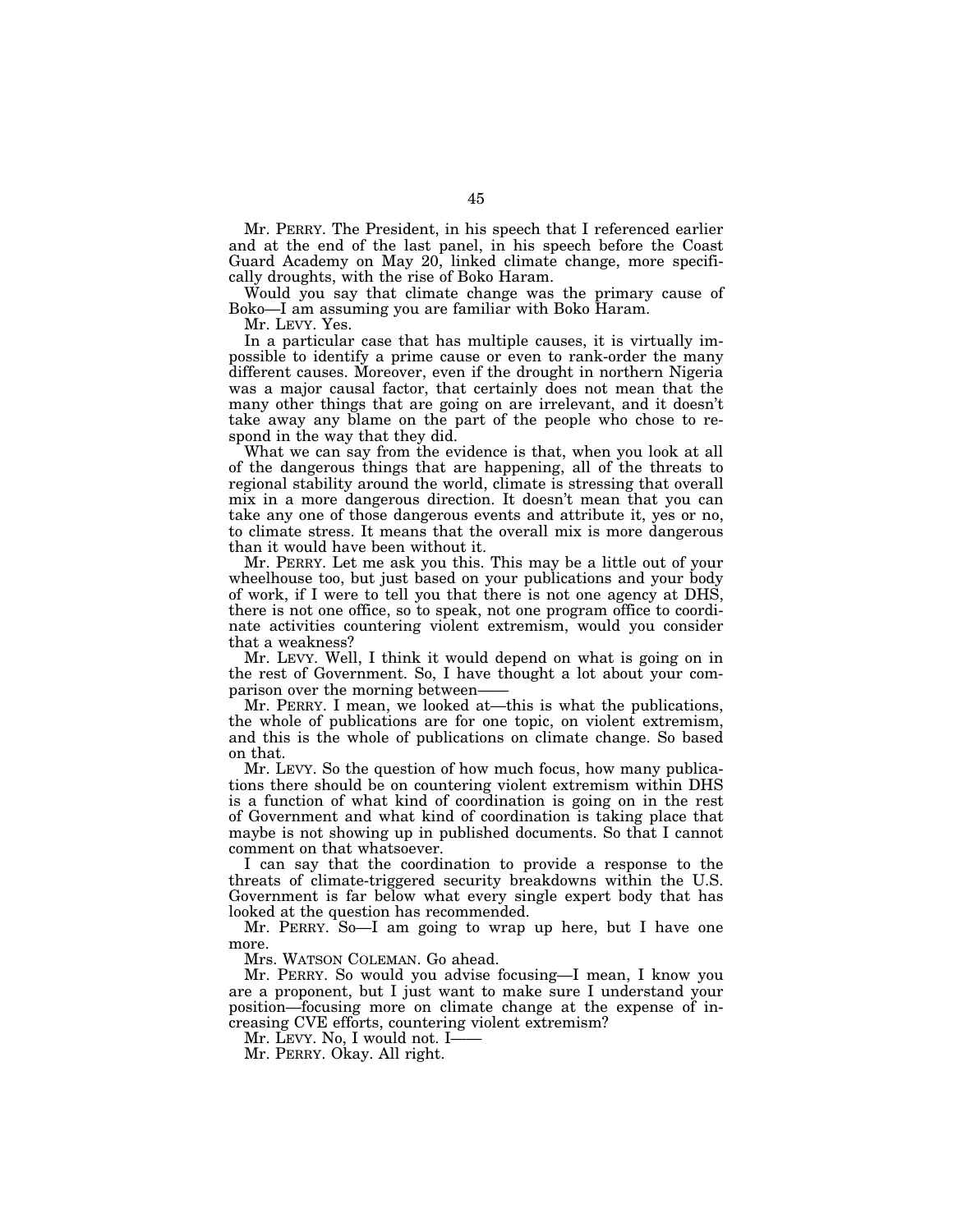You know, I have looked at—you are well-published, I am sure well-read, well-respected, and involved in a whole host of things that I can't imagine how you get through your day. You look like you should be 150 years old based on your resume, et cetera, here.

I don't know if this is in your wheelhouse either, but if you are familiar with history, and somewhat recent history, World War II, there was a thing called the terror famine carried out by the Communist Russians in Ukraine and surrounding areas. Then there was an issue of the Kaytn massacre of Polish officials, which were denied by the Soviet Union for decades, decades upon decades, and not only denied by the Soviet Union and the Russians, but also that denial was upheld by experts and governments around the world, including this one.

My only reason to bring those things into light regarding this discussion is—you have a master's on advanced international studies and a bachelor's from Dartmouth in government, right? So you take the information from the climate scientists and you take information from political scientists, all that information, and you sublimate that and then put it back together and make some sense of it and put it in graphs for us to see, right?

But if that information is flawed, if it could be flawed, if it may be flawed, as the two examples that I gave—we walked around for the last 60 or 70 years thinking that the Russians didn't do this, that the Germans did, or the Russians didn't do it at all, and we were wrong. We were wrong.

So my only point is that, while you are compiling the information from all these different groups that we all have consensus on, it doesn't necessarily mean that it is correct.

With that, I yield to the gentlelady from New Jersey.

Mrs. WATSON COLEMAN. Thank you, Mr. Chairman.

Thank you, Mr. Levy.

When I read your testimony last night, it actually alarmed me. I was like, oh, my God, it is almost Armageddon here, calling for or not doing the things that we need to do in order to protect ourselves.

I need to understand from you, what do you think—do you think that there is a high potential of radicalization of individuals here in our country based upon some of the factors that they see that have come about as a result of droughts and other situations caused by climate change in the world, across the sea? Do you think that that has in any way, shape, or form spurred on any of our young people to become radicalized?

Mr. LEVY. I am not aware of any evidence that that is the case. I think that, on balance, the response of the U.S. Government to climate-related stresses within our own borders has been fairly good. We could do more, but I think the response is, for the most part, appropriate.

But where you get radicalization is more commonly where you have a very big threat, very big impacts on livelihoods and lives, and the Government is either doing nothing or they are actually making it worse. So you see this in many parts of the world. You have seen it, for example, in Syria over the last 8 years. When that happens, things can get very bad very fast.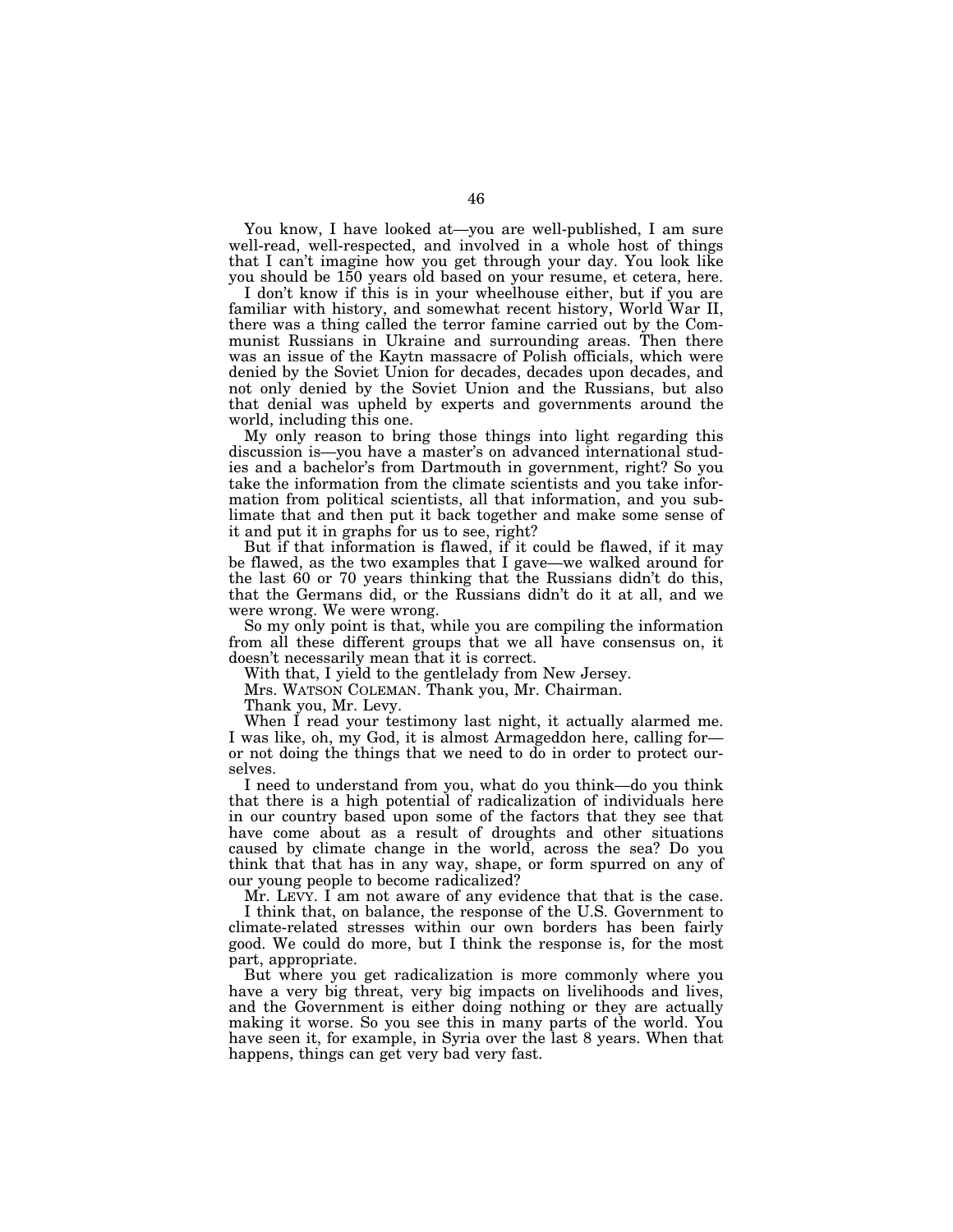I think in this country that particular linkage is something we probably don't have to worry a whole lot about, but, you know, I have always been surprised at how things unfold.

Mrs. WATSON COLEMAN. Do you have a sense of our vulnerability to diseases coming our way as a result of population shifting or migration of even other birds, bees, and whatever to our country as a result of—or just coming north or coming from wherever, wherever there are these sort of stresses on the environment in which they are native?

Mr. LEVY. So this is a question that is very relevant. It turns out to be a question that is hard to provide a specific predictive answer to. So the exact date by which dengue may become a significant disease in the United States, things like that are—the existing science does not really support that sort of thing.

But what we can do is point to large bodies of research that identify that the risk framework is radically changing because of the interaction of climatic stress and population movement and globalization, so that people who are charged with protecting Americans from major epidemics have to take into account the effect that climate change will have on those risks, because the likelihood that it will have a big effect is quite high, even if we can't point to a specific disease, a specific date.

An example is, if you look at historically the major global influenza pandemics, there is now growing evidence that there is a likelihood that the timing of those global pandemics of influenza were triggered by climatic anomalies. It has not been proven beyond a doubt, but the evidence is suggestive that that is a very strong possibility.

So that becomes a risk that we have to take into account when we think about what is the likelihood that our country could be hit with the consequences of a global flu pandemic.

Mrs. WATSON COLEMAN. So when you said—thank you.

When you said that the question here for us is not whether or not we are doing too much or our priorities are askew because there is too much emphasis on this issue, you said it is the exact opposite.

Were you speaking just with regard to the Department of Homeland Security, or are you speaking about Federal Government, you know, and its other departments?

Mr. LEVY. So I was speaking specifically about the functions that have been identified in some of these recent high-level studies which call for coordination, systematic risk assessment, and periodic stress-testing to be able to provide warning about likely highmagnitude threats.

Mrs. WATSON COLEMAN. So that is beyond just the one department.

Mr. LEVY. Exactly.

Mrs. WATSON COLEMAN. So my question to you: What would you recommend that we think about doing that would put us in a position to be more, sort-of, proactive and more able to assess these risks, to anticipate and to sort of assign and align?

Mr. LEVY. So are you speaking specifically about the Department or the Government as a whole?